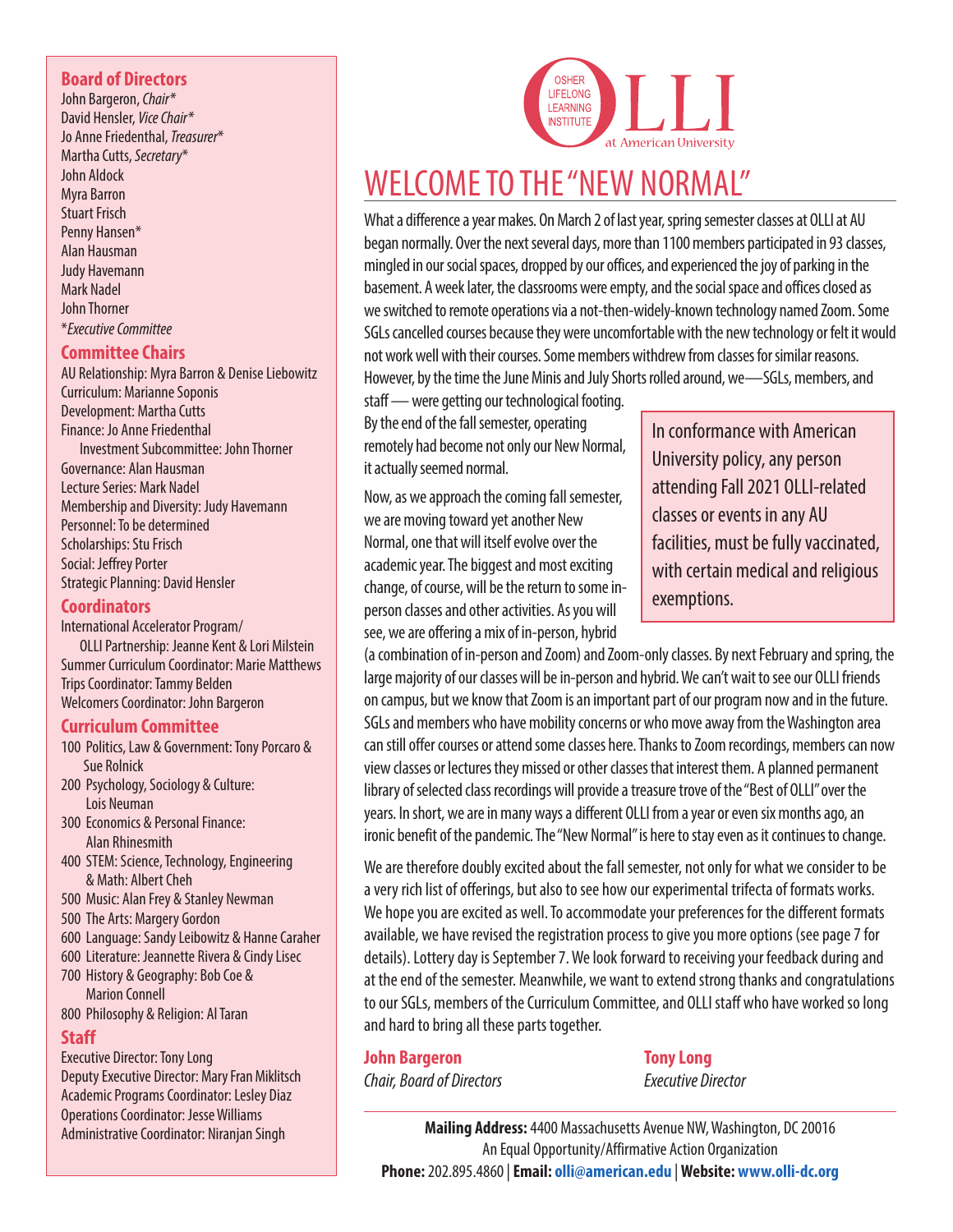# **MISSION**

*The Osher Lifelong Learning Institute (OLLI) at American University is an association of, by, and for the people in the Washington, DC area who wish to continue to study and learn.*

*OLLI at AU is dedicated to the proposition that learning is a lifelong process and that curiosity never retires.*

# EQUAL OPPORTUNITY

OLLI does not discriminate on the basis of race, gender, age, religious preference, national origin, or sexual orientation.

# TABLE OF CONTENTS

## **Fall 2021 Semester** What Is OLLI? . 1 How Is OLLI Organized? . 1 The ABCs of OLLI . 2 Parking & Transit . 4 AU Shuttle Bus . 4 Maps of AU Campus and OLLI Main Location . 5 **Introducing Hybrid Classes,**  Registration Process, Join OLLI at AU, Register for Study Groups . **6** Registration Form . 7 Schedule of Study Groups . 9 Study Group Descriptions **Behavioral and Social Sciences**

| <b>Natural Sciences</b> |  |
|-------------------------|--|
|                         |  |
| <b>Humanities</b>       |  |
|                         |  |
|                         |  |
|                         |  |
|                         |  |
|                         |  |
|                         |  |

## **PARKING**

Parking is available in the garage beneath 4801. In accordance with DC regulations and AU's "Good Neighbor Policy," **OLLI members are required to park in AU lots while attending OLLI.**

## **FALL IMPORTANT DATES**

|            | Sept. 7 Lottery Day                      |
|------------|------------------------------------------|
|            | Sept. 9 Class assignment letters emailed |
|            | Sept. 14 Open House: 10:00 AM via Zoom   |
|            | Sept. 20 Fall classes begin              |
|            | Oct. 1 Fall refund deadline              |
| $0$ ct. 22 | <b>Town Hall via Zoom</b>                |
|            | Dec. 3 Last day of classes               |
|            |                                          |

## **REFUNDS**

The office must receive requests for refunds in a written note or an e-mail **no later than close of business on the date listed above.** A \$10 processing fee will be assessed.

## **INCLEMENT WEATHER**

**OLLI follows American University's weather policy.** If AU has a delayed opening, OLLI's 9:45 AM classes are cancelled and the 11:45 AM and 1:45 PM classes are held. If AU is closed, OLLI also is closed for the day and all classes, including classes on Zoom, are cancelled. **OLLI posts a notification of any delay or closure on its website [\(olli-dc.org\)](https://olli-dc.org)  by 6:30 AM and sends an email to all registrants.**

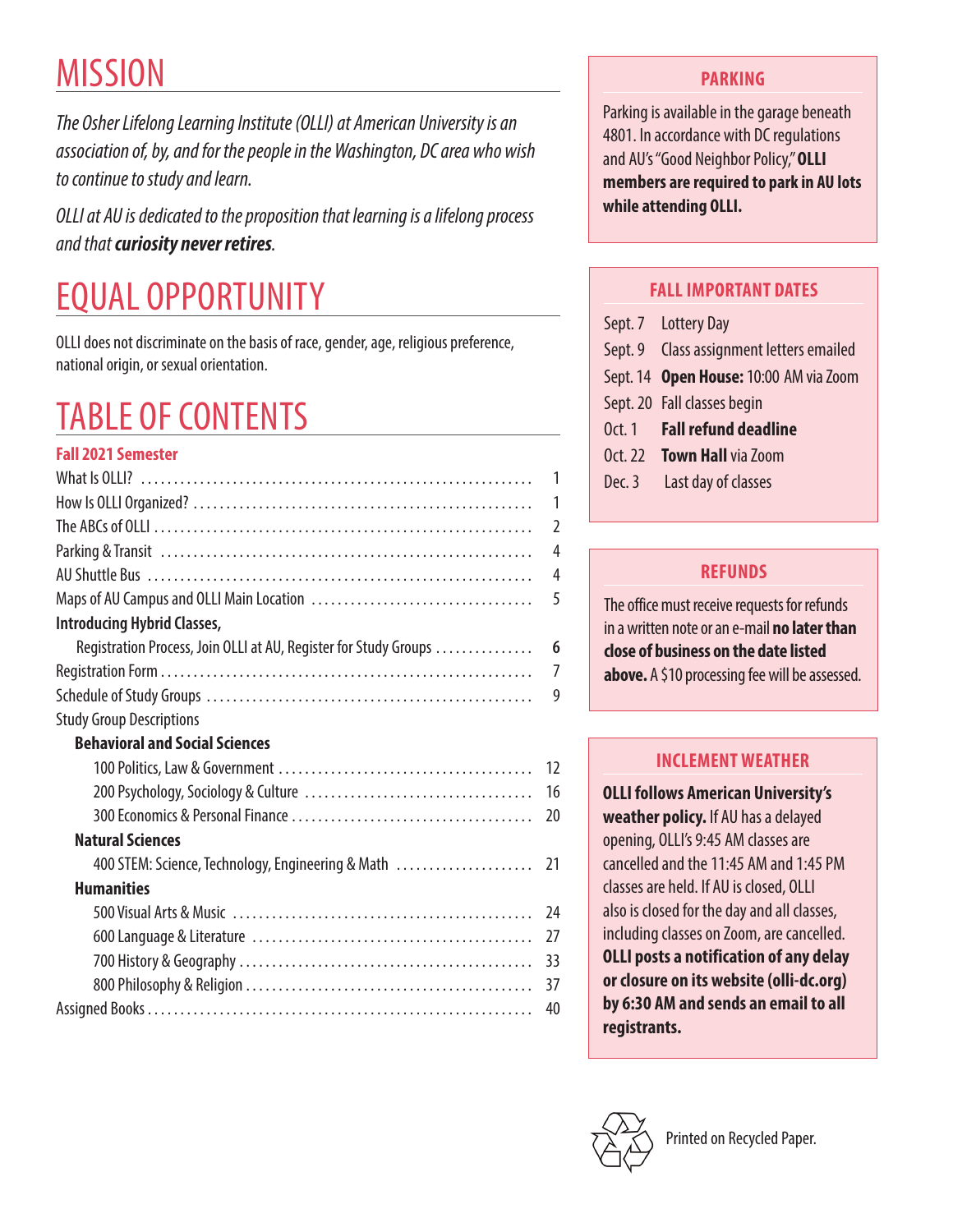## WHAT IS OLLI AT AU?

Drawing on the talent and experience of seniors in the Washington, DC area, the Osher Lifelong Learning Institute (OLLI) at American University offers a unique opportunity to continue learning at the university level. Members come from varied social, economic, and career backgrounds, ranging from business, academia, and homemaking to education, the arts, and government service. What they have in common is a genuine interest in continuing their learning experiences and intellectual stimulation by participation in an organization with other "seasoned learners." There are no educational prerequisites for membership in OLLI.

## **Learning Community**

The basic concept of the program is that of peer learning and teaching designed specifically for people who are 50 years of age or older. Members participate fully in study groups through preparation for, and involvement in, discussions on a wide variety of subjects. There are no tests and no grades; members participate purely for the joy of learning. Members are encouraged to discuss the possibility of leading a study group with members of the Curriculum Committee and by participating in our Study Group Leader Training Orientation.

### **Membership Involvement**

Members become involved not only as study group leaders or representatives but also as participants on an elected board and appointed committees. As a democratic membership organization, OLLI depends on the volunteer services of its members. Members are strongly encouraged to participate in one or more of the following:

The **Board of Directors** and its various **committees** develop and implement policies, procedures, and activities designed to enhance the overall program.

**Study Group Leaders (SGLs)** are members with special expertise or interests who wish to share these with other members by designing and leading study groups. They are entitled to free classes during the semester they lead a group or the following semester.

## HOW IS OLLI AT AU ORGANIZED?

OLLI at AU is an independent, 501(c)(3) nonprofit organization incorporated in Washington, DC, and is part of the Osher Lifelong Learning Institute National Network, which now includes 125 Institutes in all 50 states and the District of Columbia. **For the 2021 Fall semester, we will offer classes in three formats: in-person, online, and hybrid (SGL and some members inperson with other members participating online.)**

### **Support of OLLI at AU**

Membership fees (\$270 this semester) support the program. OLLI is further supported by an endowment from the Osher Foundation given to, and managed by, American University. OLLI receives a percentage of the interest from the endowment annually to assist in funding OLLI's operations.

The Friends of OLLI Fund, established by the Board of Directors, is a reserve fund helping OLLI maintain affordable tuition, expand and enhance its physical facilities, and develop innovative and diverse programs.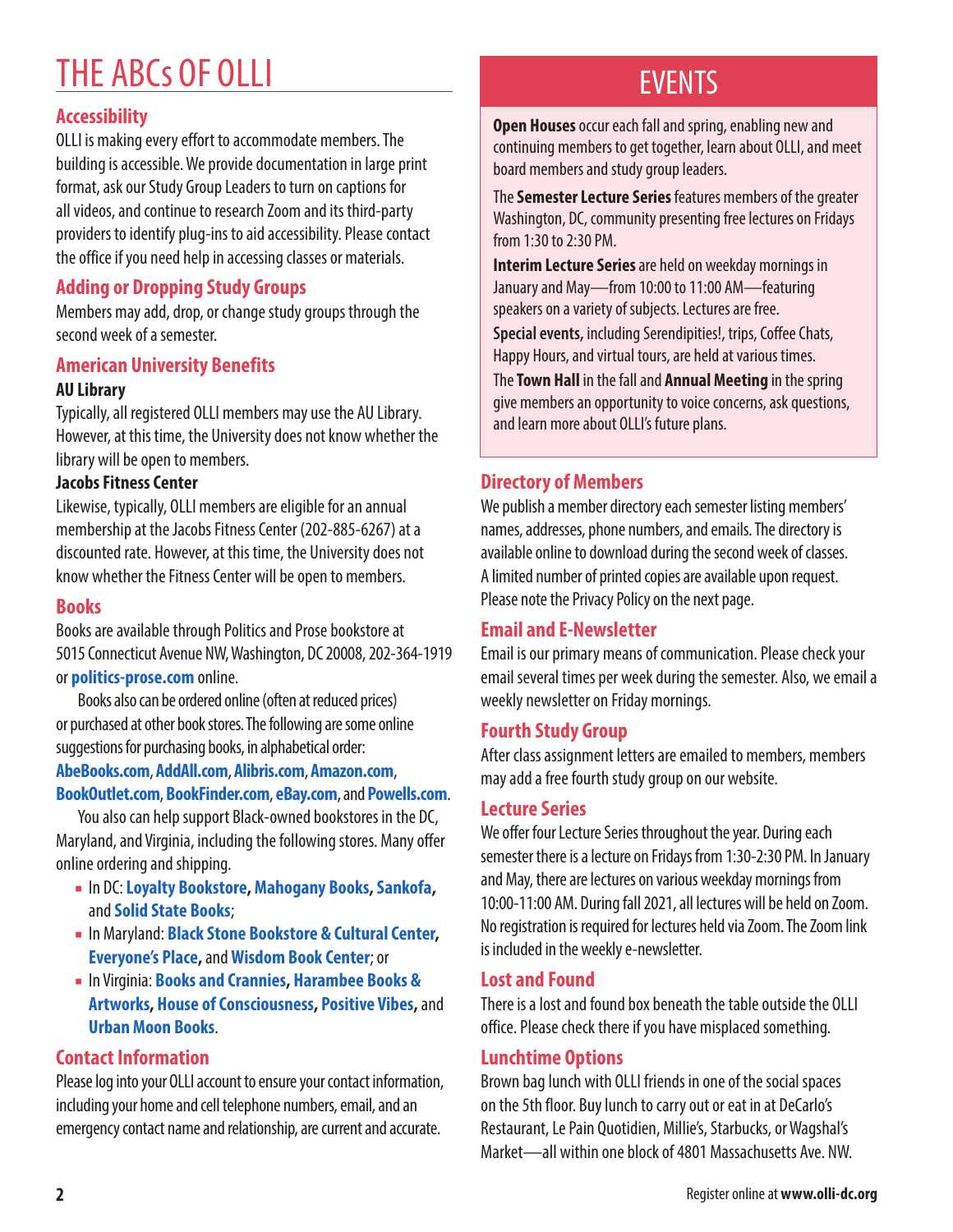## **Membership Fee**

The fee paid each semester (or for both the fall and spring semesters) is a membership fee. Members may take from one to three study groups for the semester fee. The fee is not a fee per study group. The membership fee entitles you to all of the benefits of membership at OLLI at AU.

#### **Minis**

Minis are study groups held once-a-week for four weeks during the month of June. Each class session is 11/2 hours long.

### **Nametags**

Please wear your OLLI nametag to all in-person classes. Lanyards and plastic nametag holders are available outside the office.

**Parking** (See page 4.)

## **Privacy Policy**

OLLI at American University is highly sensitive to the privacy interests of members and believes that the protection of those interests is one of its most significant responsibilities. We publish the member directory as a courtesy to members. We expect members to respect other members' privacy. The directory is not to be shared with others outside of OLLI. If you have questions about this policy, please contact us at 202-895-4860 or **olli@american.edu**.

## **Refunds**

The office must receive requests for refunds by the deadline specified on the second page of the catalog, opposite the table of contents. A \$10 processing fee will be assessed.

## **Scholarships**

If you need scholarship assistance, please download and complete the scholarship request form on the website. All requests are confidential.

#### **Semesters**

OLLI at AU has two regular academic semesters: Spring, which begins in March and Fall, which begins in September. Semester study groups run for 8 to 10 weeks. Each class session is 1<sup>1</sup>/<sub>2</sub> hours long.

## **Serendipities!**

OLLI at AU members and their friends are invited to give a talk or presentation to the OLLI membership as part of our Serendipities! program. To arrange a Serendipity, please contact the OLLI office by email at **olli@american.edu** or by phone at 202-895-4860.

## **Shorts**

We offer February and July Shorts, three- to five-day immersion study groups. Each class session is 11/2 hours long.

## **Spring Valley Building**

American University and OLLI at AU refer to 4801 Massachusetts Ave. NW as the Spring Valley Building.

## **Texting**

Sign up to receive text messages regarding delayed openings, closings, cancelled classes, etc. **1.** Login to your account. Click on "Edit Account" in the menu on the left. Add your cell phone number to your account if it does not appear, then click "Submit." A blank page titled "Overview" appears. **2.** Click on "Text Messaging." Click on the blue button that reads "Opt In for Text Messaging." You will receive a text to confirm. **3.** Reply "YES." You can opt out at any time.

#### **Transfers**

Membership in OLLI is not transferable. Spouses or partners must have their own individual memberships.

#### **Trips**

Each academic year we try to offer several trips. Typically, buses are provided. Trips sometimes include boxed lunches or meals at a restaurant. Recent destinations have included:

- Arlington Cemetery
- The State Department Diplomatic Rooms
- Museum of the American Revolution, Philadelphia
- Behind the Scenes at The National Cathedral
- Virginia Museum of Fine Arts, Richmond

## **Vending Machines**

There are vending machines with water, soda, and snacks on the 4th and 6th floors.

#### **Waitlists**

If a seat opens in a class which has a waitlist, members will be contacted by staff and offered a seat in the order in which they appear on the waitlist.

## **Weather Policy for Class Cancellation**

OLLI follows American University's weather policy. If AU has a delayed opening, OLLI's 9:45 AM classes are cancelled and the 11:45 AM and 1:45 PM classes are held. If AU is closed, OLLI also is closed for the day and all classes, including classes on Zoom, are cancelled. OLLI posts a notification of any delay or closure on its website (**olli-dc.org**) by 6:30 AM and sends an email to all registrants.

## **Website**

Please visit the OLLI website at **www.olli-dc.org:**

- to view our calendar, including lectures and events;
- to register for classes and to pay membership dues with a credit card in an encrypted, secure transaction;
- to add, drop, or change classes; to request a refund; to volunteer; and/or
- to make a donation.

## **Wi-Fi**

Wi-Fi at OLLI is free. The Network Name is AUGuest-ByRCN. No password is required.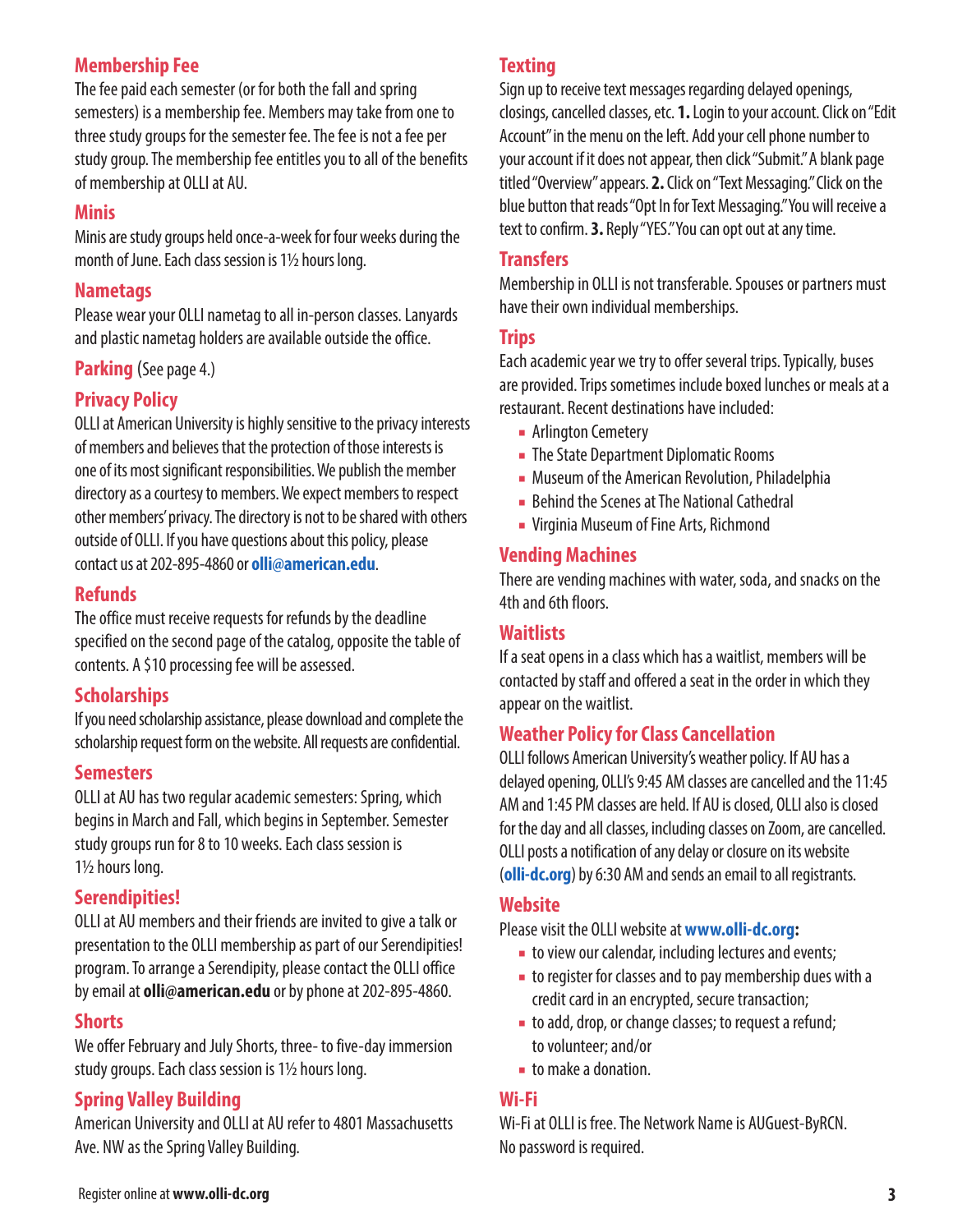## PARKING & TRANSIT

## **Public Transportation**

**Visit the Parking & Transit page (in the About submenu) on our website at for up-to-date information** on using public transportation to attend OLLI activities.

## **Parking**

**Parking is available in the garage beneath 4801. In accordance with DC regulations and AU's "Good Neighbor Policy," all members of the AU community—including OLLI members—are required to park in AU lots while attending OLLI. Parking on the street while attending OLLI likely will result in a \$200 parking ticket from AU.** For full parking information, visit the Parking & Transit page (in the About submenu) on our website.

## **Parking Payment Options**

Parking is \$2 per hour. **You must pay for parking before class.** You must know your vehicle's license plate number. **You may pay with cash or credit card: 1) at the kiosks located on each level of the 4801 garage, or 2) with credit card by phone, or 3) with credit card using the PayByPhone app.**

### **How to Use Pay By Phone**

Dial 888-450-7275. The first time, you will be prompted to:

- Enter your cell phone number
- Create a 4-digit pin number
- Enter your 16-digit credit card number
- Enter your 4-digit expiration date
- Enter the 4-digit location code for Spring Valley Garage: 4889
- Enter your license plate number.
- Enter the number of hours you want to park.

## AU SHUTTLE BUS FROM TENLEYTOWN METRO

For full information on the shuttle service, go to: **http://www.american.edu/finance/transportation/ shuttle.cfm** on AU's website.

### **The AU shuttle buses are kneeling buses and are handicapped accessible.**

A free, open-to-the-public AU shuttle bus leaves regularly from the Tenley Metro station, makes stops at the Katzen Center, and then at the Spring Valley Building (4801 Massachusetts Ave. NW), where OLLI is located. To return to the Katzen Center Garage or the Metro, catch the shuttle at the shuttle bus stop behind 4801 Massachusetts Ave. NW.

#### **How to Use the PayByPhone App**

You can download the free "PayByPhone" app from the App Store or Google Play Store to pay for parking via your smartphone.

The first time you need to:

- Enter your cell phone number
- Create a 4-digit pin number
- Enter your 16-digit credit card number
- Enter your 4-digit expiration date
- Enter the 4-digit location code for Spring Valley Garage: 4889
- Enter your license plate number.
- Enter the number of hours you want to park.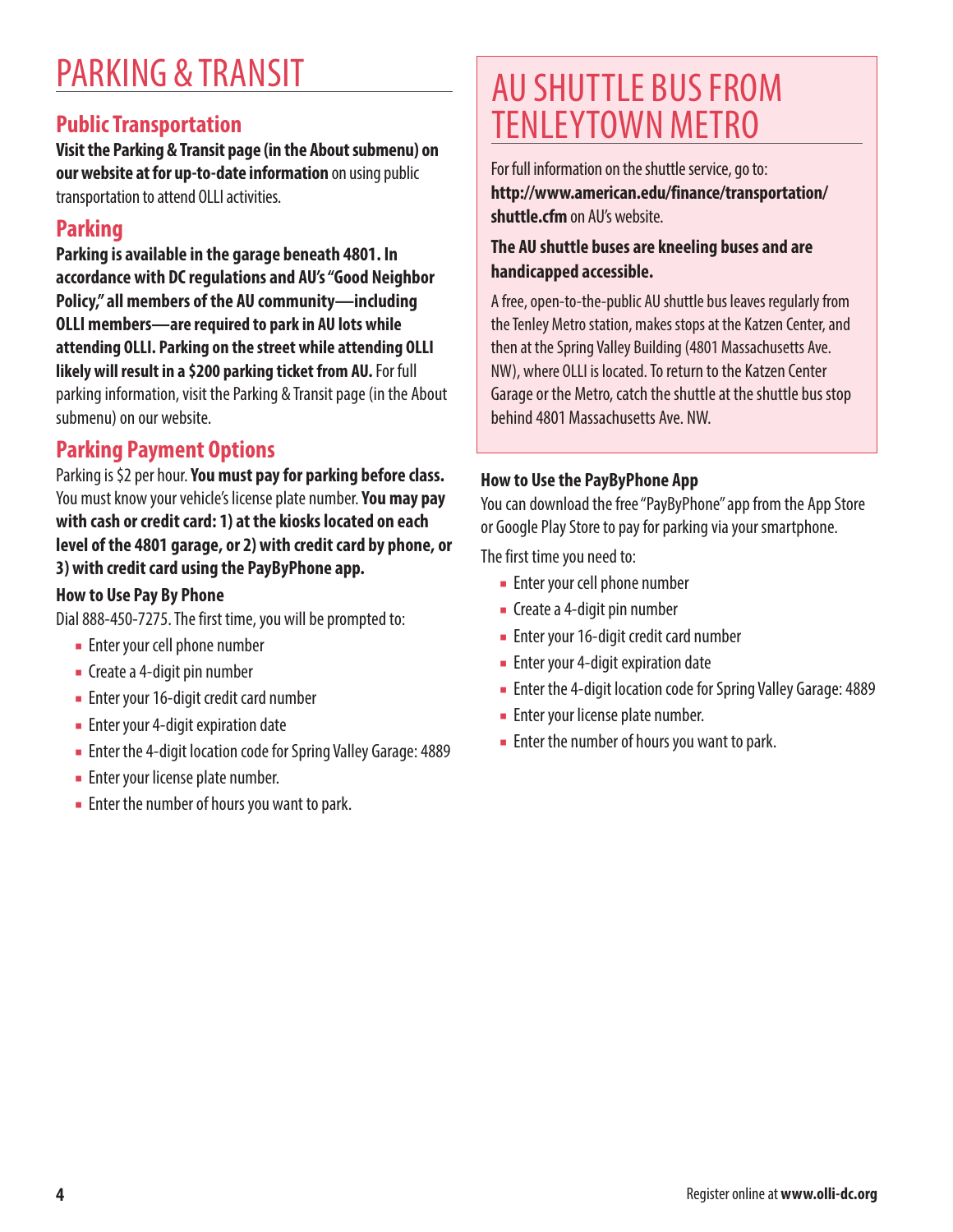## MAP OF OLLI MAIN LOCATION



## MAP OF AU CAMPUS

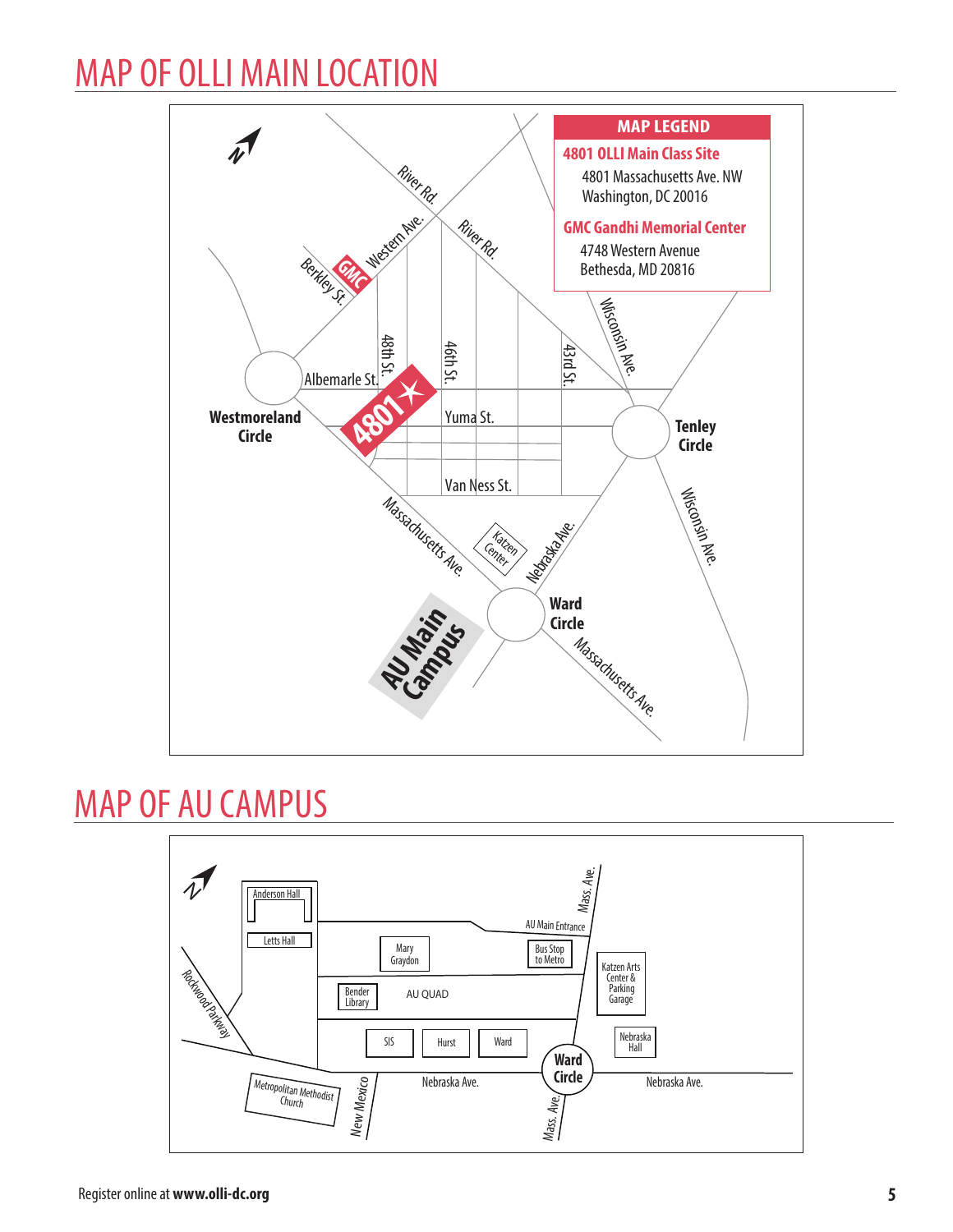## INTRODUCING HYBRID CLASSES

With the Fall semester, OLLI is offering classes in three formats: Online Only, In-Person Only, and Hybrid. In hybrid classes, the SGL and some members of the class are in-person while other members participate via Zoom. In the catalog, each course description lists the format. When registering for a hybrid class, you must select whether you want to attend in-person (Hybrid In-Person) or by Zoom (Hybrid Zoom). List both formats if the class is a priority and you're willing to attend either format. Given the greater number of options, you can now prioritize up to 12 classes for the lottery, instead of just six. As always, the lottery will then assign you to up to three classes.

## REGISTRATION PROCESS

**Registrations are due by 8:00 AM Tues., Sept. 7, for the Fall Lottery.** Class sizes are determined by Study Group Leaders' requests, classroom capacity, and the office. If a study group is oversubscribed on Lottery Day, registrations in that class are subjected to a random, computerized lottery. Members who are not selected for said study group are put on the waiting list and will be emailed by the office if space becomes available. **Class assignment letters will be emailed by Thurs., Sept. 9.**  We will continue to accept registrations on a space-available basis until the semester begins. **OLLI reserves the right to cancel any study group. Members registered in a study group that is cancelled will be notified immediately so that they may select an available alternate.**

## JOIN OLLI AT AU

You may join OLLI, pay for membership, register for study groups, and donate to OLLI, all at once. To do so, complete the form on the following pages. Mail the form to the address on the form with a check made payable to OLLI. Or register online at **www.olli-dc.org** to pay with a credit card in an encrypted, secure transaction.

To register, you will need to create a user account. Follow the steps below to do so.

**1.** Go to **http://www.OLLI-DC.org**

Click on "**Membership**" in the menu at the top of the page. A submenu appears. Click on "**Join OLLI**."

- **2.** A new screen appears titled "Join OLLI." Click on "**create an account**" in the first paragraph.
- **3.** Fill in the contact information form including entering a username and password. Write your username and password below. If you lose your username, the OLLI office can give it to you. If you forget your password, you can reset it or ask the office to do so.

**Username** 

**Password** \_\_\_\_\_\_\_\_\_\_\_\_\_\_\_\_\_\_\_\_\_\_\_\_\_\_\_\_

# REGISTER FOR STUDY GROUPS

- **1.** Identify the number of study groups you are interested in taking. **You must select 1, 2, or 3.**
- **2. Prioritize up to 12 study groups**based on your preference for taking the study groups.

 $(1 =$  highest priority and  $12 =$  lowest priority).

 If the class is hybrid, be sure to include your desired format, inperson or online. If you are willing to attend either in-person or online, be sure to list each format for the class. See the example on the registration form.

 Note: Prioritize your study groups by whichever method works best for you: subject matter, time/day, location, or Study Group Leader. Even if you mark that you only want to take one study group, you may still prioritize up to 12 study groups. When the system processes your registration, it will assign you to your highest priority study groups that are available.

**Note:** All members have an equal chance at getting into a class. There is no restriction if a member has taken a Study Group or Study Group Leader previously.

- **3.** Submit your registration.
- **4.** You will receive email confirmation of your **pending** registration.
- **5.** After Lottery Day, you will receive by email **your class assignment letter.**

 Through the second week of classes, you can change your schedule online or by emailing the office.

#### **You may register online for a fourth course AFTER you have received your class assignment letter.**

**Study group leaders spend a prodigious amount of time preparing their classes. Please attend the classes for which you are registered and only the classes for which you are registered.**

**<sup>4.</sup>** Follow the instructions under Register for Study Groups.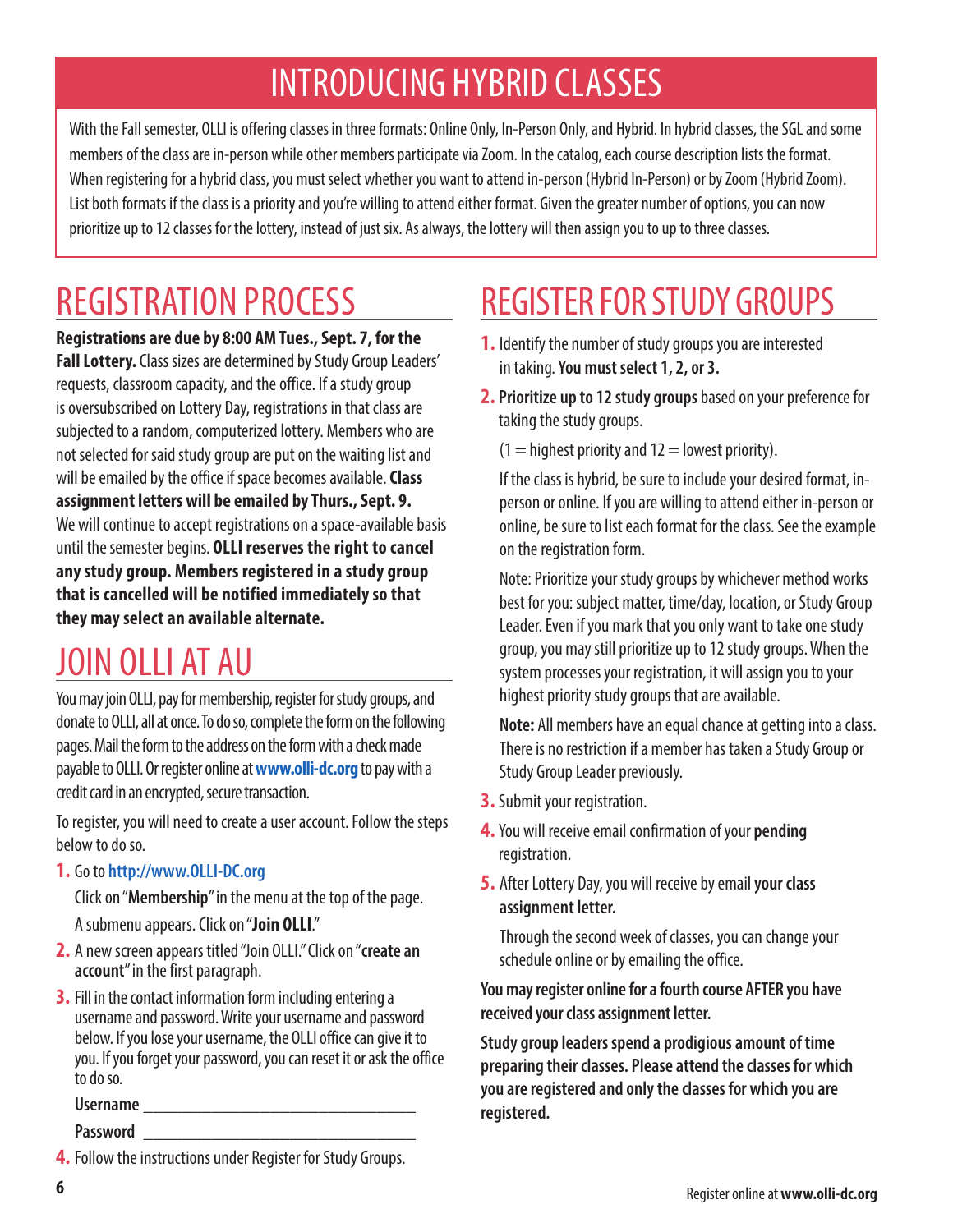## OLLI AT AU REGISTRATION FORM

#### **FALL 2021: SEPTEMBER 20 – DECEMBER 3**

4400 Massachusetts Ave. NW • Washington, DC 20016 Phone 202.895.4860 | Email: **OLLI@american.edu** | website: **www.OLLI-DC.org** **Register for 2021 FALL SEMESTER by 8:00 AM, Tues., Sept. 7, 2021 to be included in the Lottery**

#### **Please complete all parts of the registration form. See directions on the previous page. You also can register online at www.olli-dc.org**

### **CONTACT INFORMATION**

| HOME PHONE NUMBER          -         -        | CELL PHONE NUMBER          -         - |
|-----------------------------------------------|----------------------------------------|
|                                               |                                        |
| EMERGENCY CONTACT PHONE NUMBER     <br>$\sim$ |                                        |

## **REGISTER FOR STUDY GROUPS**

- **1. SELECT whether you want to register for 1, 2, or 3 study groups.** Check only one box:  $\Box$  1  $\Box$  2  $\Box$  3
- **2. List up to 12 study groups in priority order.** A hybrid class has both in-person and online members. If you want a hybrid class, you must write either "Hybrid In-Person" or "Hybrid Zoom" as the Format, depending on which you prefer. If you wish to attend the class regardless of the format, be sure to list both formats. Please see the sample below in which 655 is a hybrid class and the member wants to attend regardless of format.

| <b>Number</b>                          | <b>Format</b>                                                    | <b>Study Group Name</b>                                                                                                                                                                                             |
|----------------------------------------|------------------------------------------------------------------|---------------------------------------------------------------------------------------------------------------------------------------------------------------------------------------------------------------------|
| 1. $655$<br>2.655<br>3.681<br>4. $142$ | Hybrid In-Person<br>Hybrid Zoom<br>In-Person Only<br>Online Only | Tennessee Williams and the Golden Age of American Theater<br>Tennessee Williams and the Golden Age of American Theater<br><b>Three Oedipus Plays by Sophocles</b><br>Intelligence and the US Intelligence Community |
| <b>Number</b>                          | <b>Format</b>                                                    | <b>Study Group Name</b>                                                                                                                                                                                             |
|                                        | <u> The Communication of the Communication</u>                   |                                                                                                                                                                                                                     |
| 2.                                     | <u> The Common State (1999)</u>                                  |                                                                                                                                                                                                                     |
|                                        |                                                                  |                                                                                                                                                                                                                     |
|                                        |                                                                  |                                                                                                                                                                                                                     |
|                                        |                                                                  |                                                                                                                                                                                                                     |
|                                        |                                                                  |                                                                                                                                                                                                                     |
|                                        |                                                                  |                                                                                                                                                                                                                     |
|                                        |                                                                  |                                                                                                                                                                                                                     |
|                                        |                                                                  |                                                                                                                                                                                                                     |
|                                        |                                                                  |                                                                                                                                                                                                                     |
|                                        |                                                                  |                                                                                                                                                                                                                     |
|                                        |                                                                  |                                                                                                                                                                                                                     |

## **Please complete the other side of this form.**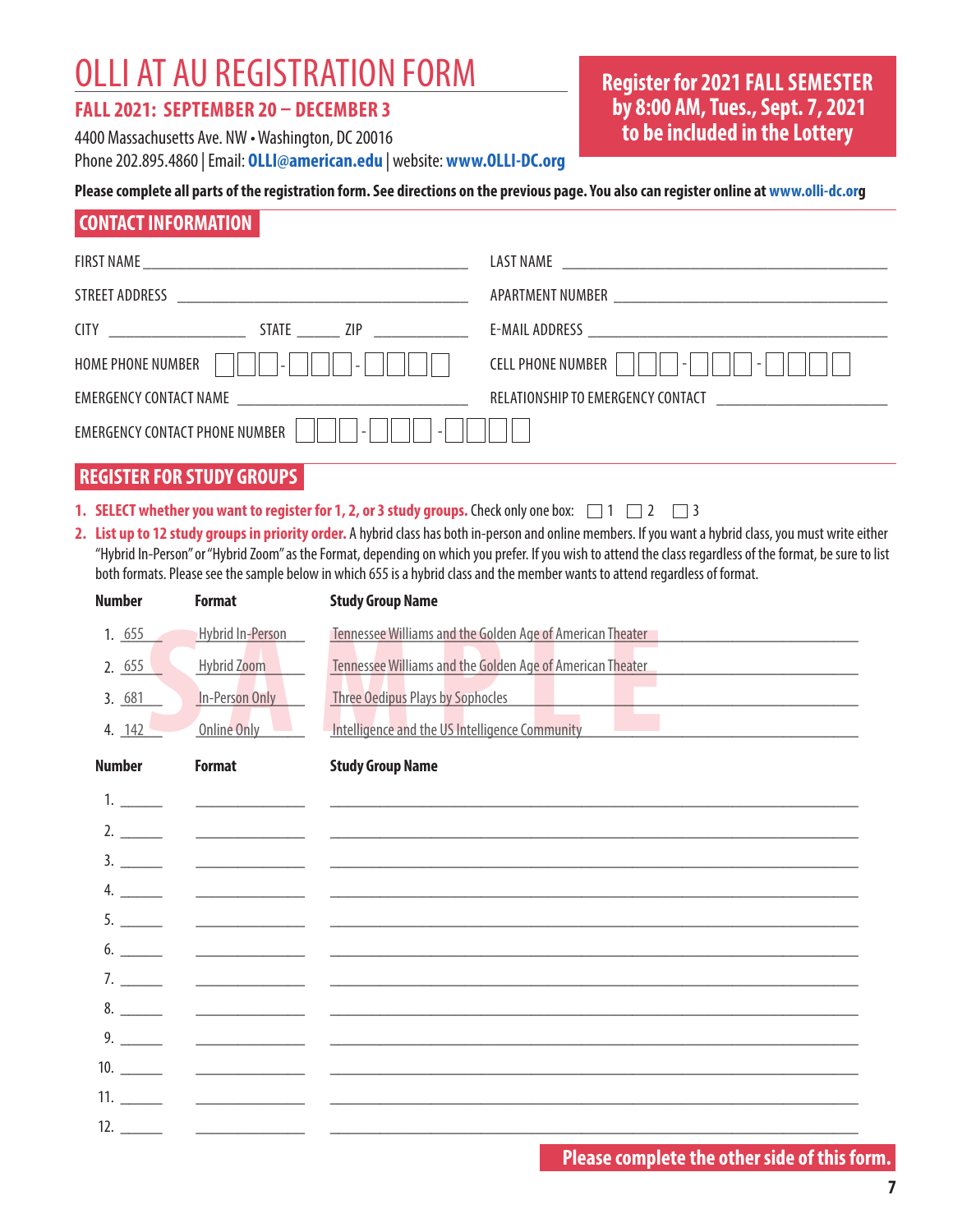## **PAYMENTS**

Please make checks payable to OLLI. Payment must accompany registration or register with a credit card online at: **www.OLLI-DC.org**. Financial assistance is available. Contact the OLLI office for information.

- \$\_\_\_\_\_\_\_ **\$270:** *Fall 2021 Semester Membership Fee*
- \$\_\_\_\_\_\_\_ **\$243:** *Fall 2021 Semester Membership Fee with AU 10% discount* (Alum or alum spouse/current staff or spouse/current or emeriti faculty or spouse. The names of members using the AU discount are shared with the AU Alumni Office for data-tracking purposes only.)
- \$\_\_\_\_\_\_\_ **\$550:** *Fall 2021 and Spring 2022 Semesters Membership Fee*
- \$\_\_\_\_\_\_\_ **\$495:** *Fall 2021 and Spring 2022 Semesters Membership Fee with AU 10% discount* (Alum or alum spouse/current staff or spouse/current or emeriti faculty or spouse. The names of members using the AU discount are shared with the AU Alumni Office for data-tracking purposes only.)

## **DIRECTORY LISTING**

Please check the boxes below if you do NOT want your contact information included in our Membership Directory, which is produced as a courtesy to our members and is intended for internal use only.

**DO NOT** include the following in the OLLI Membership Directory.  $\Box$  My Phone Number  $\Box$  My Street Address  $\Box$  My E-mail Address

## **BECOME A STUDY GROUP LEADER**

 $\square$  Check this box if you are interested in becoming a Study Group Leader at OLLI.

 $Topic(s)$  of interest for leading a study group:

An OLLI staff member or Curriculum Committee member will contact you shortly. Please visit the website below for more information: **https://www.olli-dc.org/become\_a\_study\_group\_leader**

## **VOLUNTEER**

Contact the office by email at **olli@american.edu** or by phone at 202-895-4860 if you are interested in volunteering.

## **RETURN COMPLETED FORM**

#### **MAIL completed form to:**

**Osher Lifelong Learning Institute** 4400 Massachusetts Ave. NW Washington, DC 20016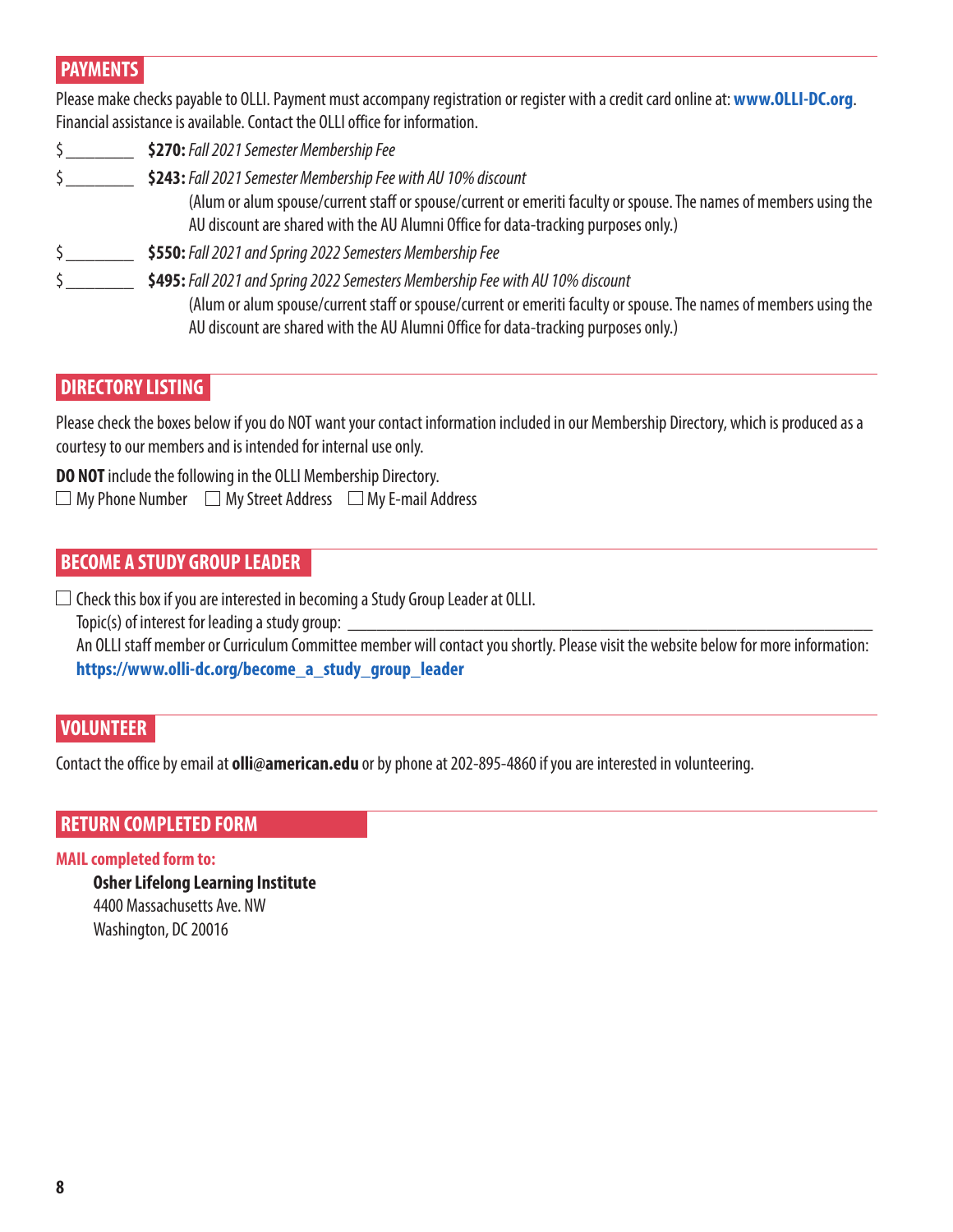## SCHEDULE OF FALL 2021 STUDY GROUPS

Members attending **In-Person Only** classes and members attending **Hybrid classes in-person** will meet at 4801 Massachusetts Ave. NW. Study group 237 India: Culture, Traditions, and Gandhi will be held at the Gandhi Center, 4748 Western Ave., in Bethesda.

| #   | <b>STUDY GROUP</b>                                                                                                  | <b>LEADER</b>               | <b>START</b> | <b>WKS</b> | <b>FORMAT</b>  |
|-----|---------------------------------------------------------------------------------------------------------------------|-----------------------------|--------------|------------|----------------|
|     | <b>MONDAY 9:45 AM</b>                                                                                               |                             |              |            |                |
| 151 | Middle East Institute Scholars Seminar                                                                              | DeRoze, OLLI<br>Coordinator | 9/27         | 7          | Online Only    |
| 244 | Survivors and Descendants of the Holocaust: A Search for Meaning                                                    | Feinberg                    | 9/27         | 10         | In-Person Only |
| 617 | The Great French Songbook                                                                                           | Harper                      | 9/20         | 10         | In-Person Only |
| 655 | Tennessee Williams and the Golden Age of American Theater                                                           | Parlato                     | 9/20         | 10         | Hybrid         |
| 681 | Three Oedipus Plays by Sophocles                                                                                    | Willens                     | 9/20         | 8          | Online Only    |
| 806 | Medical Chi Kung                                                                                                    | Reo                         | 9/20         | 10         | Online Only    |
| 831 | Mastering Skills of Mindfulness Meditation                                                                          | J Drobis, S Drobis          | 9/20         | 10         | Online Only    |
|     | <b>MONDAY 11:45 AM</b>                                                                                              |                             |              |            |                |
| 292 | Living Healthier and Happier in Retirement-Essential Steps                                                          | <b>Bickford</b>             | 9/20         | 9          | In-Person Only |
| 426 | The Human Body                                                                                                      | Shaw                        | 9/20         | 11         | Hybrid         |
| 501 | Appalachian Dulcimer: More Tunes and Techniques                                                                     | <b>K</b> Buglass            | 9/20         | 8          | Online Only    |
| 630 | Then and Now: Daring to Rewrite Bronte and Gaskell                                                                  | Freeman                     | 9/20         | 8          | Online Only    |
| 690 | Anthony Trollope's The Prime Minister (Palliser 5)                                                                  | Moody                       | 9/20         | 10         | Online Only    |
| 794 | Eight American Stories (as told by Master Historians)                                                               | Connell                     | 9/20         | 8          | Hybrid         |
| 834 | Mastering Skills of Mindfulness Meditation: Intermediate Level                                                      | J Drobis                    | 9/20         | 10         | Online Only    |
|     | <b>MONDAY 1:45 PM</b>                                                                                               |                             |              |            |                |
| 377 | <b>Understanding Trade Issues</b>                                                                                   | Graef                       | 9/20         | 10         | Hybrid         |
| 403 | Drinking Water from A to Z. What You Should Know. Is It Safe?                                                       | Cotruvo                     | 9/20         | 8          | Online Only    |
| 440 | Adults Conquering Technology IV (ACT IV)                                                                            | Cahn, Friedman              | 9/20         | 8          | Online Only    |
| 505 | Mozart — One of the Wonders of the World!                                                                           | Flaxman                     | 9/20         | 11         | Online Only    |
| 603 | Cours de Lecture et Conversation en Français                                                                        | Férat                       | 9/20         | 10         | In-Person Only |
| 631 | Understanding Families Through Plays                                                                                | <b>KG Lewis</b>             | 9/20         | 8          | Online Only    |
| 838 | Mommie Dearest-The Great Mother Goddesses of World Mythology                                                        | Croog                       | 9/20         | 11         | Hybrid         |
|     | <b>TUESDAY 9:45 AM</b>                                                                                              |                             |              |            |                |
| 250 | <b>TED Talks</b>                                                                                                    | Mindel, L Lewis             | 9/21         | 8          | Online Only    |
| 489 | <b>Mathematics in Fiction</b>                                                                                       | Atkinson                    | 9/21         | 8          | Online Only    |
|     | 618 La Vuelta al Mundo con Cuentos Cortos-Tertulias                                                                 | Grigera, Reilly             | 9/21         | 8          | Online Only    |
| 620 | Italian Conversation and Culture                                                                                    | Mongini                     | 9/21         | 10         | In-Person Only |
| 646 | Poetry Craftshop: Between My Eyes Is Always the Rain,<br>the Migrant Rain                                           | Pierson                     | 9/21         | 10         | In-Person Only |
| 658 | Reviewing The New York Times Book Review                                                                            | Moldauer, C Weichel         | 9/21         | 8          | Online Only    |
| 701 | The Myth and Reality of the Wild West                                                                               | Vorhes                      | 9/21         | 10         | Hybrid         |
|     | TUESDAY 11:45 AM                                                                                                    |                             |              |            |                |
| 185 | Making a Difference? The Role of Nonprofit Organizations                                                            | Belden                      | 9/21         | 8          | Hybrid         |
| 201 | The Evolution of Mind                                                                                               | Keatley                     | 9/21         | 10         | Online Only    |
| 242 | Marketing II                                                                                                        | Batra                       | 9/21         | 8          | Online Only    |
| 480 | The Ups and Downs of Weather                                                                                        | <b>Brown</b>                | 9/21         | 10         | Online Only    |
| 702 | Cruising with OLLI: Cruise Ship Lectures Around the World                                                           | Snyder, Glakas              | 9/21         | 8          | Online Only    |
| 850 | A Yogi's Approach to the Evolution of Human Consciousness<br>as Expounded by the Teachings of Paramahansa Yogananda | Carter                      | 9/21         | 9          | Hybrid         |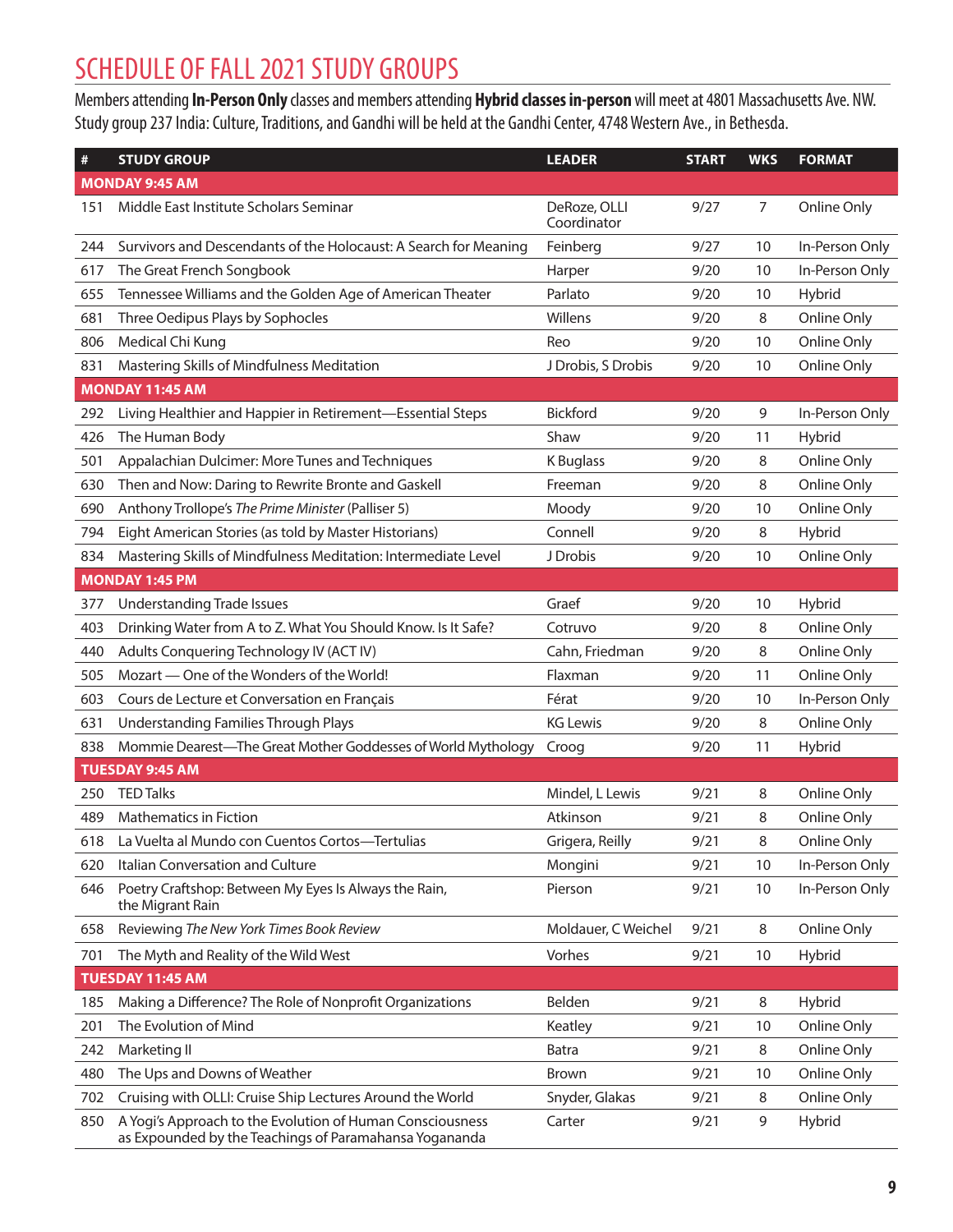| $\#$ | <b>STUDY GROUP</b>                                                                                | <b>LEADER</b>                | <b>START</b> | <b>WKS</b> | <b>FORMAT</b>  |
|------|---------------------------------------------------------------------------------------------------|------------------------------|--------------|------------|----------------|
|      | <b>TUESDAY 1:45 PM</b>                                                                            |                              |              |            |                |
| 112  | <b>Understanding Asia</b>                                                                         | Hadden                       | 9/21         | 9          | Online Only    |
| 172  | Current Events and Public Policy II                                                               | Nevins, Levine,<br>Porter    | 9/21         | 8          | Online Only    |
| 180  | Today's Supreme Court: A Course for Citizens                                                      | Hansen                       | 9/21         | 9          | Hybrid         |
| 492  | The Human Immune System                                                                           | Taran                        | 9/21         | 10         | Hybrid         |
| 651  | A Writing Workshop: Writing Down the Bones                                                        | Ward, Spector                | 9/21         | 8          | Online Only    |
| 653  | Plagues We Have Known                                                                             | Urofsky                      | 9/21         | 8          | Online Only    |
| 790  | Off the Beaten Path in the DC Area                                                                | R Buglass                    | 9/21         | 10         | Online Only    |
|      | <b>WEDNESDAY 9:45 AM</b>                                                                          |                              |              |            |                |
| 171  | <b>Current Events and Public Policy I</b>                                                         | Nevins, Porter,<br>King      | 9/22         | 8          | Online Only    |
| 350  | Protecting and Maximizing Your Retirement Income                                                  | Hurwitz                      | 9/22         | 8          | Online Only    |
| 361  | <b>Behavioral Economics</b>                                                                       | Daney                        | 9/22         | 8          | Online Only    |
| 460  | Exponential Organizations in Our Changing World                                                   | Kolodney                     | 9/22         | 10         | In-Person Only |
| 479  | Understanding Environmental Issues: Making Choices                                                | Hinga                        | 10/6         | 9          | Hybrid         |
| 511  | Looking at Architecture                                                                           | Vorhes                       | 9/22         | 10         | Hybrid         |
| 615  | Deutsch fuer Fortgeschrittene                                                                     | Caraher                      | 9/22         | 9          | Online Only    |
|      | <b>WEDNESDAY 11:45 AM</b>                                                                         |                              |              |            |                |
| 113  | What Is to Be Done                                                                                | Elkin                        | 9/29         | 8          | Hybrid         |
| 196  | The Shocking Emmett Till Story Told Through the Lens of the Law                                   | Collins                      | 9/22         | 7          | Online Only    |
| 252  | Exploring Our Hidden Brain: How Emotions Shape Our Decisions                                      | C Weichel,<br>K Weichel      | 9/22         | 8          | Online Only    |
| 415  | Science and Public Policy                                                                         | Katz                         | 9/22         | 8          | Online Only    |
| 510  | Songs of Sex, Drugs and Rock'n Roll (and More!)                                                   | Gondelman                    | 9/22         | 10         | Hybrid         |
| 616  | Hablemos en Español-Curso Intermedio/Avanzado                                                     | Keller                       | 9/22         | 8          | Online Only    |
| 695  | One-Offs, Odd Lots, and Nonpareils: Idea-Driven Remarkable<br>Fictions                            | Plotz                        | 9/22         | 10         | In-Person Only |
|      | <b>WEDNESDAY 1:45 PM</b>                                                                          |                              |              |            |                |
|      | 104 The Knowledge Gap: The Hidden Cause of America's<br>Broken Education System-And How to Fix It | Wexler                       | 10/6         | 8          | Online Only    |
| 110  | Contemporary Issues in Law, Government, and Policy                                                | Rolnick, OLLI<br>Coordinator | 9/22         | 10         | Online Only    |
| 207  | The Psychology of Parenting Adult Children                                                        | Weissbrod, Kendall           | 9/22         | 8          | In-Person Only |
| 289  | <b>Understanding Addiction</b>                                                                    | Meyer                        | 9/29         | 9          | In-Person Only |
| 560  | Doing Art with Collage                                                                            | Mosner                       | 9/22         | 8          | In-Person Only |
| 773  | The Legacy of "The Great War"-Too Soon to Tell?                                                   | Palmer                       | 9/22         | 11         | Online Only    |
| 780  | History of the Jews of Spain                                                                      | Gorsky                       | 10/6         | 8          | Hybrid         |
|      | <b>THURSDAY 9:45 AM</b>                                                                           |                              |              |            |                |
| 142  | Intelligence and the US Intelligence Community                                                    | Roth                         | 9/23         | 9          | Online Only    |
| 251  | <b>TED Talks</b>                                                                                  | Swan, Mindel                 | 9/23         | 8          | Online Only    |
| 619  | Latin for Curious Beginners                                                                       | Smith                        | 9/23         | 11         | Hybrid         |
| 640  | Bible Story, Your Story: Poetry Reveals Scripture                                                 | Hendershot                   | 9/23         | 8          | Online Only    |
| 710  | Seven Photographers Documenting 20th-Century America                                              | Greene                       | 9/23         | 9          | Online Only    |
| 740  | Race in America 1864 to the Present                                                               | Stewart                      | 9/23         | 10         | Online Only    |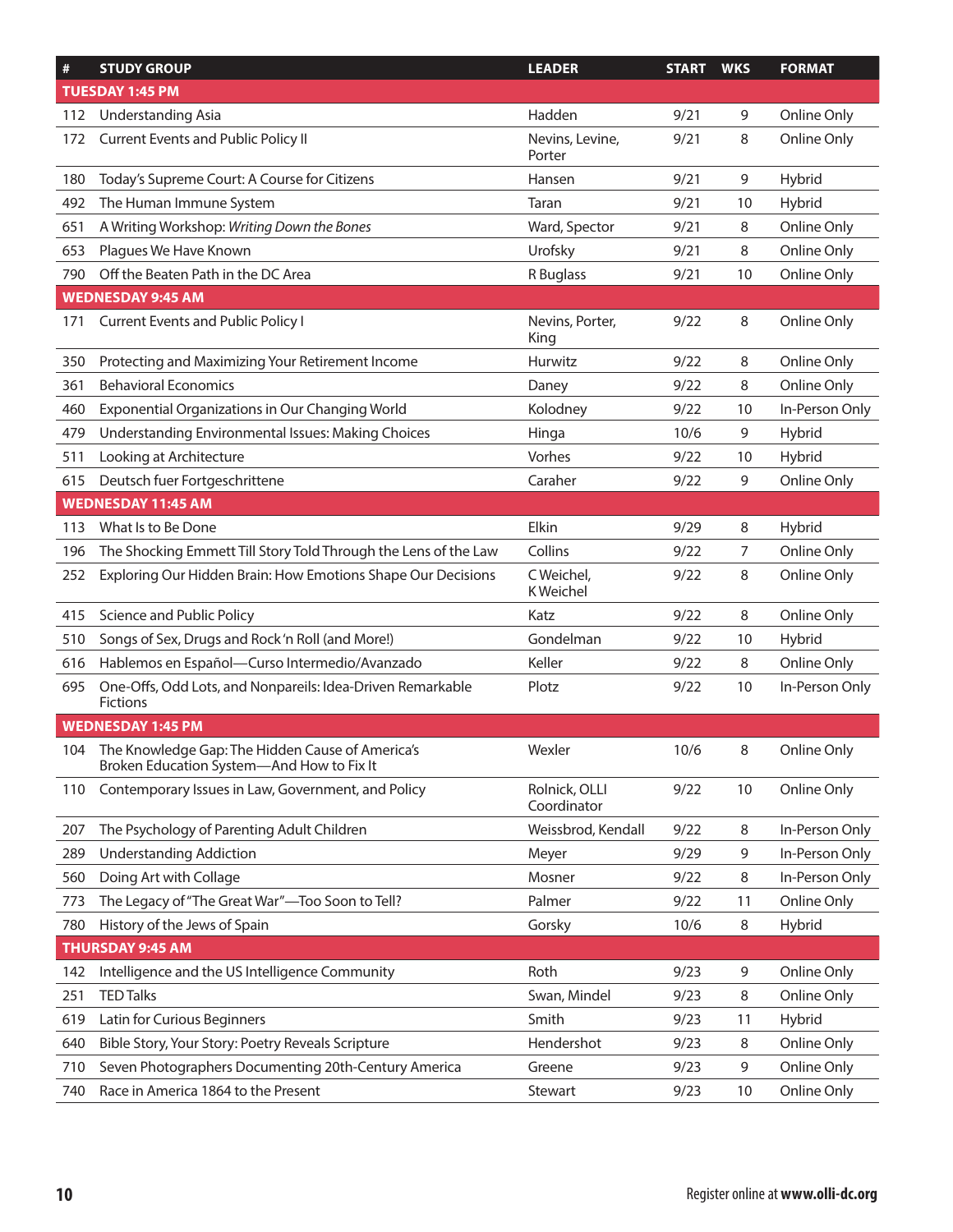| #   | <b>STUDY GROUP</b>                                                                            | <b>LEADER</b>   | <b>START WKS</b> |                | <b>FORMAT</b>                |
|-----|-----------------------------------------------------------------------------------------------|-----------------|------------------|----------------|------------------------------|
|     | <b>THURSDAY 11:45 AM</b>                                                                      |                 |                  |                |                              |
| 160 | Education Inequality and Demographic Transformation                                           | Blank, Usdan    | 9/23             | 8              | Online Only                  |
| 579 | New Art Movements of the Late 18th Century Through the 19th<br>Century                        | Leinberger      | 9/23             | 8              | In-Person Only               |
| 621 | Enjoying The New Yorker Together                                                              | Spurlock        | 9/23             | 9              | Online Only                  |
| 657 | Middlemarch, by George Eliot                                                                  | Frantz          | 9/30             | 8              | In-Person Only               |
| 688 | Performing Our Town                                                                           | Light           | 9/23             | 10             | Online Only                  |
| 715 | Jewish History and Life: Patriarchs to Israel                                                 | Berman          | 9/23             | 10             | Online Only                  |
| 786 | America in the Fifties                                                                        | Thurman         | 9/23             | 9              | Hybrid                       |
|     | <b>THURSDAY 1:45 PM</b>                                                                       |                 |                  |                |                              |
| 370 | Climate Change: Some Major Health and Economic Aspects                                        | Ridker, Paulson | 9/23             | 8              | Online Only                  |
| 500 | Jazz 101                                                                                      | <b>Stevens</b>  | 9/23             | 8              | Online Only                  |
| 515 | Operas in Four Languages                                                                      | Eisen           | 9/23             | 8              | In-Person Only               |
| 516 | <b>Best Ballet Performances</b>                                                               | Lipkowitz       | 10/7             | 8              | Hybrid                       |
| 530 | Curtain Up, Light the Lights: Broadway Musicals About Broadway<br><b>Musicals</b>             | Moskowitz       | 9/23             | 8              | Online Only                  |
| 607 | Beginning-plus Spanish                                                                        | Schneider       | 9/23             | 10             | In-Person Only               |
| 747 | Poisonous Places: Historical Perspective on Toxins in the Home,<br>Workplace, and Environment | Parascandola    | 9/23             | $\overline{7}$ | Online Only                  |
|     | <b>FRIDAY 9:45 AM</b>                                                                         |                 |                  |                |                              |
| 199 | How Literature and Drama Can Illuminate Politics and Government                               | Verdier         | 9/24             | 10             | In-Person Only               |
| 232 | Workshop: Finding Your Family History                                                         | Goodman         | 9/24             | 8              | Online Only                  |
| 591 | This Is Your Brain on Architecture: Neuroscience in the Trenches                              | Shinberg        | 9/24             | 10             | Online Only                  |
| 671 | From the Age of Theatre to the Age of Rhetoric                                                | White           | 9/24             | 9              | Hybrid                       |
| 750 | The Victorian Era: Key Literary and Political Figures                                         | Leibowitz       | 9/24             | 9              | Online Only                  |
| 805 | <b>Meditation Class</b>                                                                       | Reo             | 9/24             | 8              | Online Only                  |
| 860 | Kant                                                                                          | Ross            | 9/24             | 11             | Hybrid                       |
|     | <b>FRIDAY 11:45 AM</b>                                                                        |                 |                  |                |                              |
| 111 | Reconstruction and Its Legacies: The 13th, 14th, and 15th<br>Amendments                       | Pomerantz       | 9/24             | 8              | Online Only                  |
| 237 | India: Culture, Traditions, and Gandhi                                                        | Srimati         | 9/24             | 8              | In-Person Only<br><b>GMC</b> |
| 444 | The Quantum World                                                                             | Read            | 9/24             | 10             | Online Only                  |
| 598 | Foreign Films                                                                                 | King            | 9/24             | 10             | Online Only                  |
| 861 | Utilitarianism                                                                                | Ross            | 9/24             | 10             | Hybrid                       |

## FALL 2021 LECTURES

During the Fall semester, lectures will be held via Zoom from 1:30–2:30 PM on Fridays starting September 24, except October 22, when the Town Hall is held. Lectures are free and open to the public. The Zoom link to each Friday lecture is included in our e-newsletter which is emailed to all members and inquiries each Friday morning.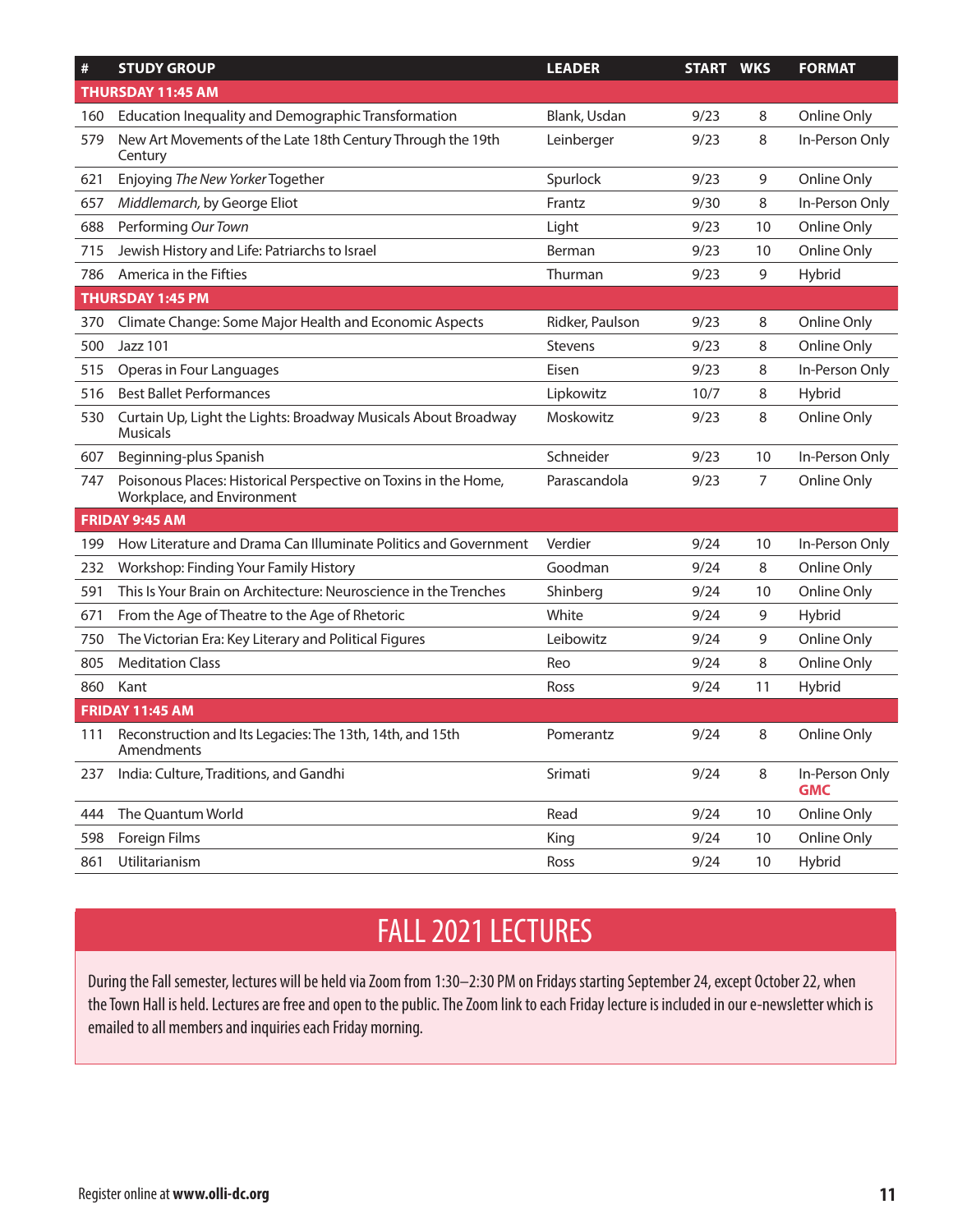## FALL 2021 STUDY GROUP DESCRIPTIONS

## 100 POLITICS, LAW & GOVERNMENT

## **104:** The Knowledge Gap: The Hidden Cause of America's Broken Education System —and How to Fix It

#### **NATALIE WEXLER Eight Wednesdays (1:45 PM - 3:15 PM) October 6 Online Only**

We've long been trying to improve education outcomes and narrow gaps between students from wealthy and poor families, without success. There's a basic problem that's been overlooked: elementary schools focus on supposed reading comprehension skills like "finding the main idea" rather than trying to teach kids anything substantive. Yet scientific studies show the key factor in comprehension isn't skill, it's knowledge. Children from more educated families pick up academic knowledge at home, but others rely on school for that. And in our system, they're the least likely to get it there. We'll explore how this situation came about—and how we can turn education into the engine of social mobility that it should be. *This study group has a high class size capacity.*

This study group is a repeat with revisions.

**Class Format:** Lecture and Discussion

**Reading:** 1-2 hrs/week.

*Natalie Wexler is an education writer and the author of* The Knowledge Gap: The Hidden Cause of America's Broken Education System—And How to Fix It. *She is a senior contributor to* Forbes, *and her work has appeared in* The Atlantic, The New York Times, *and other publications. She has spoken on education before a wide variety of groups.*

## **110:** Contemporary Issues in Law, Government, and Policy

#### **SUSAN ROLNICK, OLLI COORDINATOR Ten Wednesdays (1:45 PM - 3:15 PM) September 22 Online Only**

Topics introduced by American University's School of Public Affairs will include: The Fate of the Filibuster; Re-Envisioning the American Policing Model: What Needs to Change and How Will It

Be Accomplished?; The Heartland Table: Telling the Story of the American Midwest Through Food; Authoritarian Challenges to US Democracy; Teacher Diversity and Student Success; Cruel and Unusual: The Impact of COVID-19 on Prisoners and Immigration Detainees; Cryptocurrency and the Nexus to Terrorism; Policing in America; Rebalance to Asia: The Overlooked Role of US Territories and Small Island Nations in US Security Considerations; and Assessing Biden's Relationship with Congress. *This study group has a large capacity.*

This study group is a repeat with revisions.

**Class Format:** Lecture

**Reading:** No required reading.

*Ranked amongthe top schools of its kind, American University's School of Public Affairs offers education in the fields of political science, public administration, public policy, and justice. It was founded in 1934 with a handful of graduate students.*

## **111:** Reconstruction and Its Legacies: The 13th, 14th, and 15th Amendments **DAVID POMERANTZ**

**Eight Fridays (11:45 AM - 1:15 PM) September 24**

### **Online Only**

The era of Reconstruction lasted from the Emancipation Proclamation in 1863 to the withdrawal of Federal troops after the election of Rutherford B. Hayes in 1877. In this period, America abolished slavery and tried to repair the citizenship and voting rights of African Americans before reintegrating the 11 secessionist states and the former Confederate soldiers and supporters who lived there. In the 75 years that followed, the gains of Reconstruction were largely overturned by Black codes, Jim Crow laws, and violence. The 13th, 14th and 15th amendments, however, rank among the enduring legacies of the era. We'll study how those amendments were understood when proposed and how they came to be interpreted today. *This study group has a large capacity.*

This study group is a repeat with revisions.

**Class Format:** Lecture and Discussion

**Reading:** No required reading.

*David Pomerantz taught political philosophy at SUNY Stony Brook in the early 1980s. He then worked for the House of Representatives, the House Rules Committee, and the House Appropriations.*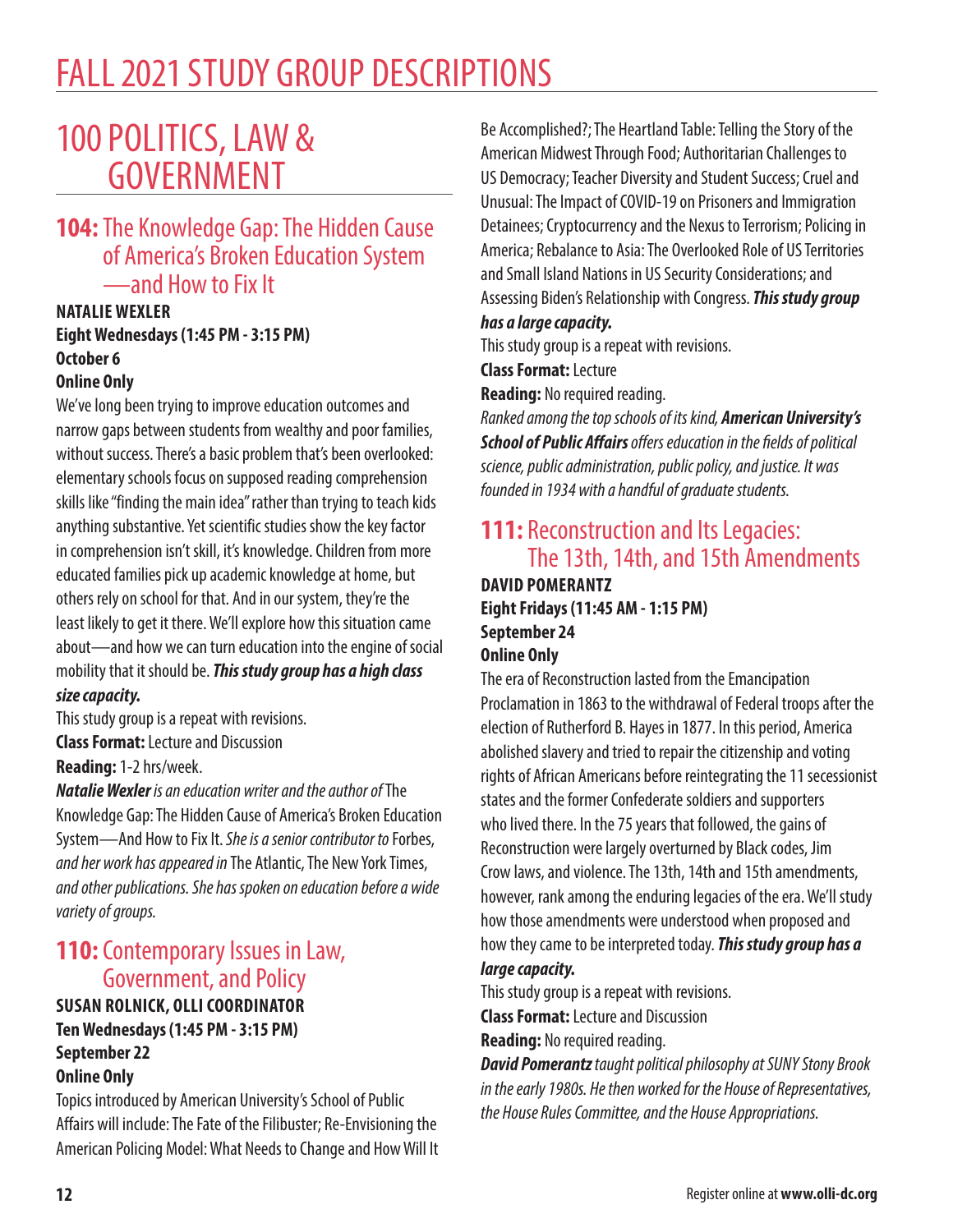## **112:** Understanding Asia

#### **RITA HADDEN Nine Tuesdays (1:45 PM - 3:15 PM) September 21 Online Only**

Why is Asia thriving? How have China, Japan, India, and their Asian neighbors changed? What is China after? Join us for intelligent conversation on issues such as: How has Asian economic development impacted poverty, family, and gender patterns? Status of health and healthcare in Asia? Where are key Asian flash points? How is Asia dealing with disastrous pollution? What major changes could move Asia forward faster and better? Cultural Expectations: East vs. West. This study group will cover political, social, cultural, health, business, technology, and historical topics. Each week, class members receive articles via email that will be used for class discussion. Reading, class participation, and email address are required. *This study group* 

#### *has a large capacity.*

This study group is a repeat with revisions. **Class Format:** Reading and Discussion **Reading:** 1 hr/week.

*Rita Hadden is Chinese-American, born in Hanoi, and lived in Saigon, Phnom Penh, Hong Kong, Thailand, China, and the US. She has traveled widely in Asia and worked in China for a year. She was President of the Asian American Forum in Washington, DC, and has lectured on Asian topics at OLLI for 10 years. Rita did management consulting for 40 years.*

## **113:** What Is to Be Done

## **STEPHEN ELKIN Eight Wednesdays (11:45 AM - 1:15 PM) September 29**

#### **Hybrid**

In this course we will first establish that the American Republic is in serious decline. What then should be done? We will consider a variety of paths of reform running from changes in institutions to reforms of the party system. We also will consider whether our understanding of citizenship has been corrupted, and wonder whether statesmanship can save us.

This study group is not a repeat.

**Class Format:** Lecture and Discussion

**Reading:** 2-3 hrs/week.

*Stephen Elkin has a PhD from Harvard and has taught at Smith College, University of Pennsylvania, and the University of Maryland.*

## **142:** Intelligence and the US Intelligence Community

#### **MARK ROTH Nine Thursdays (9:45 AM - 11:15 AM) September 23 Online Only**

This course presents an overview of intelligence activities and the US Intelligence Community provided by a retired US Intelligence Community senior executive. The key objective of this course is to understand the "ground truth" about intelligence and the Intelligence Community rather than what you may know from movies, TV, fiction, and the news media. We will examine the history and evolution of the field of intelligence, intelligence functions (e.g., analysis, collection, counter-intelligence, covert action), the organizational structure of the US Intelligence Community and oversight mechanisms, and the relationship between the Intelligence Community and its decision-maker customers. The required book is available for free download here: https://www.afio.com/publications/AFIO's Intelligence Study Guide\_ver1\_for\_public\_release\_2020July07.pdf. *This study group has a large capacity.*

This study group is not a repeat.

**Class Format:** Lecture and Discussion

**Reading:** 1 hr/week.

*Mark Roth is a 34-year veteran and former senior executive of the US Intelligence Community. For the first half of his career he was an all-source intelligence analyst, and in the second half, he managed inter-agency analytic, collection, and strategic human capital projects.*

## **151:** Middle East Institute Scholars Seminar

**VIRGINIA DEROZE, OLLI COORDINATOR 7 Mondays (9:45 AM - 11:15 AM) September 27 Online Only**

In one of OLLI's most popular offerings, scholars from the Middle East Institute (MEI) will present in-depth analyses on a wideranging set of issues. MEI Scholars include former ambassadors, university professors, journalists, and senior government officials who are experts in their fields. *This study group has a large* 

#### *capacity.*

This study group is a repeat with revisions.

**Class Format:** Lecture

**Reading:** No required reading.

*Founded in 1946, the Middle East Institute is the oldest Washingtonbased institution dedicated solely to the study of the Middle East. Its*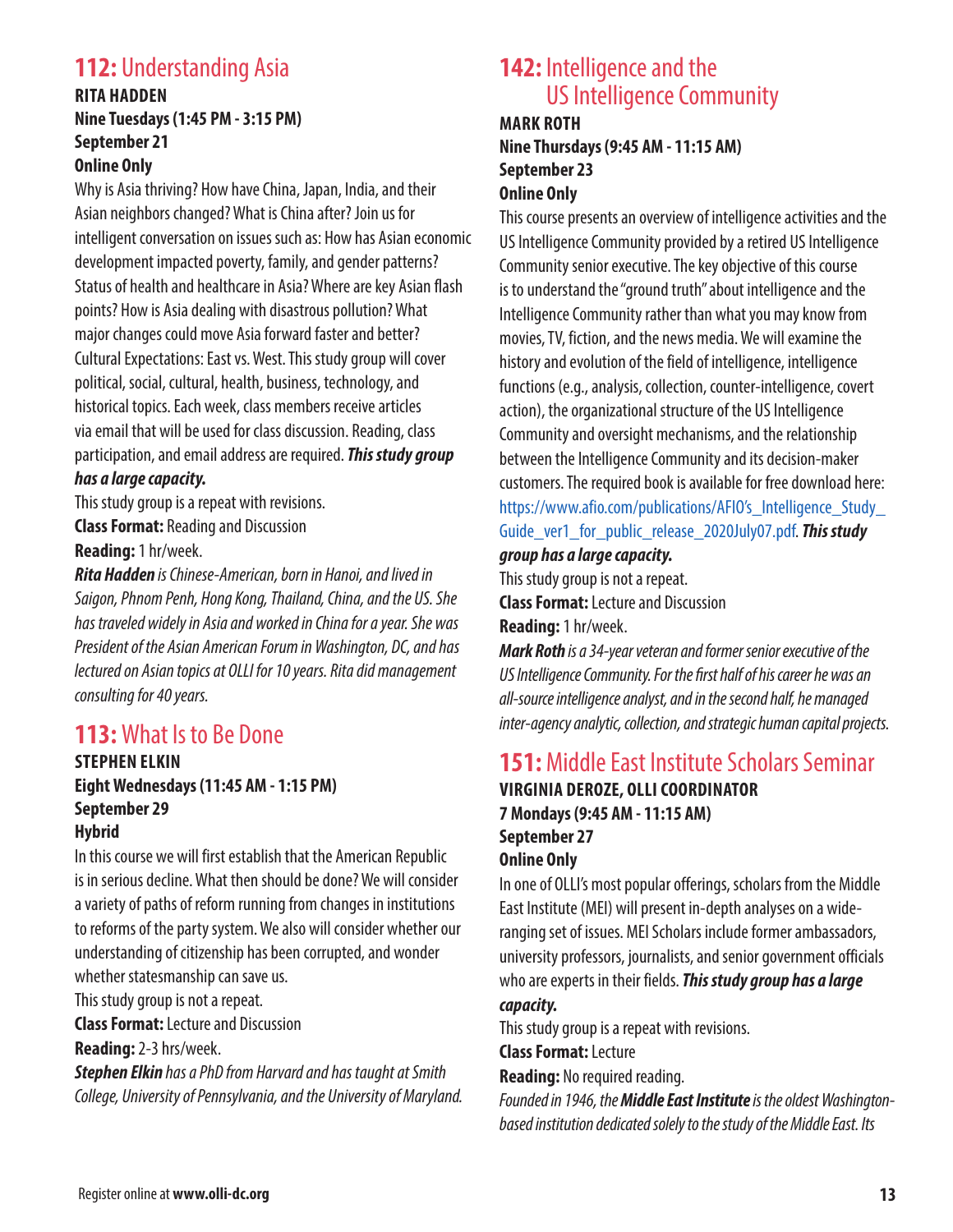*founders laid out a simple mandate: "To increase knowledge of the Middle East among the citizens of the United States and to promote a better understanding between the people of these two areas."*

## **160: Education Inequality and** Demographic Transformation

#### **MARTIN BLANK MICHAEL USDAN Eight Thursdays (11:45 AM - 1:15 PM) September 23 Online Only**

The class explores challenging education issues that will influence the future of our grandchildren and the country's social and economic viability. Starting with a focus on changing demographics, the purpose of public education and school finance and governance, the course will examine urban education; charters and choice; persistent racial and socioeconomic segregation; the school-community relationship; and student assessment beyond testing. We will scrutinize the impact of Covid-19 and racial tensions on public schools as well as the implications of President Biden's early childhood and community college proposals.

This study group is a repeat with revisions.

**Class Format:** Lecture and Discussion

**Reading:** Less than 1 hr/week.

*Martin Blank was Director of the Coalition for Community Schools and a consultant on numerous education and social policy issues. Michael Usdan is an educator with experiences as a public school and college teacher, state higher education commissioner, and president of a college, national non-profit, and city school board.*

## **171:** Current Events and Public Policy I

**JEFFREY PORTER LEONARD KING LOUIS NEVINS Eight Wednesdays (9:45 AM - 11:15 AM) September 22 Online Only**

Lou Nevins, Leonard King, and Jeffrey Porter will lead lively discussions and debates on current events and public policy issues, focusing largely, but not exclusively, on politics, law, economics, and foreign affairs. Discussion topics, outlines, suggested readings (if any), and questions will be furnished in advance, and participants are expected to follow the news closely. It is emphasized that this is a discussion class. Thus, participants are expected to take an active role in the conversations. This study group is a repeat with revisions.

#### **Class Format:** Discussion **Reading:** Less than 1 hr/week.

*Jeff Porter is a graduate of the University of Wisconsin where he earned both bachelor's and master's degrees. After moving to Washington, DC, he owned his own businesses for nearly 20 years. Following that, Jeff worked in the catering business at Whole Foods on P Street.*

*Leonard King taught at the Maret School for 43 years, including a year-long course on 20th-Century Europe. At OLLI, he has taught courses on Film, Nonviolence, and Moral Dilemmas. Lou Nevins was a financial institutions and housing finance attorney and lobbyist for more than 35 years. He ran Washington operations for two financial trade associations and a New York law firm. He was the CEO of one of the two trade associations and a partner in the law firm for 10 years.*

## **172:** Current Events and Public Policy II

**ARTHUR LEVINE JEFFREY PORTER LOUIS NEVINS Eight Tuesdays (1:45 PM - 3:15 PM) September 21 Online Only**

Lou Nevins, Art Levine, and Jeff Porter will lead lively discussions and debates on current events and public policy issues, focusing largely, but not exclusively, on politics, law, economics, and foreign affairs. Discussion topics, outlines, suggested readings (if any) and questions will be furnished in advance, and participants are expected to follow the news closely. It is emphasized that this is a discussion class. Thus participants are expected to take an active role in the conversations.

This study group is a repeat with revisions.

**Class Format:** Discussion

**Reading:** Less than 1 hr/week.

*Art Levine is a retired attorney who practiced copyright law in DC. He also was Executive Director of a Presidential Commission on copyright and was an Adjunct Professor at Georgetown Law School. He currently is on the board of directors and a volunteer at the Friends Club, an Alzheimer's support group.*

*Jeff Porter is a graduate of the University of Wisconsin where he earned both bachelor's and master's degrees. After moving to Washington, DC, he owned his own businesses for nearly 20 years. Following that, Jeff worked in the catering business at Whole Foods on P Street.*

*Lou Nevins was a financial institutions and housing finance attorney and lobbyist for more than 35 years. He ran Washington*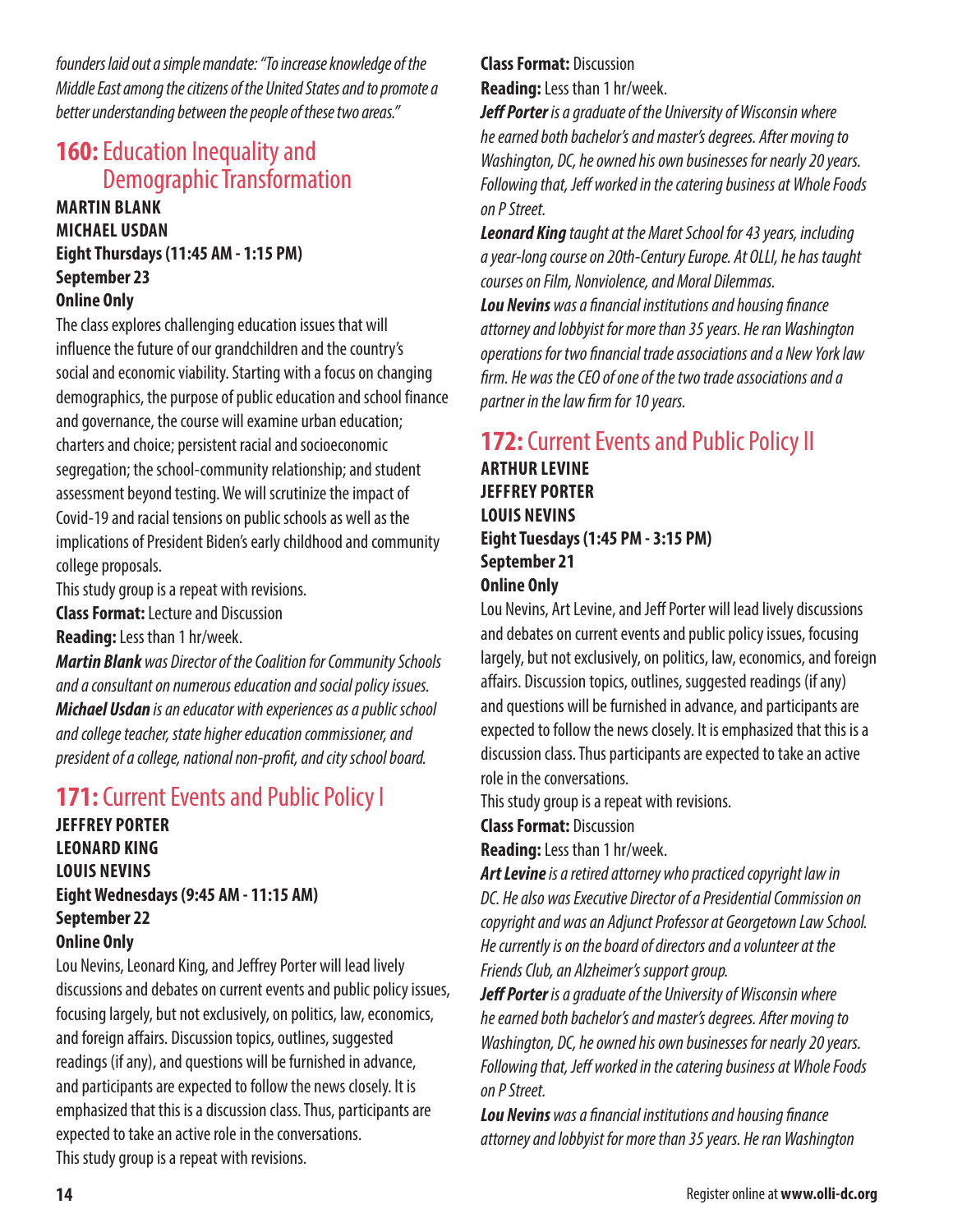*operations for two financial trade associations and a New York law firm. He was the CEO of one of the two trade associations and a partner in the law firm for 10 years.*

## **180: Today's Supreme Court:** A Course for Citizens

#### **PENNY HANSEN Nine Tuesdays (1:45 PM - 3:15 PM) September 21 Hybrid**

This study group will explore the important cases and decisions that continue to be made by the Supreme Court under Chief Justice John Roberts. Presentation material and discussion will focus on the major Constitutional issues being decided by a clearly activist and divided court on: elections, health care, gun control, diversity, equality, climate change, the environment, religion, and presidential power. We will focus on the historical and political background of these issues and the legal philosophies of the justices, along with the procedural mysteries of this, the least well known of our three branches of government. We will read *The Supreme Court: A Very Short Introduction* by Linda Greenhouse and *The Oath: The Obama White House and the Supreme Court* by Jeffrey Toobin, along with articles on more recent cases and other supplementary material.

This study group is a repeat with revisions.

**Class Format:** Lecture and Discussion

**Reading:** 1-2 hrs/week.

*Penelope Hansen directed numerous programs at the Environmental Protection Agency during its first 30 years, implementing the country's first recycling, hazardous waste, Superfund, acid rain, and technology verification programs. She was educated at Skidmore College, Johns Hopkins University, and the Kennedy School at Harvard.*

## **185:** Making a Difference? The Role of Nonprofit Organizations

#### **JOE BELDEN Eight Tuesdays (11:45 AM - 1:15 PM) September 21 Hybrid**

The 1.5 million 501(c) nonprofits in the US employ more than 11 million people and take in billions a year in donations and other revenue. This study group will focus on the origins, impacts, successes, and failures of these groups. Guest speakers will include leaders and founders of prominent NGOs—both in DC and from around the US—reflecting on how they started or led

their groups, what they do, and what their work has achieved. Most nonprofits are small; over 65% have annual expenses of under \$100,000. The study group will emphasize anti-poverty, environmental, and human rights nonprofits—and also examine corporate philanthropy, private and community foundations, and nonprofit connections to government. *The online format of this hybrid study group has a large capacity;* 

## *in-person is limited.*

This study group is not a repeat. **Class Format:** Lecture and Discussion

**Reading:** 1-2 hrs/week.

*Joe Belden has led several OLLI study groups since 2017. He worked for affordable housing, rural poverty, and food policy nonprofits and still writes regularly on those issues. As Deputy Executive Director of the Housing Assistance Council from 1989-2015, he led efforts in fundraising, policy, planning, management, research, grantmaking, lending, and training.*

## **196:** The Shocking Emmett Till Story Told Through the Lens of the Law

#### **RONALD COLLINS 7 Wednesdays (11:45 AM - 1:15 PM) September 22 Online Only**

Decades before there was George Floyd, there was Emmett Till. It is said that the modern civil rights movement began in earnest in the wake of the brutal murder of 14 year-old Emmett Till in Mississippi in 1955, the year following the *Brown v. Board of Education* ruling. These seven lectures retell the story of that tragic event and the five-day trial of the two men (Roy Bryant and J.W. Milam) accused and acquitted of Till's murder. The trial transcript from the case was missing for decades; it was not found until 2004 and not publicly released until 2007. Drawing on that transcript and news accounts from the time, the lectures will examine the role of the two radically different sheriffs who warred over jurisdiction, the character of the judge who presided over the case, the prosecutors and how they presented their arguments and surprise witnesses, and the defense's strategies (legal, rhetorical, and racial) for swaying the all-white male jury. The lectures will center on the witnesses and the alleged victim (Carolyn Bryant). It will focus as well on the two defendants—what they said and did before, during, and after the trial. Moreover, there will be an additional focus on other unindicted actors involved in the Till kidnapping and murder. The discussion also will examine the FBI's 2004 reopening of the case to determine if other individuals were involved. The FBI investigation of the Till murder was not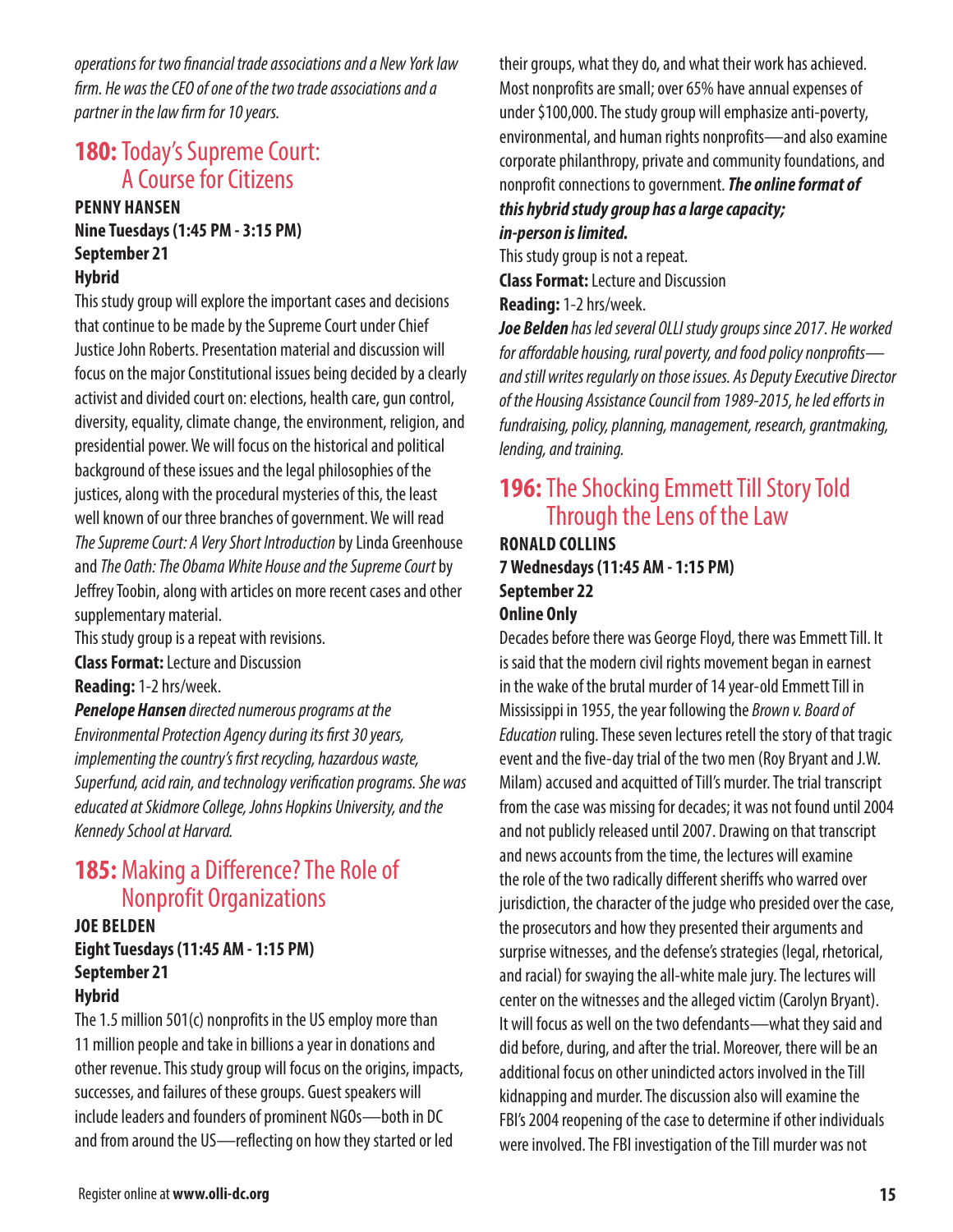completed until 2020. Finally, the Till murder is a story about a series of journalistic lies perpetuated by William Bradford Huie's *Look* magazine articles and how they defined the history of the Emmett Till tragedy for decades.

This study group is not a repeat.

**Class Format:** Lecture and Discussion

### **Reading:** 1-2 hrs/week.

*Ronald Collins is the former Harold S. Shefelman Scholar at the University of Washington School of Law. His areas of specialty are jurisprudence and constitutional law. He has authored some eleven books including* The Death of Discourse *(1996),* The Judge: 26 Machiavellian Lessons *(2017),* Robotica: Speech Rights and Artificial Intelligence *(2018), and* People v. Ferlinghetti: The Fight to Publish Allen Ginsberg's HOWL *(2019). He is also the co-director of the History Book Festival, book editor for SCOTUSblog, and editor of* ATTENTION*, a bi-monthly online journal on the life and legacy of Simone Weil.* 

## **199:** How Literature and Drama Can Illuminate Politics and Government

**JAMES VERDIER Ten Fridays (9:45 AM - 11:15 AM) September 24**

#### **In-Person Only**

The study group will explore and discuss how literature and drama can illuminate politics and government in ways that journalism, history, and biography often cannot. We will discuss how authors such as Ward Just, Anthony Trollope, Robert Penn Warren, C.P. Snow, Edwin O'Connor, Hilary Mantel, and William Shakespeare have provided insights into the character, incentives, motivations, and behavior of the inhabitants of the world of politics and government in a variety of different times and contexts. We will consider how much of what the authors describe depends on time and context, how much is more fundamental, and how to tell the difference.

This study group is a repeat with revisions.

#### **Class Format:** Discussion

#### **Reading:** 2 hrs/week.

*James Verdier has taught at Harvard and Princeton, and has worked in the US House and Senate, the Congressional Budget Office, and state government in Michigan and Indiana. For the last three decades he has assisted states and the federal government in designing and implementing Medicaid and Medicare policies and programs.*

## 200 PSYCHOLOGY, SOCIOLOGY, & CULTURE

## **201:** The Evolution of Mind

**CATHARINE KEATLEY Ten Tuesdays (11:45 AM - 1:15 PM) September 21 Online Only**

What is consciousness? Did it evolve along with the evolution of our bodies? If yes, why and how? What are the origins of our minds and subjective experience? Do other animals have minds, feelings, consciousness? Peter Godfrey-Smith, author of *Other Minds,* has written a new book, *Metazoa,* in which he explores these questions through observations of animals from different phyla, sponges to vertebrates. He interweaves his sensitive, delightful experiences with these animals together with theories of cognitive evolution and mind. I will supplement with information from neuroscience. This new approach to the study of consciousness provides us with provocative ideas bringing together mind, evolution, and subjectivity. This study group is not a repeat.

**Class Format:** Lecture and Discussion **Reading:** 1-2 hrs/week.

*Catharine Keatley (PhD) has taught, conducted research, and administered programs related to cognition and language learning. At OLLI, she has taught a course on Theories of Consciousness for the past three years.*

## **207:** The Psychology of Parenting Adult Children

**ANNE KENDALL CAROL WEISSBROD Eight Wednesdays (1:45 PM - 3:00 PM) September 22 In-Person Only**

Our children will always be our children. Yet, our children emerge as adults, and through our own aging process and their own development, different issues in need for closeness, consultation and advice, perspective, and priority emerge. Key thematic issues that inform the relationships between parents and their adult children are questions of—whose life is it?, validation, and boundaries. This course will explore these issues from the perspective of the parent and the adult-child, using information from the fields of Developmental and Clinical Psychology. The course format will involve lecture, discussion of readings, and participant sharing of parent-adult/child issues relevant to thematic course content. *This*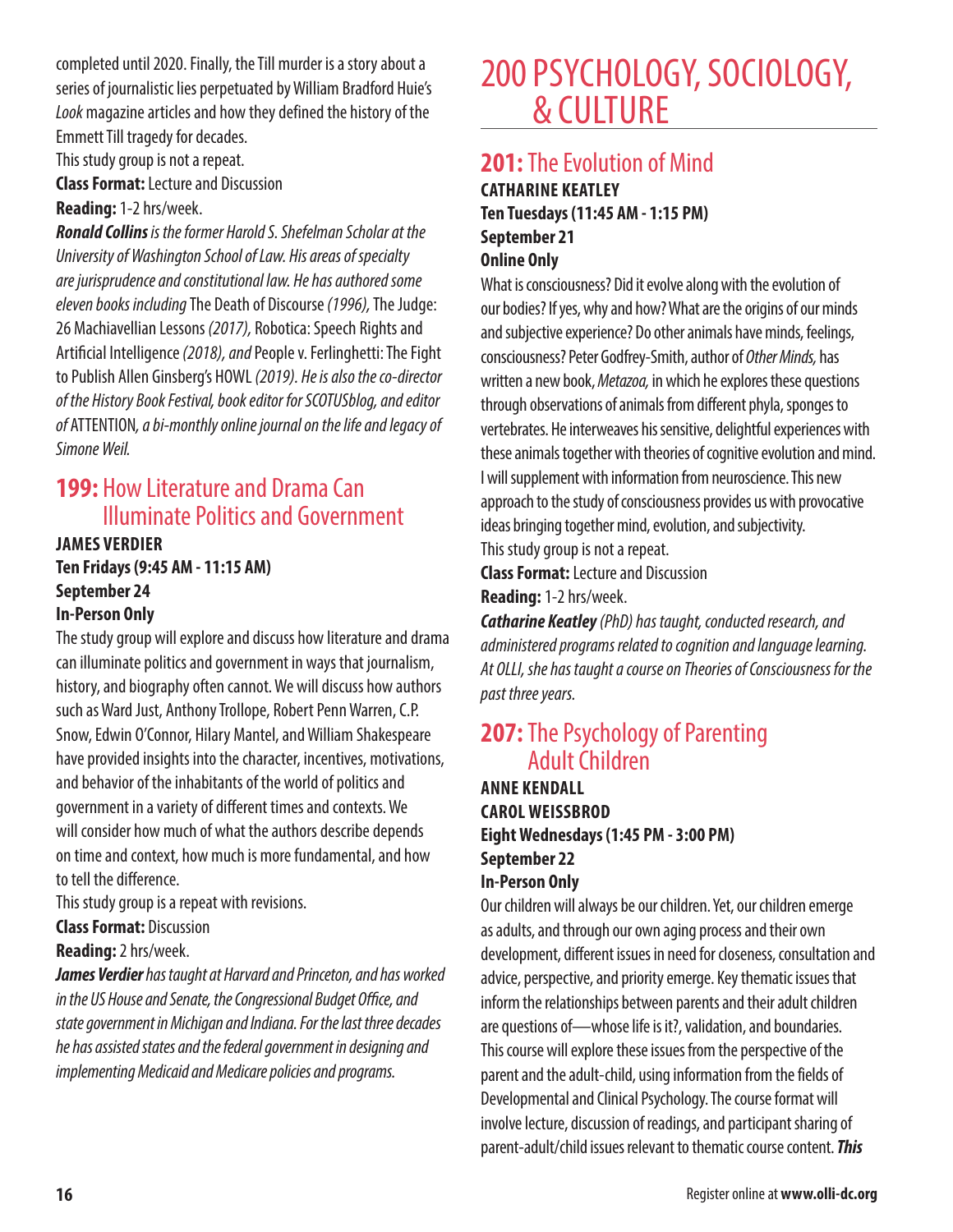#### *study group meets from 1:45 to 3:00 PM.*

This study group is not a repeat. **Class Format:** Lecture and Discussion **Reading:** 1-2 hrs/week.

*Anne Kendall is a clinician at The Wake Kendall Group where she works with adolescents and adults in individual and family therapy as well as doing parenting and couples work. She co-authored,*  Effective Parenting for the Hard-to-Manage Child, *with Georgia DeGangi. Anne is also a mother, in-law, and grandmother.*

*Carol Weissbrod is Associate Professor Emeritus in the American University Department of Psychology, where during her tenure she was, at different times, Director of Clinical Training for the Clinical Psychology doctoral program and Department Chair. Currently, she is in Clinical Psychology practice in DC. She is also a mother, stepmother, in-law, and grandmother.*

## **232:** Workshop: Finding Your Family History

## **SUSAN GOODMAN Eight Fridays (9:45 AM - 11:15 AM) September 24**

#### **Online Only**

This workshop aims to help members begin finding and recording basic genealogy data (birth, death, and census material); using free resources in libraries and archives as well as the internet; and contacting other researchers working on related families. Members discuss user-friendly ways to share what they have found with their own families and others by creating DIY-printed booklets, as well as digital online photo albums, blogs, and audio recordings. Membership to **Ancestry.com** is suggested although not required. Members may opt to give the SGL access to their trees for help during class and by email after the end of the course. This study group is a repeat.

**Class Format:** Lecture and Discussion

**Reading:** No required reading.

*Susan Goodman has been doing genealogy research as a hobby for 20 years. Before she retired, she worked as a journalist in print and radio, contributing features to NPR programs and news reports for WAMU.*

## **237:** India: Culture, Traditions, and Gandhi

#### **SRIMATI KARUNA Eight Fridays (11:45 AM - 1:15 PM) September 24**

#### **In-Person Only at the Gandhi Memorial Center**

Join us for an exploration of the rich cultural diversity of India. Each week we will engage in interactive sessions with presentations

by musicians, dancers, artists, and scholars from the Indian sub-continent. Come engage with performers of Indian classical music and dance. Enjoy subjects by guest speakers such as Indian art, architecture, textiles, Gandhian philosophy, and the spiritual heritage of India. Each session will add new layers of perspective of the culture and tradition. *This study group will take place at the Gandhi Memorial Center, 4748 Western Ave., Bethesda, MD 20816.*

This study group is a repeat with revisions.

**Class Format:** Appreciation

**Reading:** No required reading.

*Srimati Karuna is Director of the Gandhi Memorial Center. She works to bring the message of Mahatma Gandhi to academic, professional, social, and religious groups throughout the year. For this study group, she will invite speakers of various disciplines to share the cultural heritage that nourished the life of Mahatma Gandhi.*

## **242:** Marketing II

#### **MONICA BATRA Eight Tuesdays (11:45 AM - 1:15 PM) September 21 Online Only**

This class is a continuation of Marketing from the spring—what makes a big brand succeed? The focus will continue to be on consumer packaged-goods companies and will include some service industries where we will explore how these brands disrupted the industry, or have stayed relevant, while learning about marketing concepts that have helped these brands succeed. The class will have the same format of lecture, TED talk videos, and commercials as Marketing I. We will explore different brands from the spring course and continue to learn about marketing concepts not presented in the earlier course. Class will follow the same case-study approach as the Spring where marketing concepts will be integrated into a case study where examples will illustrate the concept being discussed. Both previous and new class members welcome!

This study group is not a repeat.

**Class Format:** Lecture and Discussion

**Reading:** Less than 1 hr/week.

*Monica Batra is a market research consultant who has worked at CPG companies including Procter & Gamble, Clorox, and Andrew Jergens, and a variety of technology start ups and B2B firms. Monica has taught and guest lectured at various graduate and undergraduate marketing courses at UC Berkeley, UCLA, University of San Francisco, and Kent State.*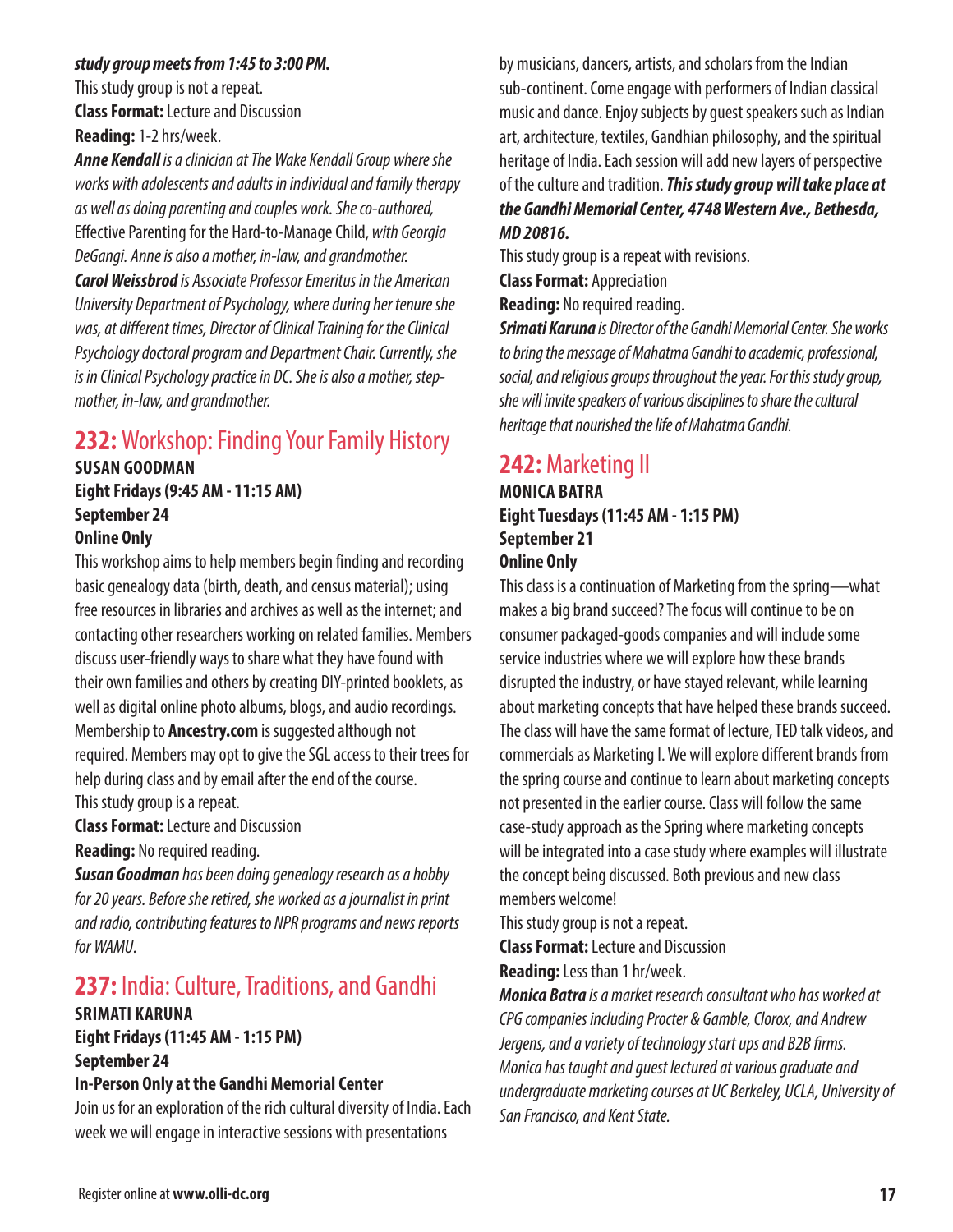## **244:** Survivors and Descendants of the Holocaust: A Search for Meaning

#### **EDWARD FEINBERG Ten Mondays (9:45 AM - 11:15 AM) September 27 In-Person Only**

This study group focuses on the lives of Holocaust Survivors and their descendants. Overarching question: What is the legacy of immeasurable loss? This highly interactive class will feature presentations, review of articles, and discussion.

- 1. Catastrophe and Survival: 1939-1945
- 2. Concept of trauma and its application to Survivor families
- 3. Early post-war Survivor experiences: Silence, disbelief
- 4. Later post-war experiences: Eichmann Trial, Aging of **Survivors**
- 5. Existential angst: Faith after Auschwitz
- 6. Inter-generational transmission of trauma
- 7. Resilience: Holocaust commemoration, grandchildren
- 8. What is the legacy of immeasurable loss?

This study group is not a repeat.

**Class Format:** Lecture and Discussion **Reading:** 1 hr/week.

*Edward Feinberg, PhD, has been an OLLI participant since 2017. He is a retired psychologist who devoted his professional career to the management of programs and provision of services to children with disabilities and their families. A volunteer at the US Holocaust Museum for five years, he has been a docent since 2018.*

## **250:** TED Talks

#### **CAROLINE MINDEL LYNN LEWIS Eight Tuesdays (9:45 AM - 11:15 AM) September 21 Online Only**

TED Talks feature speakers who expose audiences to cutting-edge work across diverse fields: in short, ideas worth spreading. This study group will focus on talks related to issues that matter, from personal growth, aging, humanity, and innovation to society, community, and more. During our highly interactive sessions, the class will view and discuss several talks weekly. Participants are encouraged to preview the talks in advance. Individual members will be asked (on a volunteer basis) to prepare brief background and discussion points for each presenter. TED Talks are available on the Internet and public radio, among other outlets. *Please note that both TED Talks classes will view and discuss similar subjects.* 

This study group is a repeat with revisions.

#### **Class Format:** Discussion **Reading:** No required reading.

*Caroline Mindel has a BA and an MSW in community organization from the University of Pennsylvania. She founded Mindel Management, Inc., a property-management business in DC. Lynn Lewis received an undergraduate degree from the University of Michigan and has an MA in journalism from Ohio State University. She has been a writer and an editor for more than four decades.*

## **251:** TED Talks

#### **CAROLINE MINDEL DIANE SWAN Eight Thursdays (9:45 AM - 11:15 AM) September 23 Online Only**

TED Talks feature speakers who expose audiences to cutting-edge work across diverse fields: in short, ideas worth spreading. This study group will focus on talks related to issues that matter, from personal growth, aging, humanity, and innovation to society, community, and more. During our highly interactive sessions, the class will view and discuss several talks weekly. Participants are encouraged to preview the talks in advance. Individual members will be asked (on a volunteer basis) to prepare brief background and discussion points for each presenter. TED Talks are available on the Internet and public radio, among other outlets. *Please note that both TED Talks* 

*classes will view and discuss similar subjects.* 

This study group is not a repeat.

**Class Format:** Discussion

**Reading:** No required reading.

*Caroline Mindel has a BA and an MSW in community organization from the University of Pennsylvania. She founded Mindel Management, Inc., a property-management business in DC. Diane Swan taught English, worked as a Defense Department analyst, and developed training courses for various federal agencies.*

## **252:** Exploring Our Hidden Brain: How Emotions Shape Our Decisions

### **CARL WEICHEL KIM WEICHEL Eight Wednesdays (11:45 AM - 1:15 PM) September 22 Online Only**

How do our emotions influence our behavior and life choices? How does our "hidden brain" make important decisions in our lives without our awareness? In this course we'll explore topics ranging from roles of social conformity to snapshots of our prejudices.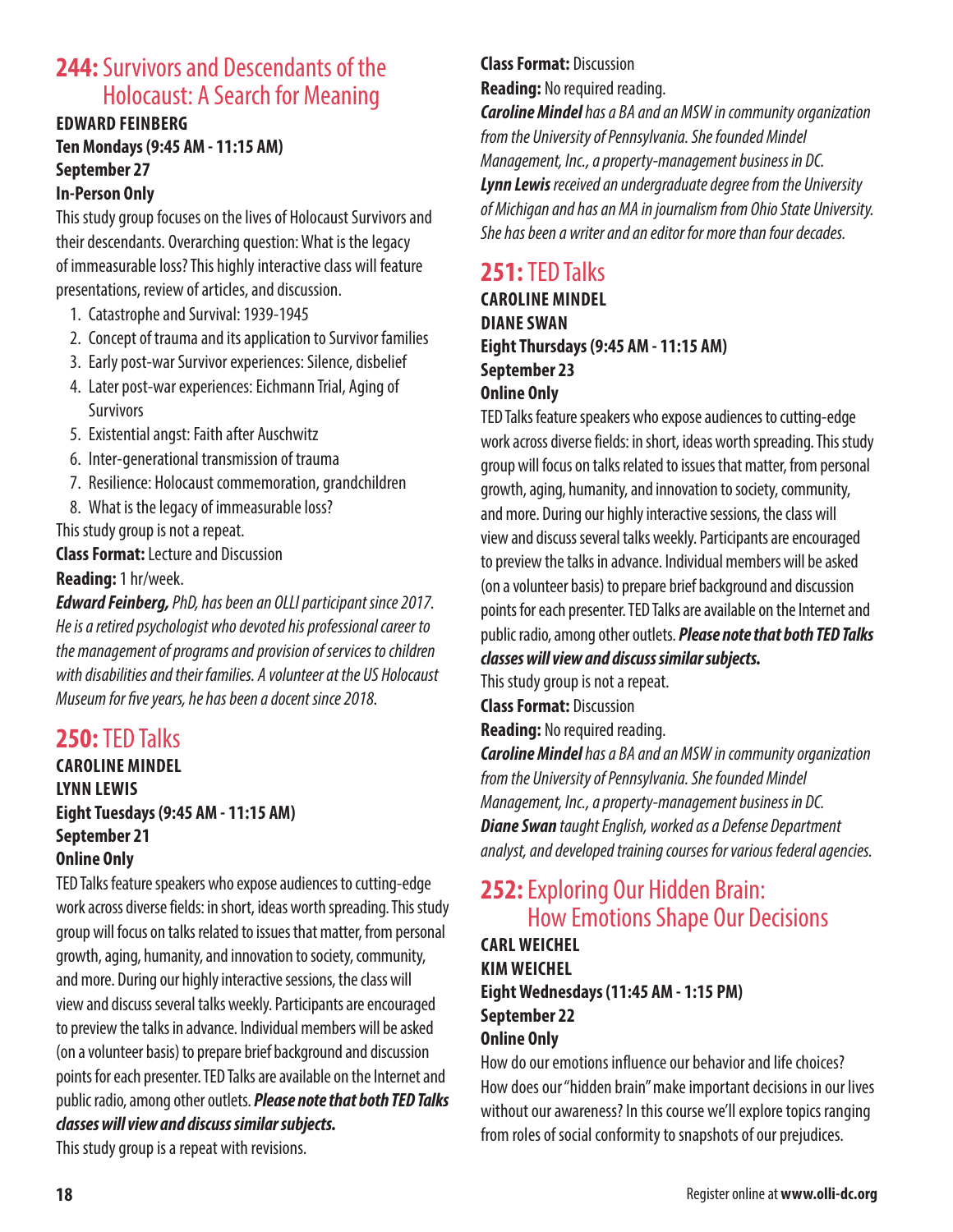Data-driven research has shown that most human decisions are triggered unconsciously through over 135 emotions, from falling in love to following a career path to nations going to war. The book and NPR radio series "The Hidden Brain" by Shankar Vedantam draw intriguing arcs from social psychology to our embedded cultural norms. And while social cues influence interactions, they also can create hazards. We'll listen to podcasts, review research, and have interactive discussions.

This study group is a repeat with revisions.

**Class Format:** Lecture and Discussion

**Reading:** Less than 1 hr/week.

*Carl Weichel has held various positions over his career in marketing, design, and advertising in Australia, South Africa, Canada, and San Francisco. Carl has led OLLI study groups on Political Polarization, The 1960s Decade, Eastern Thought, The New York Times Book Review, Cultural Complexities, and David Brooks' Writings.*

*Kim Weichel is a social entrepreneur and nonprofit leader in the fields of women's leadership, cross-cultural dialogue, citizen diplomacy, and peacebuilding, and is a published author. In addition to The Hidden Brain, she has co-led OLLI courses on The UN, The 1960s Decade, and Exploring Our Cultural Complexities.*

## **289:** Understanding Addiction

## **ROGER MEYER Nine Wednesdays (1:45 PM - 3:15 PM) September 29**

#### **In-Person Only**

This course will commence with a brief history of addiction and its consequences, including efforts to confront the problems of alcohol and opioid addictions in the 19th, 20th, and 21st centuries. We will include segments of films that highlight problems with alcohol in men and women, opioid addiction, and other substance-use disorders. We plan to amplify these stories through personal testimony by active members of Alcoholics Anonymous during one of the classes. We will review the neurobiology underlying addiction, as well as the political and socioeconomic factors that contribute to the risk of drug/alcohol use and addiction; and, we will review successful and failed national, community, and personal efforts to address drug and alcohol use, as well as epidemics. We will review extant approaches to treatment, as well as a novel approach to the prevention of substance use among the young. In the final session, we will be joined by the first White House Drug Czar, whose work has been captured in the book, *The Fix,* by Michael Massing. This study group is a repeat with revisions.

#### **Class Format:** Lecture and Discussion **Reading:** No required reading.

*Commencing at the NIH, Roger Meyer has had a long career in academic medicine, leading NIH-funded clinical research on cannabis in heavy and casual smokers at Harvard, on opioid addiction at Harvard and more recently at Penn State, and on alcoholism at the University of Connecticut, where he also served as Chair of Psychiatry. Dr. Meyer also served as consultant to three White House Offices on Addiction.*

## **292:** Living Healthier and Happier in Retirement—Essential Steps **BRAD BICKFORD**

## **Nine Mondays (11:45 AM - 1:15 PM) September 20 In-Person Only**

Do you want to live longer and experience life to its fullest? Do you want to have more energy and find fulfillment in retirement? Learn how exercise, a healthy diet, and socializing will impact your brain and body to prevent or slow down the onset of dementia, depression, or high blood pressure. Find out how drinking water first thing in the morning is critical for the brain. Do you want to get healthier by learning what common household products such as the soap, lotion, or deodorant you use daily can negatively impact your body? The course not only identifies the essential element of what makes us the most happy, but examines the critical role of laughter and play in our well being. The course also will cover topics like the mind/body connection, nature bathing, what bacteria found outside is good for us, spirituality, how men and women are different biochemically and physically, and how to enhance your family and personal relationships. We will use lecture, TED talks, discussion, fun exercises, a Tibetan singing bowl, and laughter. *This study group may have a copied materials fee between \$5-20. If this is the case, class members will be sent more information after the lottery.*

This study group is a repeat with revisions. **Class Format:** Lecture and Discussion

**Reading:** Less than 1 hr/week.

*Brad Bickford is a semi-retired therapist and grandpa, who has studied improv, stand-up comedy, and the hammer dulcimer. He has taught classes in healthy living, sex education, grief work, and fly fishing. Brad enjoys playing pickleball, gardening, painting, and carpentry. He volunteers with EcoAction of Arlington, Sierra Club, and Widowed Persons Outreach at Sibley Hospital.*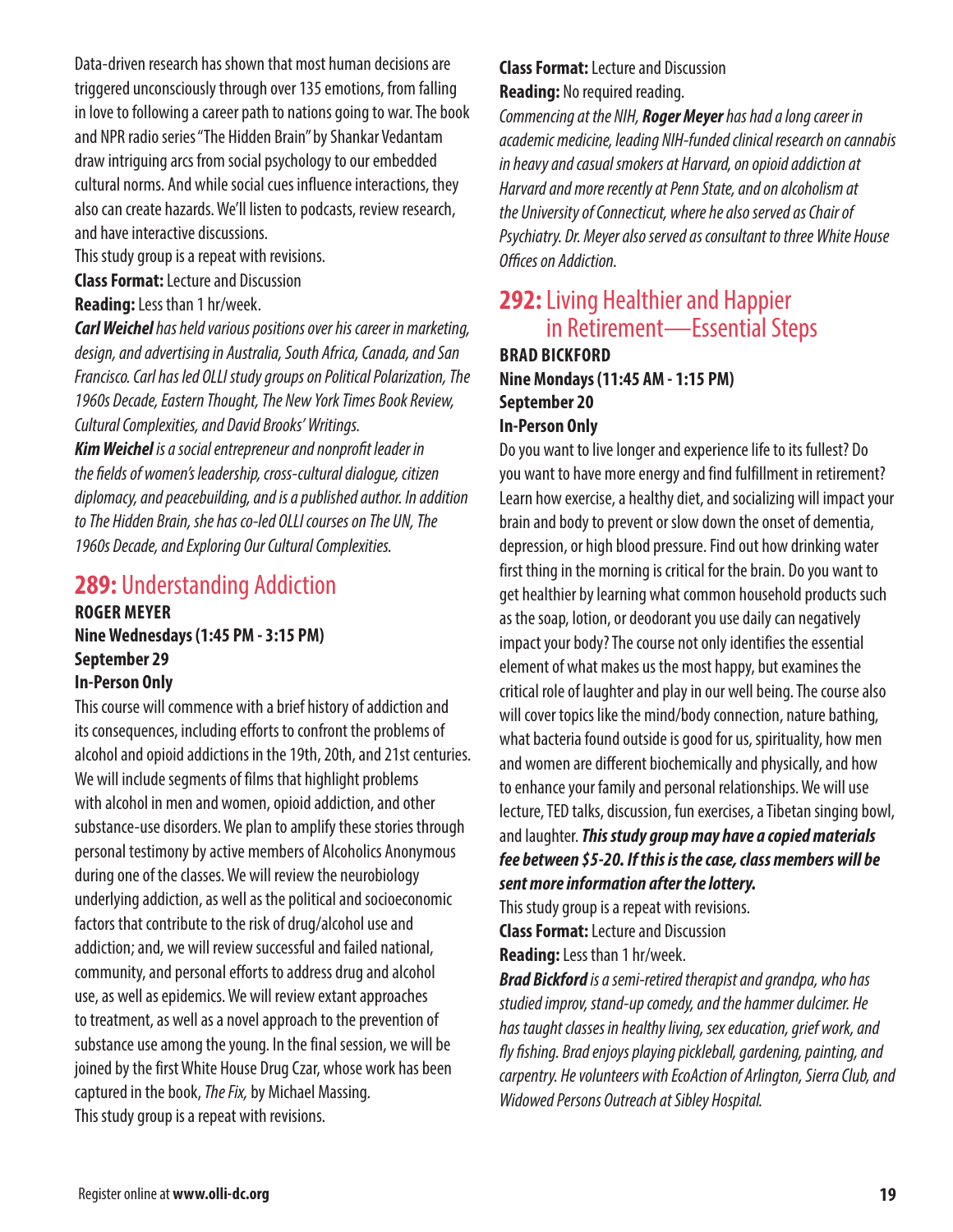## 300 ECONOMICS & PERSONAL FINANCE

## **350:** Protecting and Maximizing Your Retirement Income

#### **DAVID HURWITZ**

## **Eight Wednesdays (9:45 AM - 11:15 AM) September 22**

#### **Online Only**

During this study group, members will learn how to set up a retirement-income stream consistent with their retirement goals, understand tax treatments with their investment objectives, and plan for inflation, economic challenges, and a potentially long retirement. Sessions will include insights on estate planning, tax planning, long-term care, social security planning, and how to utilize various investment vehicles. *OLLI does not endorse particular products or financial advice from Study Group Leaders.*

This study group is a repeat with revisions.

**Class Format:** Lecture and Discussion **Reading:** No required reading.

*David Hurwitz is a Certified Financial Planner Practitioner™ as well as a Chartered Retirement Planning Counselor®, Chartered Retirement Plan Specialist®, Retirement Income Certified Professional®, and Accredited Portfolio Management Advisor®. David has been named "Best Financial Advisor" by the readers of*  Bethesda Magazine.

## **361:** Behavioral Economics

#### **WILLIAM DANEY Eight Wednesdays (9:45 AM - 11:15 AM) September 22 Online Only**

Coupling discoveries in human psychology with studies of consumer and market behavior, the development of behavioral economics over the last 50 years has opened up new ways to look at decisionmaking. Drawing on books, writings, and videos by several of the most well-known behavioral economists, this study group will examine this new twist to "the dismal science." Behavioral economics is the study of human biases and departures from the rational assumptions inherent in most classical economic thinking. Several prevalent themes include heuristics (mental shortcuts), framing, and market inefficiencies. A better understanding may help us make smarter investments and consumer decisions. This study group is a repeat.

## **Class Format:** Lecture and Discussion **Reading:** 1 hr/week.

*Bill Daney has a background in science and engineering and a lifelong interest in the social sciences. He has taught economics, political science, and other classes at OLLI at AU and other senior programs in the metropolitan area since retirement in 2007.*

## **370:** Climate Change: Some Major Health and Economic Aspects

**JEROME PAULSON RONALD RIDKER Eight Thursdays (1:45 PM - 3:15 PM) September 23 Online Only**

This will be a two-part, eight-week course. The first four sessions, to be led by Jerry Paulson, will cover the impacts of climate change with an emphasis on the health consequences, environmental justice, and how one might get involved (based on presentations by leaders of local organizations). Reading materials will be provided by email. The second four sessions, to be led by Ronald Ridker, will focus on two other dimensions: Decarbonization (is it necessary; can it be done; what policies would be needed) and what the international community has done so far and plans to do. Readings will include Bill Gates' new book, *How to Avoid a Climate Disaster,* and materials to be sent by email. *This study group has* 

### *a large capacity.*

This study group is not a repeat.

**Class Format:** Lecture and Discussion

**Reading:** 1-2 hrs/week.

*Jerome A. Paulson, MD, FAAP, is Emeritus Professor of Pediatrics and Emeritus Professor of Environmental and Occupational Health at the George Washington University Schools of Medicine and of Public Health. He created the American Academy of Pediatrics Program on Climate Change and Health.*

*Ronald Ridker, a PhD economist, wrote two of the earliest books on related topics, directed a program on population, resources, and the environment at Resources for the Future (an economic think tank in DC), and worked in the Operation Evaluation Department of the World Bank for many years.*

## **377:** Understanding Trade Issues **P. LANCE GRAEF Ten Mondays (1:45 PM - 3:15 PM) September 20 Hybrid** The World Trade Organization was once the baseline for world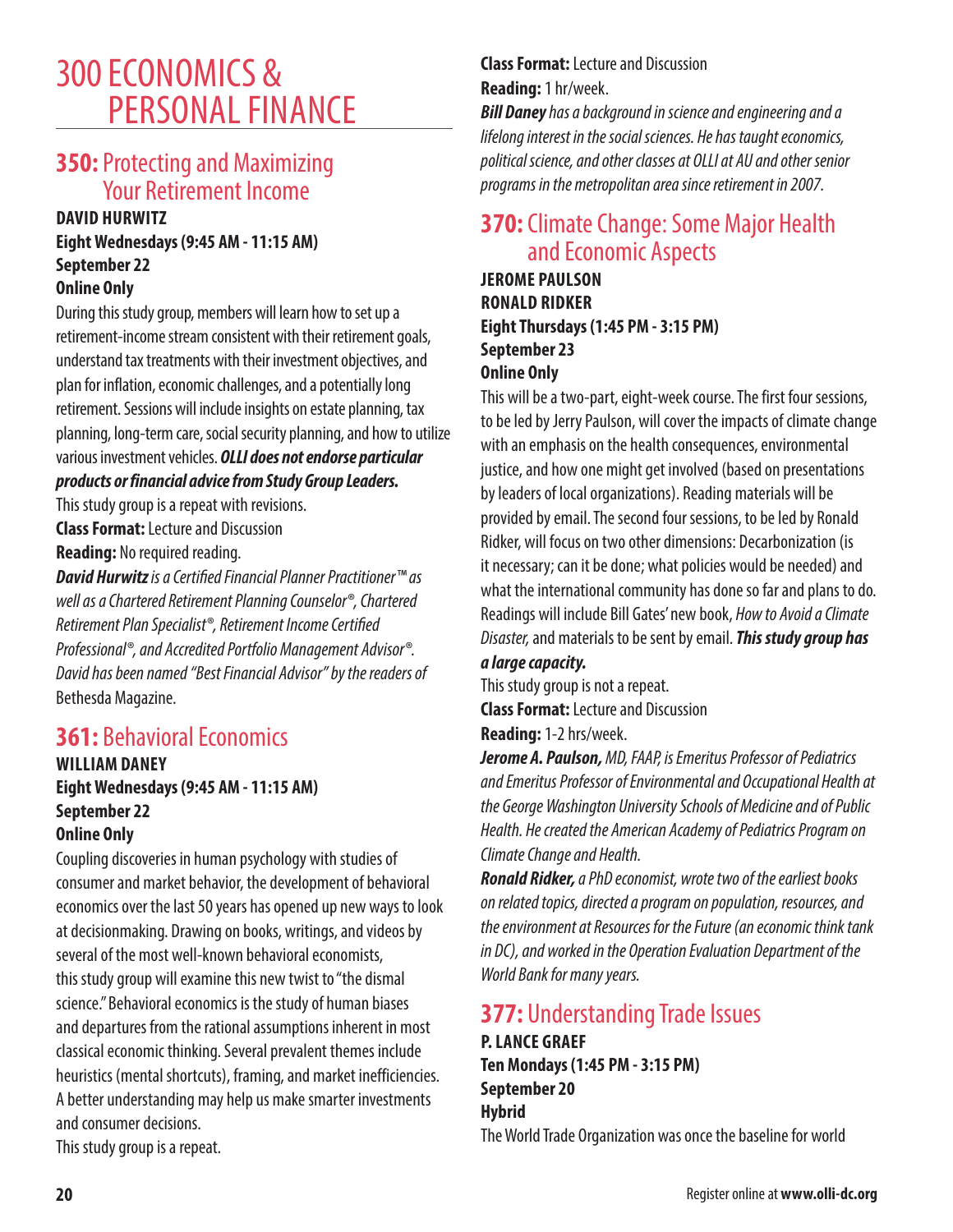trade but was sidelined by the former US Administration. Is it still relevant, especially in the context of US/China economic and trade competition? The unresolved "trade war" between the two only has heightened the differences in the two systems of economic organization. Will other trade agreements—CFTPP, RCEP, USMCA —play an important role in the competition? What about US discussions with Japan, EU, and the UK? Were TPP and NAFTA the worst trade agreements ever negotiated? Previous participants are not only welcome but encouraged to attend the discussions. *The online format of this hybrid study group has a large capacity; in-person is limited.*

This study group is a repeat with revisions. **Class Format:** Lecture and Discussion

**Reading:** Less than 1 hr/week.

*Lance Graef was part of the USTR negotiations team at the Tokyo and Uruguay Round of multilateral trade negotiations. He has consulted on international trade issues, trade agreements, trade policy analysis and negotiation, and regional trade agreements. He was a Peace Corps volunteer in Somalia and Peace Corps staff in Washington and the Philippines.*

## 400 STEM: SCIENCE, TECHNOLOGY, ENGINEERING & MATH

## **Climate Change: Some Major Health** and Economic Aspects

**JEROME PAULSON RONALD RIDKER Eight Thursdays (1:45 PM - 3:15 PM) September 23 Online Only** For study group description and Study Group Leader's bio, see 370.

**Class Format:** Lecture and Discussion **Reading:** 1-2 hrs/week.

## **403:** Drinking Water from A to Z. What You Should Know. Is It Safe?

#### **JOSEPH COTRUVO Eight Mondays (1:45 PM - 3:15 PM) September 20 Online Only**

The class will overview drinking water history, composition, chemical and microbial quality, treatment, and safety regulations. Is drinking water in the US and the DC area safe? What should you know before you buy bottled water and home treatment devices? It will address water shortages, desalination and water recycling, water DNA analyses, and also coronavirus tracking in sewage. It will review several publicized drinking water issues including: Flint and lead (what really happened), Chrome VI (Erin Brockovich), perfluorochemicals (PFAS), algal blooms and toxins, perchlorate, microplastic particles in food and water, legionellosis, and disinfection by-products.

This study group is a repeat.

**Class Format:** Lecture and Discussion

**Reading:** No required reading.

*Joseph Cotruvo was Director of EPA's Drinking Water Standards Division after passage of the Safe Drinking Water Act, and retired former Director of EPA's Risk Assessment Division. He is a Water, Environment and Public Health Consultant, holds a PhD in Physical Organic Chemistry, and is Board Certified in Environmental Science.*

## **415:** Science and Public Policy

#### **ARTHUR KATZ Eight Wednesdays (11:45 AM - 1:15 PM) September 22 Online Only**

Precision medicine, climate change, artificial intelligence/machine learning, cybersecurity, the microbial world/Covid 19, and the challenge of nuclear, biological, and chemical weapons are topics that epitomize the intersection of science and public policy. These topics and others will be examined as emblematic of the critical role science plays in almost every aspect of our world, and the opportunities and challenges it poses for society. The course will provide a balanced examination of both the underlying science, and how those advances pose public-policy challenges and, in some cases, very real personal choices. In a world that increasingly sidelines fact-based science understanding these connections is important.

This study group is a repeat with revisions.

**Class Format:** Lecture and Discussion

**Reading:** No required reading.

*Arthur Katz, PhD (chemistry) and MS (meteorology), worked almost 40 years with science and public policy in the US Department of Energy and predecessor agencies, dealing with areas such as international collaboration for fusion energy and the Human Genome Project. He is also the author of the book* Life After Nuclear War.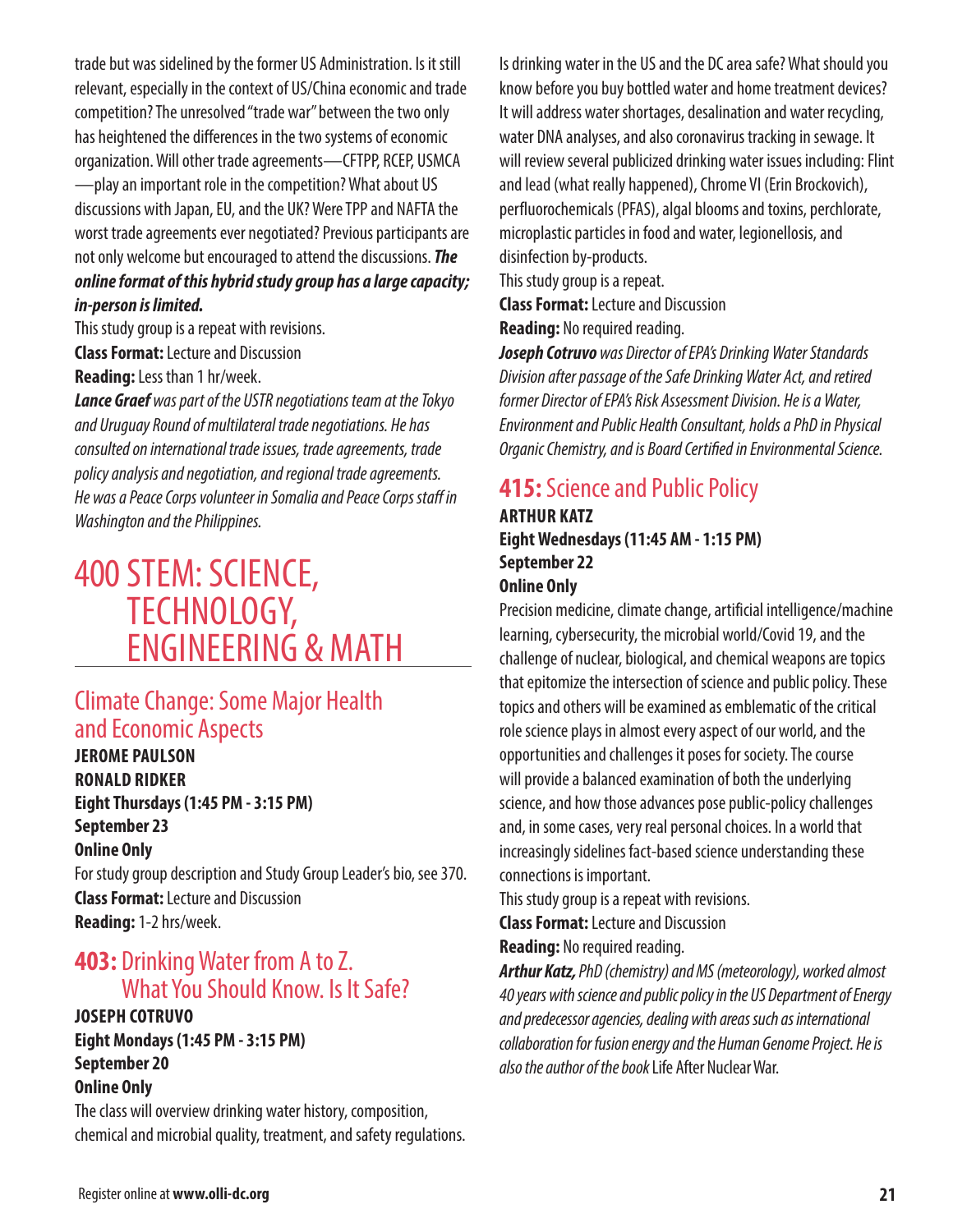## **426:** The Human Body

#### **MARJORIE SHAW Eleven Mondays (11:45 AM - 1:15 PM) September 20 Hybrid**

The best way to partner with your physician in guarding your health is to understand the basic workings of your body. So many well-educated people know little about their own insides! This course will be inspired by readings from Bill Bryson's book *The Body: A Guide For Occupants*. Class sessions will supplement the readings with deeper explanations of how major organs function, using images and videos to convey structure/function relationships. This course is for beginners; no prior knowledge is assumed and the reading is easy.

This study group is a repeat.

**Class Format:** Lecture and Discussion

**Reading:** 1-2 hrs/week.

*Marjorie D. Shaw, PhD, is retired from teaching anatomy at Howard University College of Medicine. She received the freshman teaching award for her last six years of instruction.*

## **440:** Adults Conquering Technology IV (ACT IV)

**GARY CAHN LISA FRIEDMAN Eight Mondays (1:45 PM - 3:15 PM) September 20 Online Only**

This study group includes five computer topics, one of which is not applicable to owners of Mac computers. Feel free to come to any or all sessions. We will discuss:

- Organizing your computer files so you can find them in a New York minute;
- Working with your home wireless network and Bluetooth;
- Streaming Internet audio and video to your computer, mobile devices, and TV;
- Improving your proficiency with the Windows 10 operating system;
- Creating your own website for free, e.g., for your book club, extended family reunion, community group, etc.

Much more detailed descriptions of the five topics are available at https://tinyurl.com/5hdfxmdf

This study group is not a repeat.

**Class Format:** Lecture and Discussion

**Reading:** Less than 1 hr/week.

*Gary Cahn has been working with computers since 1979. He teaches adult education classes in the Washington area on a wide variety of topics including computers. Lisa Friedman is a retired EPA lawyer who has taught computer skills to older adults for almost 15 years.*

## **444:** The Quantum World

**JACQUES READ Ten Fridays (11:45 AM - 1:15 PM) September 24 Online Only**

The laws of nature explained by Isaac Newton in the 17th century served mankind for 200 years. But in the last decades of the 19th century, they were unable to explain an array of new discoveries, and a totally new mechanics based on an inexplicable set of seemingly absurd propositions was found necessary, largely developed during meetings in Belgium from 1924 to 1928. This study group attempts to impart an appreciation of modern quantum mechanics and its consequences to everyday life. *This study group has a large capacity.*

This study group is a repeat with revisions.

**Class Format:** Lecture and Discussion

**Reading:** 1 hr/week.

*Jacques Read has taught at Fairleigh Dickinson University and the University of California, performed research at Oak Ridge and Lawrence Livermore National Laboratories, and been employed by the Atomic Energy Commission, the Nuclear Regulatory Commission, and the Department of Energy. He has been a study group leader since 2013.*

## **460:** Exponential Organizations in our Changing World

#### **ROBERT KOLODNEY Ten Wednesdays (9:45 AM - 11:15 AM) September 22 In-Person Only**

We will look at a new management approach, Exponential Organizations, that has been developed in order to cope with and take advantage of the rapid changes that are taking place throughout our economy and society. The changes are due to numerous exponentially-developing technologies (such as Artificial Intelligence, Nanotechnology, Quantum Computing, Robotics, 3D Printing, Blockchain, and Biotechnology) that are transforming every aspect of human existence. The objective of the ExO approach is to enable startups and diversifications based on disruptive innovation to succeed and to develop 10 times faster than is the case with traditional organizations. This course gives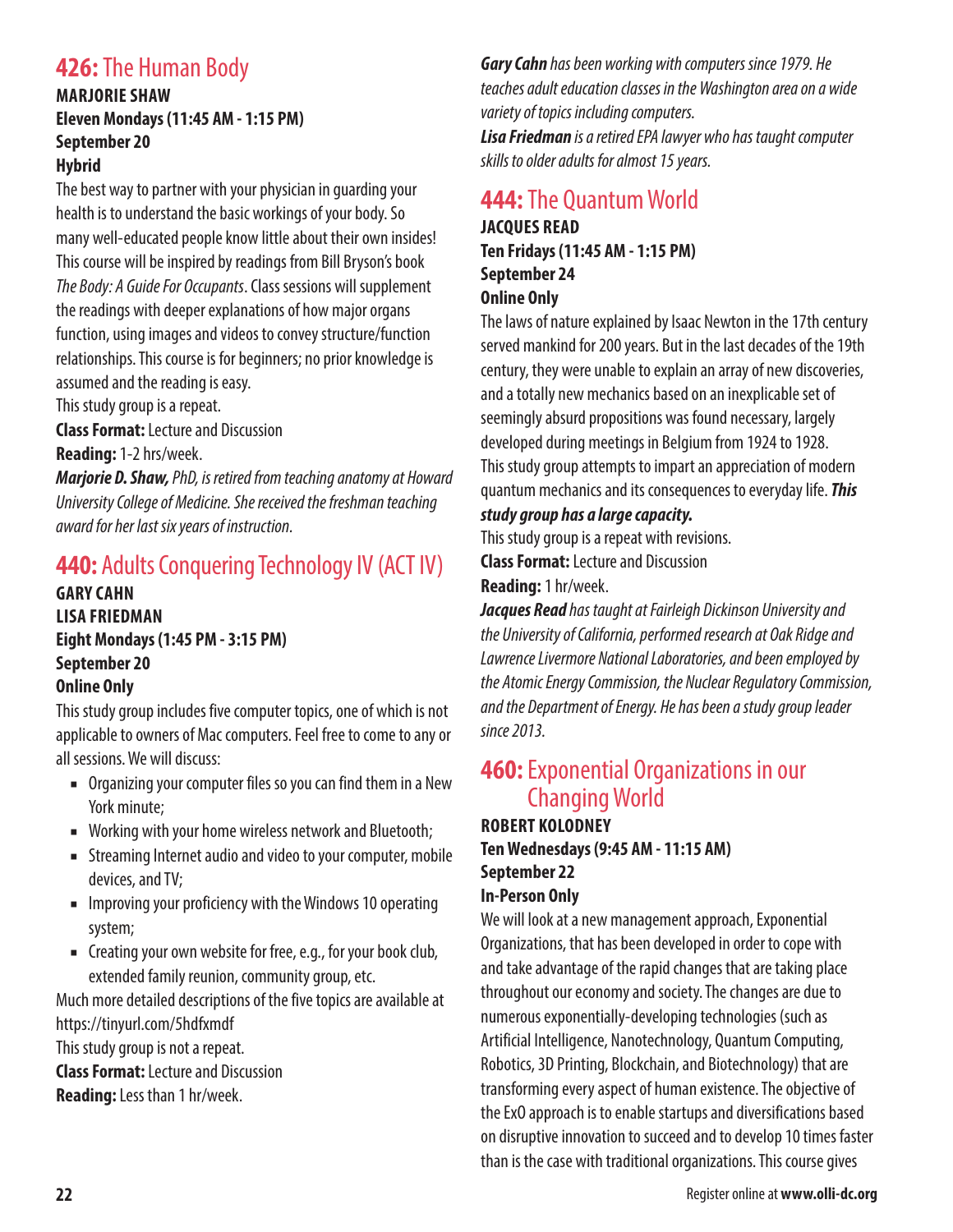us the opportunity to look at a world where disruptive change is the new norm, and to understand what is being done to optimize activities, and realize potential benefits.

This study group is not a repeat.

**Class Format:** Lecture and Discussion

**Reading:** No required reading.

*Bob Kolodney is currently an OLLI Study Group Leader, after having been a serial entrepreneur, a manager, a consultant, a lawyer, and a graduate school teaching assistant (educated at Harvard/Columbia Law School/INSEAD).*

## **479: Understanding Environmental Issues:** Making Choices

#### **KENNETH HINGA Nine Wednesdays (9:45 AM - 11:15 AM) October 06 Hybrid**

This class examines the basics behind selected environmental issues that we may face. These will include climate change, genetically modified organisms, marine dead zones, nuclear radiation and wastes, persistent organic pollutants, crude oil, and pesticides. It is intended to give the participant a foundation for making informed decisions in their daily lives. Along the way, we will look at some of the workings of scientific endeavors to help the participant identify credible information sources. The course materials are aimed at the non-scientist, so no scientific background is required. *The online format of this hybrid study group has a high class size capacity; in-person is limited.*

This study group is a repeat with revisions. **Class Format:** Lecture and Discussion

**Reading:** No required reading.

*Kenneth R. Hinga, PhD, was a research scientist and assistant dean at URI's Graduate School of Oceanography. His research addressed a variety of environmental issues. He served as a science advisor for USDA on environmental and food safety issues during international negotiations. He has taught classes for OLLI since 2016.*

## **480:** The Ups and Downs of Weather

#### **PAUL BROWN Ten Tuesdays (11:45 AM - 1:15 PM) September 21 Online Only**

This is a beginner's guide to weather and climate, for which at least a rudimentary familiarity with science will be helpful, but not necessary. The first half of the course will focus on the principal elements that underlie weather—heat, wind, and water—and

the second half will show how they interact to produce the major types of "bad" weather: frontal storms, thunderstorms, supercells, tornadoes, derechos, and hurricanes. The course will conclude with single sessions devoted to the environment (especially global warming) and to atmospheric optics (blue sky, rainbows, halos, auroras, etc.). Out-of-class forecasting instruction will be available for any interested class members, including real-time forecasts for the DC area. A profusely illustrated, spiral-bound booklet written for the course can be purchased for the printing cost of \$35 (optional but highly recommended both as a guide to the lectures and as a useful work of reference). Class members will receive more information about when and where to purchase the book. This study group is a repeat.

#### **Class Format:** Appreciation

**Reading:** 1-2 hrs/week.

*Paul Brown is a Harvard College- and Johns Hopkins-trained MD with an NIH research career focused on transmissible dementia, and a mini-career as meteorology instructor to both college students (Montgomery College and Berea College) and adults (including OLLI) since his retirement in 2004.*

## **489:** Mathematics in Fiction

#### **GRAHAM ATKINSON Eight Tuesdays (9:45 AM - 11:15 AM) September 21 Online Only**

This course will examine the role that mathematics has played in works of fiction, and to a lesser extent, the way it has inspired artists and poets. It also will explain some of the major mathematical concepts that recur in fiction and point you to works that make use of these ideas. It also will discuss some works of art that have a clear mathematical inspiration. No prior mathematical knowledge will be required, and there will be no required reading, but I hope the course will inspire you to explore some of the books discussed. Themes will include mathematics in: science fiction, the works of Lewis Carroll, *Flatland* and its successors, fictional biographies, murder mysteries, art, and poetry. *This study group* 

#### *has a large capacity.*

This study group is a repeat with revisions.

#### **Class Format:** Lecture

**Reading:** No required reading.

*Graham Atkinson has a bachelors degree in mathematics from St. Andrews University and a doctorate in mathematics from Oxford University. He has taught several courses for OLLI on mathematics and the ancient Maya language and culture.*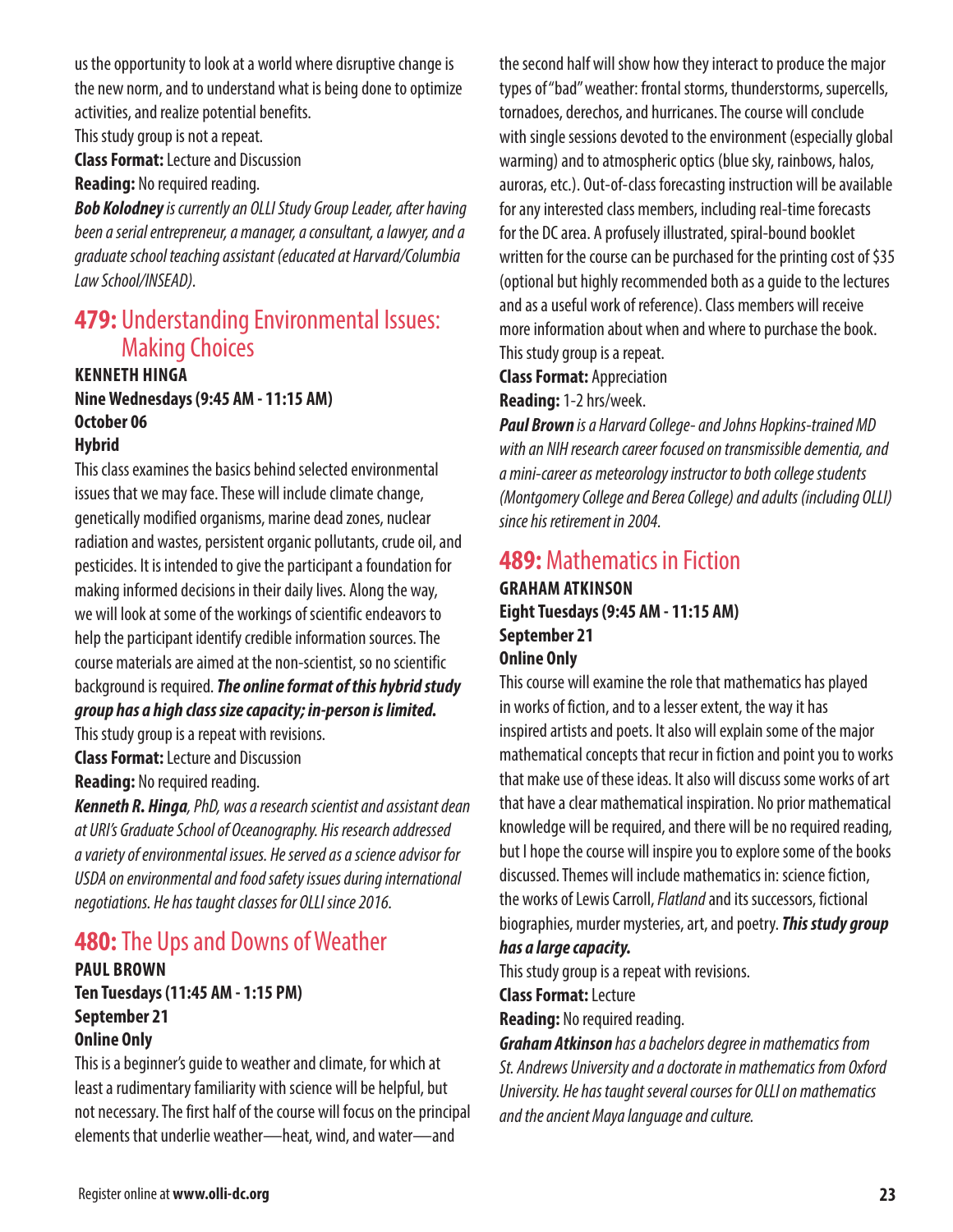## **492:** The Human Immune System

#### **ALBERT TARAN Ten Tuesdays (1:45 PM - 3:15 PM) September 21 Hybrid**

The human immune system is a remarkably complex, resilient, and powerful biological mechanism for protecting us against infection and disease. It can distinguish between alien invaders of our body (bacteria and viruses), and the body's own cells and microbiome—eliminating the former and protecting the latter. However, it can at times misfire and attack the body's own cells, leading to autoimmune diseases. In this study group,we will explore in some detail the operation and components of both the innate and adaptive immune systems. New therapies to fight cancer have resulted from our expanded understanding of the immune system, as well as novel techniques to fight viral infections such as the coronavirus.

This study group is not a repeat.

**Class Format:** Lecture and Discussion

**Reading:** 2 hrs/week.

*Al Taran has a BA in Philosophy but spent his working career in Information Technology. He has had a lifelong interest in the sciences and mathematics, and has led several study groups in the sciences at OLLI. This will be the twelfth study group that Al has led.*

# 500 VISUAL ARTS & MUSIC

## **500:** Jazz 101

#### **MARK STEVENS Eight Thursdays (1:45 PM - 3:15 PM) September 23 Online Only**

Are you ready to swing? Join us in Jazz 101 and have fun exploring America's one true original art form. Whether you're looking for a great introduction or already listening to jazz and want to discover more, this course is for you. From Dixieland to Bebop, Swing to Cool, Fusion to Smooth, we'll have fun exploring the many artists, styles, songs, and rich history jazz has to offer. We'll hear Louis Armstrong, John Coltrane, Duke Ellington, Herbie Hancock, Charlie Parker, Ella Fitzgerald, and more. Plus, we'll discuss many of the most popular albums and songs, like the classic *Kind of Blue* from Miles Davis or Dave Brubeck's breakthrough, *Take 5*. Class sessions will include plenty of listening and videos of the artists. We'll discuss how to

listen, too. You'll learn where to discover new and classic recordings, and where to experience live performances. Come away with a whole new appreciation and enthusiasm for this constantly evolving art and get ready to share your knowledge and interest with others. *This study group has a large capacity.*

This study group is a repeat. **Class Format:** Discussion

**Reading:** No required reading.

*Mark Stevens has been listening to and performing Jazz for over 50 years. He spent his entire career in the entertainment industry, including many years as President of Time Life Music. A graduate of Syracuse and Columbia Universities, Mark still performs with various bands around the DC and New York areas.*

## **501:** Appalachian Dulcimer: More Tunes and Techniques

#### **KAREN BUGLASS Eight Mondays (11:45 AM - 1:15 PM) September 20 Online Only**

Take your playing to the next level! We'll tackle new tunes from several genres and incorporate techniques that enable you to add variety and interest to any music. This study group is open to anyone who has an Appalachian dulcimer and is comfortable reading tablature.

This study group is not a repeat.

**Class Format:** Appreciation

**Reading:** No required reading.

*Karen Buglass found her passion as a fourth grade teacher. Since retiring, she's pursued a long-standing interest in Appalachian dulcimer. She's offered workshops locally at OLLI and House of Musical Traditions. Overseas, she's a popular instructor for the Nonsuch Dulcimer Club in the UK. Learn more at www.sweetstrings.biz.*

## **505:** Mozart—One of the Wonders of the World!

#### **DAVID FLAXMAN Eleven Mondays (1:45 PM - 3:15 PM) September 20 Online Only**

Wolfgang Amadeus Mozart, one of the greatest musical geniuses of all time, left us a huge body of work when he was taken from us at the tender age of 35. He was an incredible child prodigy who developed into a magnificent composer of music in all the genres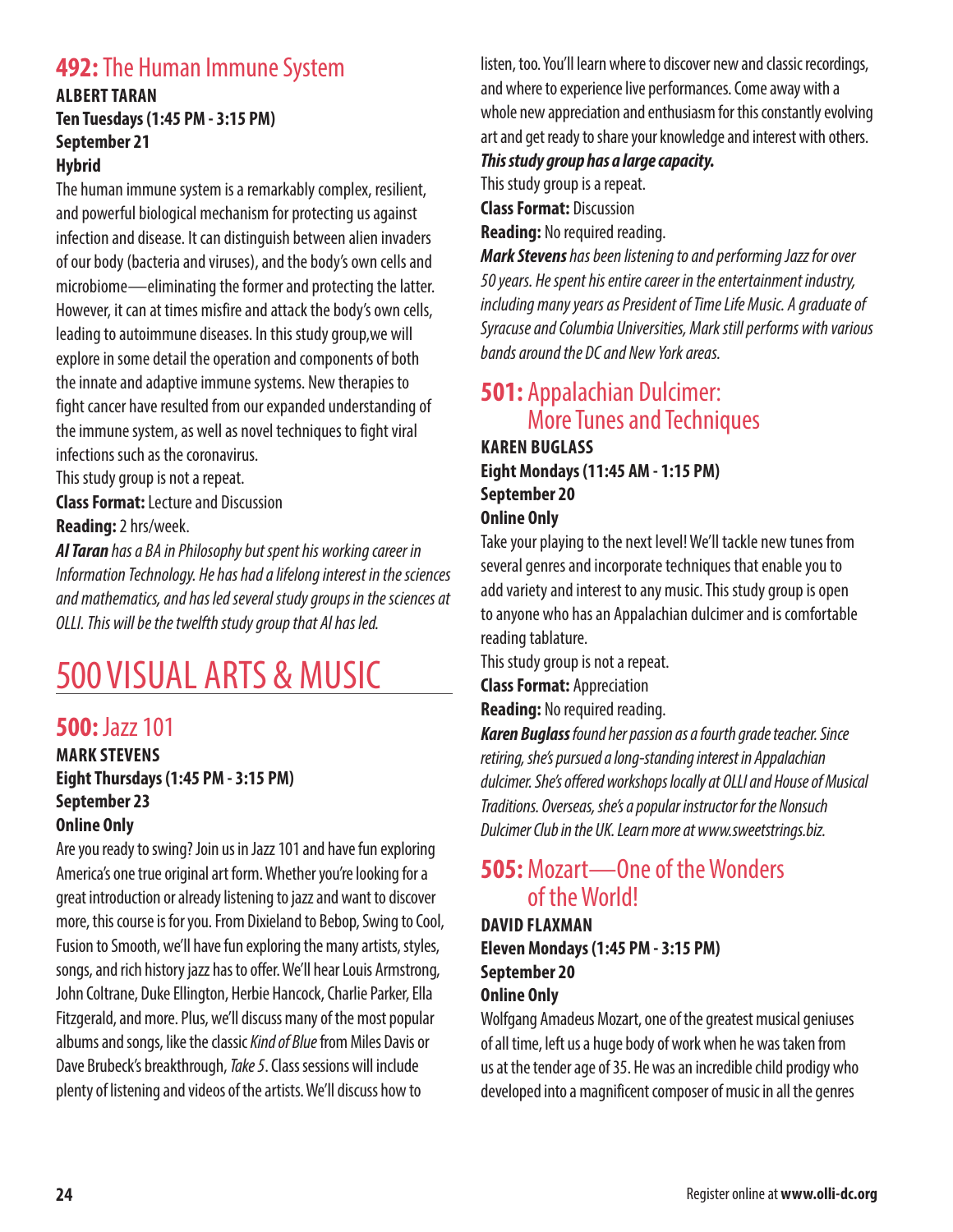available to him: symphony, opera, sonatas, concertos, masses, and perhaps the greatest of all, requiems. We will explore his vast œuvre as we also explore some of what is known about the man, his life, and times. The format, as always, will be some presentation of this information as a way to frame a largely chronological discovery of his works through extracts from performances on video. *This study* 

#### *group has a large capacity.*

This study group is not a repeat.

**Class Format:** Appreciation

**Reading:** No required reading.

*David Flaxman is a largely retired computer scientist who now spends most of his time studying music and languages. He plays the piano (not particularly well) and sings with the Choral Arts Society of Washington, the City Choir of Washington, and the Georgetown Chorale.*

## **510:** Songs of Sex, Drugs and Rock 'n Roll (and More!)

#### **LARRY GONDELMAN Ten Wednesdays (11:45 AM - 1:15 PM) September 22 Hybrid**

Sex, drugs, and rock 'n roll are common themes in Rock 'n Roll songs. In this class, each week we'll focus on one subject about which rockers often sing and watch videos of 15 to 20 songs. While we will discover interesting facts about the songs and the artists, the emphasis will be on simply rockin' out to songs that are about the same topic. Other categories will include God and the Devil; Time; Death; Dreams; Magic; Freedom; and Home. Most of the artists and songs will be from the 1960s and 1970s (such as Jerry Lee Lewis, The Beatles, Bob Dylan, The Rolling Stones, The Animals, The Who, The Rascals, The Doors, Stevie Wonder, Simon & Garfunkel, Carole King, Bruce Springsteen, Bob Seger, and many more), although a couple of songs each week will introduce the class to great songs by lesser known and more contemporary artists. *The online format of this hybrid study group has a large capacity; in-person is limited.*

This study group is not a repeat.

**Class Format:** Appreciation

**Reading:** No required reading.

*Larry Gondelman, a former trial attorney, has loved rock 'n roll his entire life. His first concert was by The Beatles, who he also got to meet. He is (or at least was before the pandemic) a prolific concertgoer. Larry has previously taught A History of Rock 'n Roll and Iconic Albums—1960 to 2000 at OLLI.*

## **511:** Looking at Architecture **JOHN VORHES**

**Ten Wednesdays (9:45 AM - 11:15 AM) September 22**

## **Hybrid**

A building is part of history and, by really looking, we can see details that illuminate the culture and technology of its time. When describing a house or an office building, we often use terms like "Colonial," "Victorian," or "Modern," yet these don't accurately define the style or suggest the reasons for it. Spotting details you may have never noticed before will give you a vocabulary—a quick understanding of basic structure from load-bearing walls to steel skeleton skyscrapers. The class's visual survey of historic to current architecture might inspire you to explore your neighborhood to find examples of great (and sometimes not so great) architecture. We'll establish an email conversation with photos and you can practice your skill as a design critic. We end with a "Fun Final," a review exam to test your design recall. *The online format of this hybrid study group has a large capacity; in-person is limited.*

This study group is a repeat with revisions.

**Class Format:** Lecture and Discussion

**Reading:** No required reading.

*John Vorhes is a retired industrial designer and former project director for USIA Exhibition Services for worldwide culturalexchange programs. He has 40 years of experience in art direction, architectural design, landscape design, graphics, and televisionproduction design.*

### **515:** Operas in Four Languages **BRUCE EISEN Eight Thursdays (1:45 PM - 3:15 PM) September 23**

## **In-Person Only**

We will discuss and view the following operas on DVD: *La Traviata* (Verdi), *Carmen* (Bizet), *Vanessa* (Barber), *Die Frau ohne Schatten* (Strauss). The class will be encouraged to address opera experiences they may have had as opera houses begin to open worldwide.

This study group is not a repeat.

**Class Format:** Appreciation

**Reading:** Less than 1 hr/week.

*Bruce Eisen has been a study group leader in both opera and literature for a number of years at OLLI.*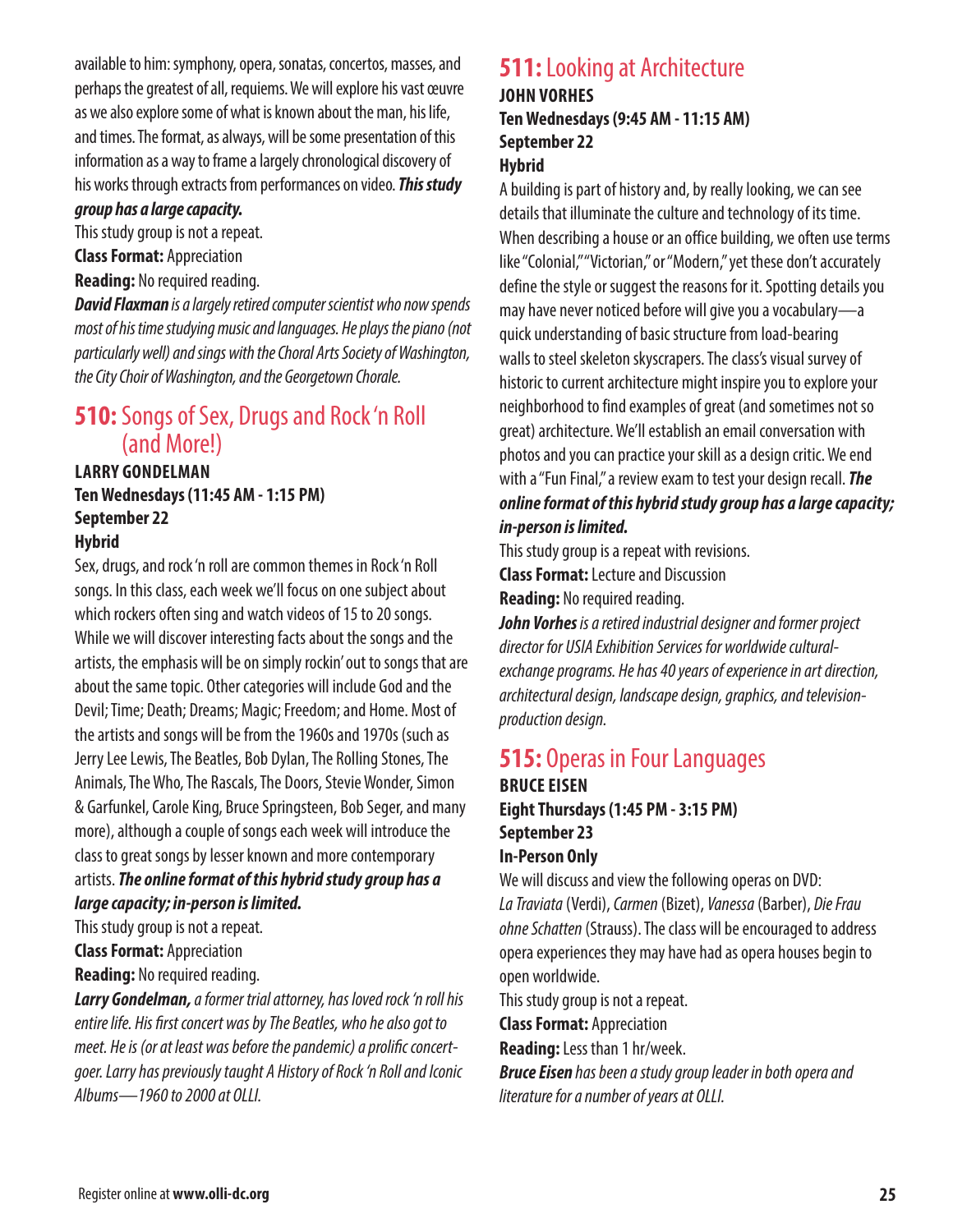## **516: Best Ballet Performances**

#### **IRIS LIPKOWITZ Eight Thursdays (1:45 PM - 3:15 PM) October 07 Hybrid**

Join me in watching/discussing my selection of quality ballet performances. See what makes these performances special in my eyes. Also, learn about the dancers and choreographers involved in these performances. My ballet selections will be drawn from a variety of 19th- and 20th-century periods: *La Sylphide, Spectre de la Rose, Push Come to Shove, Monotones, The Judas Tree, The Bolt,*  and *Agon* and companies including NYC Ballet, ABT, Royal and Bolshoi. Study group participants are invited to suggest recordings of ballets they own and wish to share with the class. No dance background is required. *The online format of this hybrid study group has a large capacity; in-person is limited.*

This study group is not a repeat.

**Class Format:** Appreciation

**Reading:** No required reading.

*Iris Lipkowitz is a retired Treasury Department analyst and ballet lover whose collection of playbills and programs resides at the AU Library. She studied dance for many years and has taught ballet history/appreciation courses since 2004. She holds degrees from the University of Michigan and the University of Southern California.*

## **530:** Curtain Up, Light the Lights: Broadway Musicals About Broadway Musicals

#### **DANIEL MOSKOWITZ Eight Thursdays (1:45 PM - 3:15 PM) September 23 Online Only**

At least since George M. Cohan's *The Man Who Owns Broadway* in 1909, Broadway composers, lyricists, and librettists have taken the hoary advice to write about what you know, and have created shows about the pleasures and (mostly) the pains of putting on a Broadway musical. Sigmund Romberg, Jerome Kern, George and Ira Gershwin, Cole Porter, Richard Rodgers and Oscar Hammerstein II, Jule Styne, John Kander and Fred Ebb, Betty Comden and Adolph Green, and Marvin Hamlisch all wrote such shows. We'll hear the songs and look at the plots of hits (*Kiss Me, Kate; Chorus Line; The Producers*), modest successes (*Say, Darling; Me and Juliet*), and some real flops, and try to extract what they say about how Broadway really works. *This study group has a large capacity.*

This study group is not a repeat. **Class Format:** Lecture and Discussion **Reading:** No required reading.

*Daniel B. Moskowitz is a journalist with an avocational interest in Broadway shows and popular music who has led a number of study groups on related subjects at the OLLIs at both AU and George Mason.*

## **560: Doing Art with Collage**

#### **ROSE MOSNER Eight Wednesdays (1:45 PM - 3:15 PM) September 22 In-Person Only**

Collage is the perfect medium for getting your creative juices flowing. Using a variety of materials, we will immerse ourselves in creativity: color, composition, imagery, and texture. In this class you will have a weekly assignment to be done at home. We will meet via the computer to look at the work, share, and learn. A background in art/collage is helpful.

This study group is a repeat.

**Class Format:** Appreciation

**Reading:** No required reading.

*Rose Mosner taught art in New York City schools for 22 years. With budgets for supplies very low, she canvassed neighborhood stores for fabric scraps, leftover wool skeins, wallpaper sample books, and the local lumberyard for wood scraps. Thus began her love of found-object collage. Rose's work has been in many juried shows, and she recently had a solo show at the Iona Gallery. She is also one of only ten artists involved with a special program for artists over 62 sponsored by Columbia University.*

## **579:** New Art Movements of the Late 18th Century Through the 19th Century

### **LISA LEINBERGER Eight Thursdays (11:45 AM - 1:15 PM) September 23 In-Person Only**

The rise of new art movements in the late 18th through the 19th centuries were varied. We will explore and discuss Romanticism, The Pre-Raphaelite Brotherhood, the Arts and Crafts Movement, and Orientalism.

This study group is not a repeat.

**Class Format:** Lecture and Discussion

**Reading:** No required reading.

*Lisa Leinberger has an MA in Art History and has been a study group leader previously. She has been a co-host of a film review show on television in New Mexico. She worked at the Phillips Collection and has co-written articles on the influence of movies and television on Urbanism.*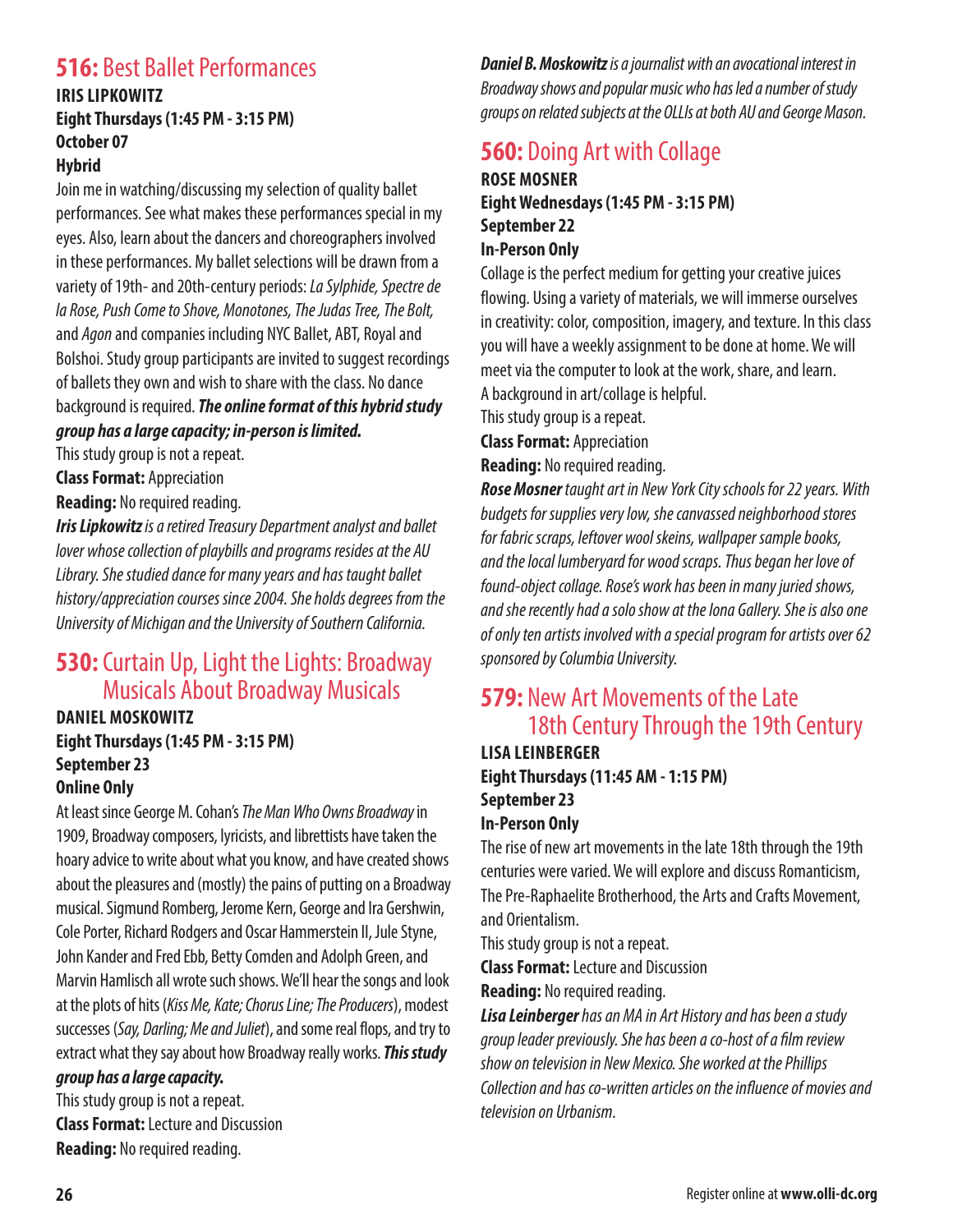## **591:** This Is Your Brain on Architecture: Neuroscience in the Trenches

#### **MILTON SHINBERG Ten Fridays (9:45 AM - 11:15 AM) September 24 Online Only**

This course is a series of talks that reconsiders traditional architectural thinking and design approaches in light of insights from cognitive neuroscience, perception, art, and evolution. The thesis of the course is that architecture can be seen through the lens of how our brains apprehend and process environmental information and cognitive/aesthetic processing. The approach helps explain certain aesthetic biases in art as well as architecture, along with specific perceptual mechanisms that are foundational in perceiving architecture. The course also looks at incorporating emotional (limbic) and body-specific (kinesthetic) aspects that are significant aspects of architectural experience. *This study group* 

### *has a large capacity.*

This study group is not a repeat.

**Class Format:** Lecture and Discussion **Reading:** No required reading.

*Milton Shinberg, AIA, is principal emeritus, retired in 2019, of Shinberg Levinas Architects, focusing on the design of schools in DC for the last 25 years. He has taught architecture at The Catholic University of America for over 40 years, leading design studios and theses with emphasis on the cognition and design of architecture.*

## **598:** Foreign Films

#### **LEONARD KING Ten Fridays (11:45 AM - 1:15 PM) September 24 Online Only**

Cinema is international. This study group will focus on classic and more modern foreign films including: *The400 Blows, Small Change, King of Hearts, 8½, Persona, Queen of Katwe, The Year of Living Dangerously, Pan's Labyrinth, The Farewell,* and *Cinema Paradiso*. Members will see each week's film before the study group meets so that we can devote time to discussions and my PowerPoint lectures. These films are available for streaming or rental through YouTube, Vudu, Google Play, Amazon, On Demand, Netflix, Kanopy, or other sources. *This study group has a large capacity.*

This study group is not a repeat. **Class Format:** Lecture and Discussion **Reading:** No required reading.

*Leonard King taught at Maret School for 43 years, introducing a History and Aesthetics of Film course in 1973. At OLLI, he has taught classes in film, European Ideology, and History, Nonviolence, and Moral Dilemmas.*

## 600 LITERATURE & LANGUAGE

## How Literature and Drama Can Illuminate Politics and Government

**JAMES VERDIER Ten Fridays (9:45 AM - 11:15 AM) September 24 In-Person Only** For study group description and Study Group Leader's bio, see 199. **Class Format:** Discussion **Reading:** 2 hrs/week.

## Mathematics in Fiction

**GRAHAM ATKINSON Eight Tuesdays (9:45 AM - 11:15 AM) September 21 Online Only** For study group description and Study Group Leader's bio, see 489. *This study group has a large capacity.* **Class Format:** Lecture **Reading:** No required reading.

## **603:** Cours de Lecture et Conversation en Français

**ELAINE FÉRAT Ten Mondays (1:45 PM - 3:15 PM) September 20 In-Person Only**

Ce cours est conçu pour les participants qui possèdent les compétences avancées dans la compréhension et expression orale. La discussion des actualités et questions socio-économiques, ainsi que des présentations orales et débats, contribuent à l'enrichissement du vocabulaire spécialisé et à l'amélioration de prononciation. Les devoirs et articles de journaux hebdomadaires sont transmis par courriel. *Les membres qui s'inscrivent pour la première fois à ce cours sont priés de bien vouloir me contacter avant la loterie:* **ecferat1@gmail.com** This study group is a repeat.

**Class Format:** Reading and Discussion **Reading:** 1 hr/week.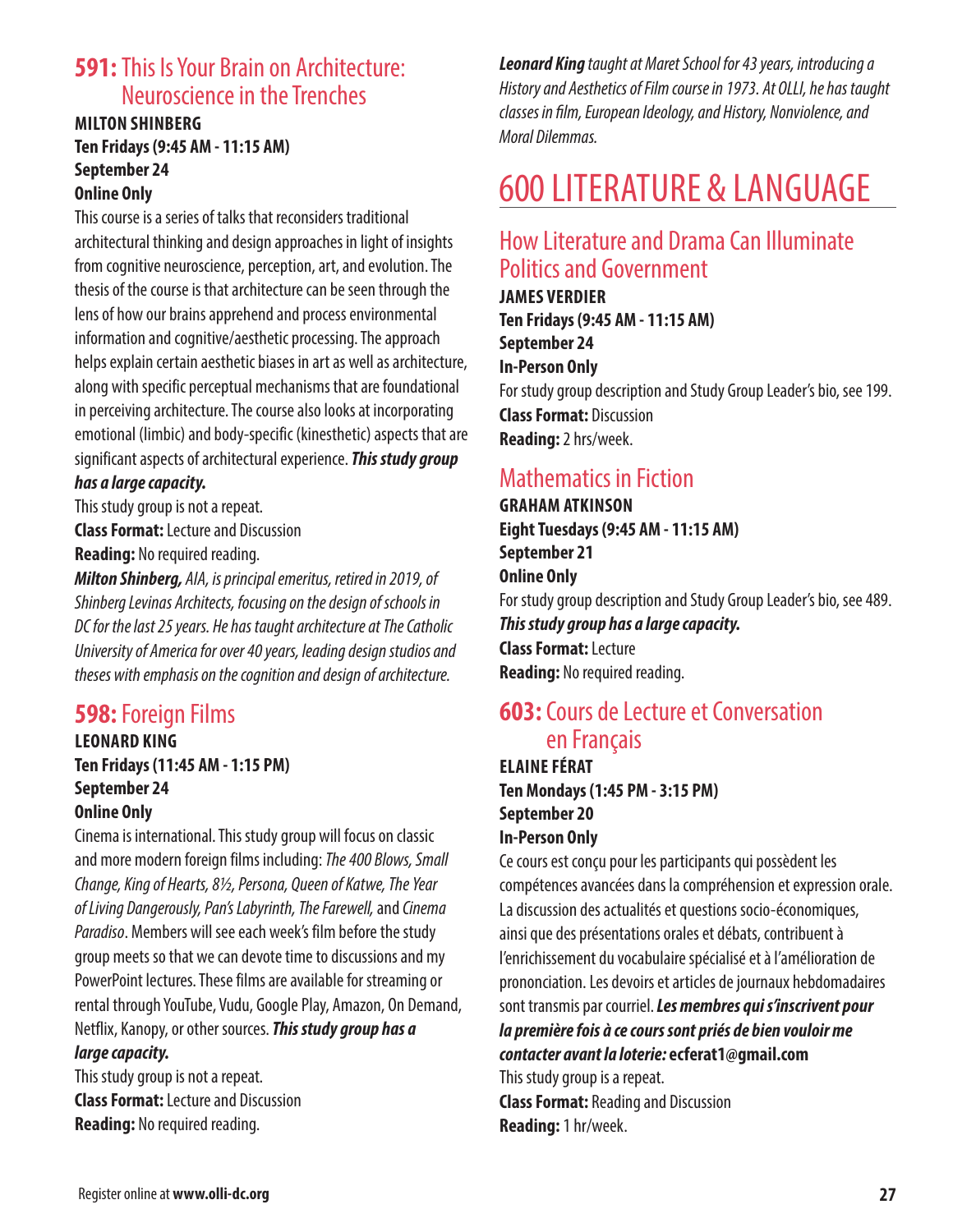*Elaine Férat has over 25 years experience in teaching French. She is a retired member of the language faculty at The Johns Hopkins University SAIS, offers private lessons, tutors all levels, and is a freelance translator.*

### **607:** Beginning-plus Spanish **SUSAN SCHNEIDER**

## **Ten Thursdays (1:45 PM - 3:15 PM) September 23 In-Person Only**

This conversational study group enables students with some exposure to Spanish to improve their fluency, pronunciation, and language skills. The course stresses listening and speaking, more than reading and writing. The class will be challenging for true beginners, *pero bienvenidos a todos!* It focuses on everyday vocabulary and "street" Spanish. The study group uses the book, *Spanish for Dummies,* 2nd edition. One hour of homework is required for each class. Those who practice daily will find it easier to learn greetings, directions, and how to communicate with their Hispanic neighbors. In addition to the required book, class members also can download SpanishDict at https://www.spanishdict.com

This study group is a repeat with revisions. **Class Format:** Lecture and Discussion

**Reading:** 1 hr/week.

*Susan Schneider has taught conversational Spanish and English for decades. She started the ESL program for adults at the National Cathedral. Susan also was a Peace Corps Volunteer in El Salvador, improving her Spanish in the barrio. She has a PhD in linguistics and an MA in education.*

## **615:** Deutsch fuer Fortgeschrittene

#### **HANNE CARAHER Nine Wednesdays (9:45 AM - 11:15 AM) September 22 Online Only**

Koennen Sie sich auf deutsch unterhalten? Beherrschen Sie die Grundregeln der deutschen Grammatik? Wenn ja, dann sind Sie ein guter Kandidat fuer diese Klasse. Wir werden ausgesuchte Texte uebersetzen, uns auf deutsch unterhalten, Audios hoeren und auch Grammatik ueben. Hausaufgaben jede Woche eine oder zwei Stunden. Neue Teilnehmer werden vor der Lotterie ein telefonisches Interview untergehen; deshalb ist es wichtig, sich rechtzeitig zu registrieren.

This study group is a repeat with revisions. **Class Format:** Reading and Discussion **Reading:** 1-2 hrs/week.

*Hanne Caraher graduated from the University of Heidelberg, Germany, with the equivalent of a master's degree in conference interpreting and translation.*

## **616:** Hablemos en Español-Curso Intermedio/Avanzado

## **MINERVA KELLER Eight Wednesdays (11:45 AM - 1:15 PM) September 22**

## **Online Only**

El español—cuyo uso se acrecienta a diario—es el lenguaje oficial de 19 países. El objetivo de este curso es que cada participante adquiera fluidez y un mejor dominio del idioma participando activamente en cada sesión. La conversación girará en torno de charlas, videos, artículos de la prensa internacional sobre eventos de actualidad, además de cuentos ó lecturas que se asignarán semanalmente por medio de un correo electrónico ó en forma impresa. Después de una breve introducción, cada tema merecerá una animada conversación culminando, si así lo desean, en un breve resumen escrito, para así incrementar la capacidad de expresión, no solo hablada, sino escrita.

This study group is a repeat.

**Class Format:** Reading and Discussion

#### **Reading:** 1-2 hrs/week.

*Minerva Keller has an MA in Language/Foreign Studies from American University. She was a Lecturer and Adjunct Professor of Spanish, French, and Translation at college-level area institutions, and is a freelance translator. She has worked for international organizations as a translator/interpreter in Chile, Switzerland, Belgium, and Washington, DC.*

## **617:** The Great French Songbook **LISA HARPER Ten Mondays (9:45 AM - 11:15 AM) September 20**

## **In-Person Only**

This course will explore the great French songs of the 1950s and 1960s through videos, audiotapes, and class presentations. The class will focus on such artists as Edith Piaf, Charles Aznavour, and Juliette Greco, and the poetic songs they interpreted. Students will practice speaking, listening, and singing (optional) in French. Members of the class, who so desire, will make oral presentations about their favorite French singer. An intermediate knowledge of French is required for full participation in the class. Those who wish to revive their French through listening are also welcome. This is a French conversation class with a specialized focus, not a music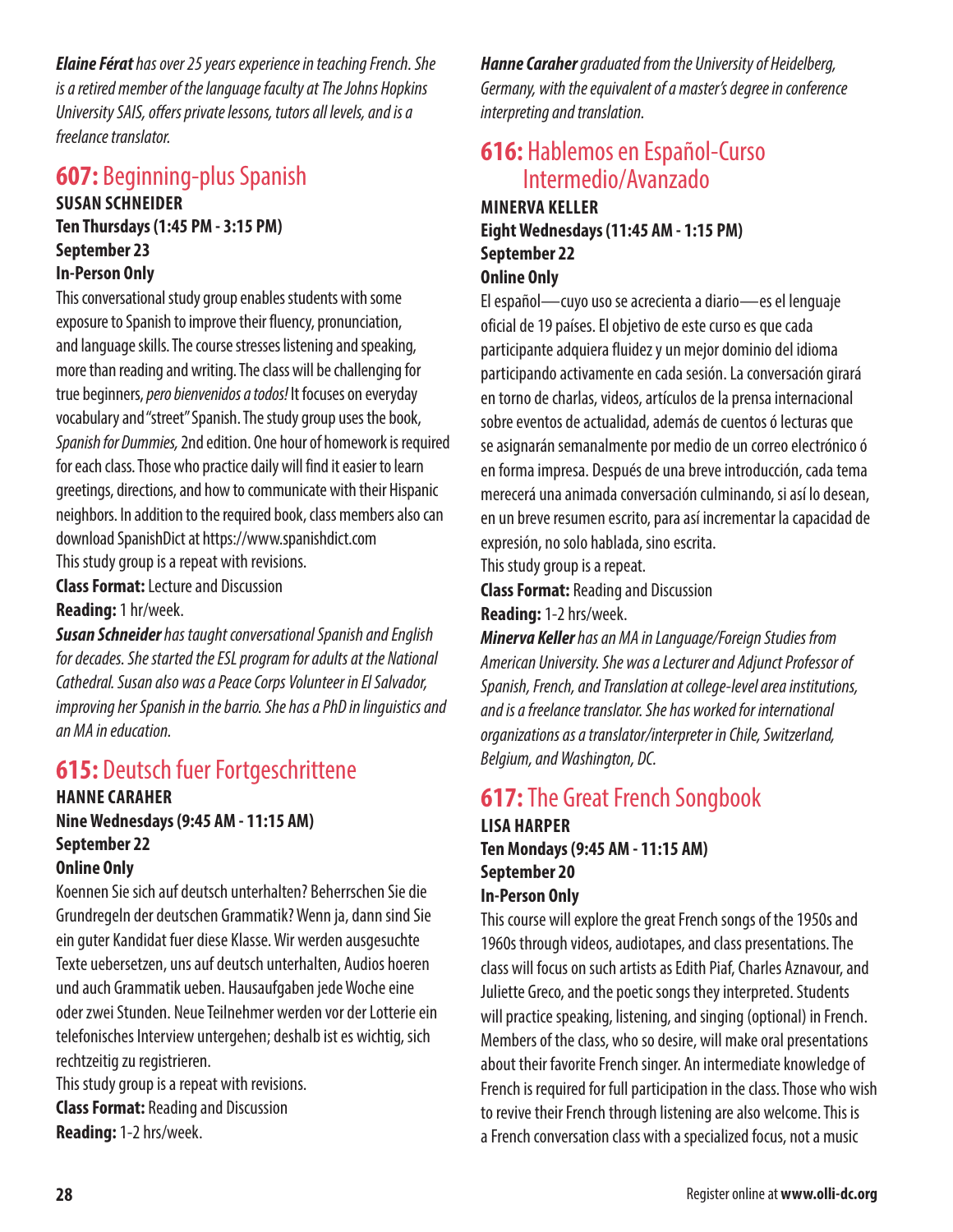appreciation or social history class. This study group is not a repeat. **Class Format:** Lecture and Discussion **Reading:** No required reading.

*Lisa Harper has spoken French for 68 years and taught the language off and on for 54 years. She grew up in Paris in the 1950s listening to popular French songs. After a career mostly in Francophone countries, she became an adult educator. Now retired, she divides her time between Maryland and Morocco.*

## **618:** La Vuelta al Mundo con Cuentos Cortos —Tertulias

## **LIZ REILLY MONICA GRIGERA Eight Tuesdays (9:45 AM - 11:15 AM) September 21**

#### **Online Only**

Curso Virtual de conversación en español. Este Grupo de Estudio ofrece a los 15 participantes de la clase la oportunidad de aprender, trabajar, y perfeccionar sus habilidades orales en español. Leeremos cuentos cortos que nos permitirán viajar con la literatura.

This study group is a repeat with revisions.

**Class Format:** Reading and Discussion

#### **Reading:** 1 hr/week.

*Liz Reilly is a fluent Spanish speaker with a passion for Spain and Latin America. She spent her early childhood in Latin America, worked in Madrid for five years, and most recently led the Latin America program for an education-based nonprofit in Washington, DC. Monica Mendy Grigera is a native Spanish speaker and has taught from kindergarten to college and from Patagonia to Pennsylvania.*

## **619:** Latin for Curious Beginners

#### **DIANA SMITH Eleven Thursdays (9:45 AM - 11:15 AM) September 23 Hybrid**

If you always have wanted to learn Latin, now is your chance! This will be a traditional approach to learning the Latin language, with more emphasis on grammar and translation, and less on speaking. We will learn the building blocks of the language and start to translate some original works. All language learning is a challenge, but this language lends itself to those who like its puzzle and architecture.

This study group is not a repeat. **Class Format:** Discussion **Reading:** 2-3 hrs/week.

*Diana Smith worked as a teacher and administrator for 35 years in secondary schools. Most recently, she served as the principal of Washington Latin Public Charter School since 2008. She has a BA in Classics from Princeton and a PhD in English from UVa.*

## **620:** Italian Conversation and Culture **ARRIGO MONGINI Ten Tuesdays (9:45 AM - 11:15 AM) September 21**

## **In-Person Only**

At home, we will read selections from the Italian website EasyItalianNews.com and literature by Moravia, Severgnini, Canilleri, and others. Classes will be devoted to recitation from these sources and discussion among class members. In addition, two volunteers will each recount an event or incident from her/his experience and engage in conversation with other students. Students should be at least at the level of "intermediate Italian." Members are advised to consult Arrigo Mongini at 301-906-1653 before registering.

This study group is a repeat with revisions.

**Class Format:** Reading and Discussion

**Reading:** 1-2 hrs/week.

*Arrigo Mongini earned an SB in Engineering and an SM in Civil Engineering from MIT. He learned Italian as a child and is fluent. He was president of the Italian Cultural Society of Washington, DC, and visited many parts of Italy more than 15 times over 60 years.*

## **621:** Enjoying *The New Yorker* Together

#### **DELBERT SPURLOCK Nine Thursdays (11:45 AM - 1:15 PM) September 23 Online Only**

*The New Yorker'*s audience beyond New York enjoys reportage, commentary, essays, short stories, satire, poetry, and cartoons, with provocative covers, book, theater, and movie reviews, and articles on medicine and law, world politics, and social issues. For 40 minutes of each session, a class member chooses an item from a *New Yorker* issue and adds something from his/her experience, knowledge, or research, followed by class discussion. Individual OLLI members have taken the course two, three, and more times. Enjoy an open, friendly atmosphere where true conversation occurs. Each class member will register a date for her/his presentation for the semester at the first class. This study group is a repeat with revisions. **Class Format:** Reading and Discussion **Reading:** 1-2 hrs/week.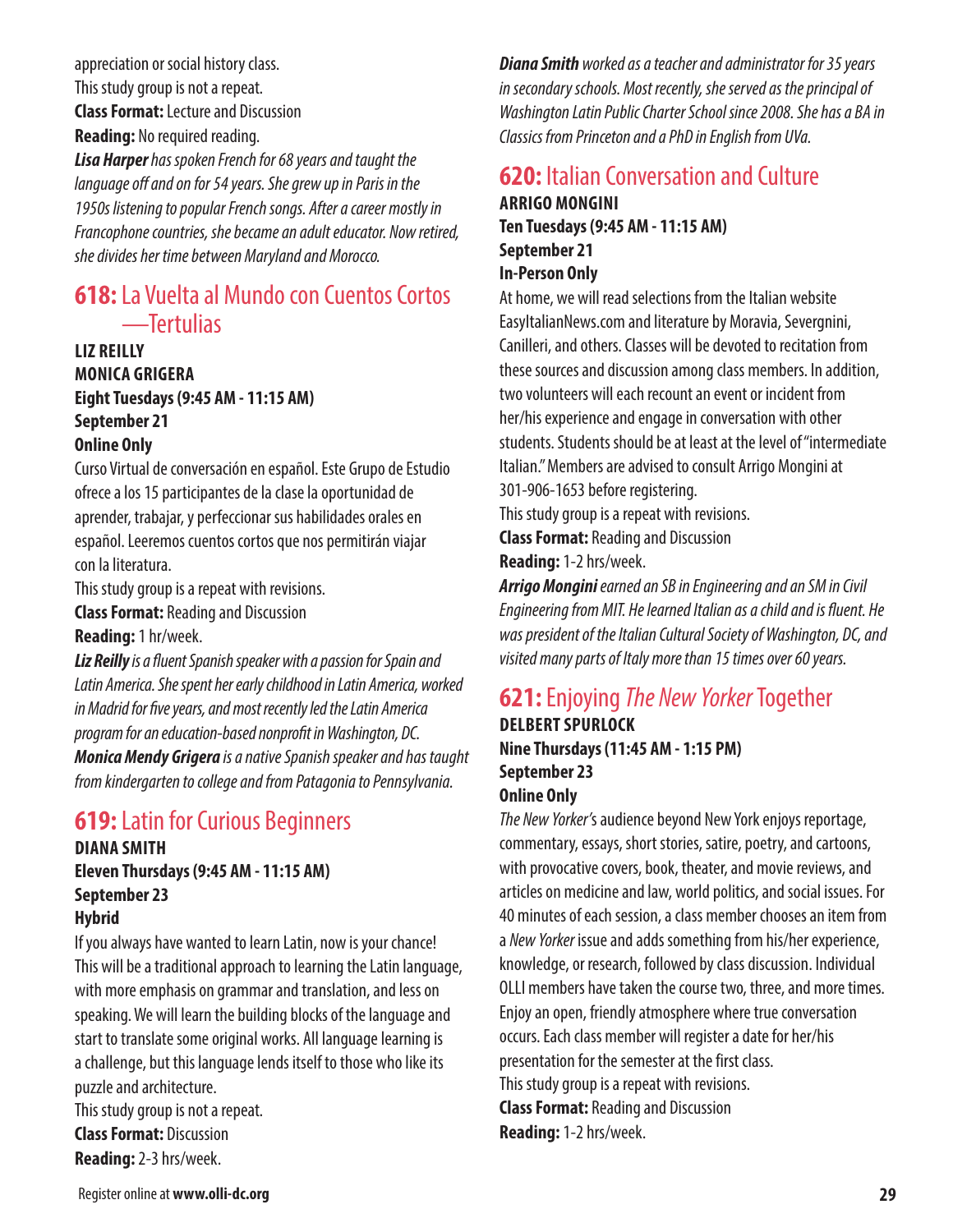*Delbert Spurlock has spent many years in government service and from 1993 to 2010 was Associate Publisher/Executive Vice President of the* New York Daily News.

## **630:** Then and Now: Daring to Rewrite Bronte and Gaskell

## **LINDA FREEMAN Eight Mondays (11:45 AM - 1:15 PM) September 20**

### **Online Only**

We will read four novels, two masterpieces from the 19th century and two 20th-century versions of the same stories. Charlotte Bronte's *Jane Eyre* will be paired with Jean Rhy's powerful and haunting *Wide Sargasso Sea;* Elizabeth Gaskell's *North and South*  will be read with David Lodge's slyly hilarious *Nice Work.* We will consider author biographies, historical contexts, and why any writer would want to risk creating a new version of a celebrated novel. Spoiler alerts: Mr. Rochester will never seem quite the same after Rhys is through with him, and North and South is NOT a novel about the American Civil War.

This study group is a repeat with revisions.

**Class Format:** Lecture and Discussion

**Reading:** More than 3 hrs/week.

*Linda Freeman, PhD, a retired University of Maryland lecturer in Victorian literature, also has taught for Smithsonian Associates and led many OLLI literature study groups.*

## **631:** Understanding Families Through Plays

### **KAREN GAIL LEWIS Eight Mondays (1:45 PM - 3:15 PM) September 20**

#### **Online Only**

We start with *The Deer and the Antelope Play*, by Mark Dunn. This is a story of three generations of women, stuck in their lives. Staying with females, our second play is *Sisters Rosensweig,* by Wendy Wasserman, about three very different siblings. Next, we'll read *Moon for the Misbegotten,* by Eugene O'Neill, the sequel to *Long Day's Journey.* We'll conclude with *Other Desert Cities,* by Jon Robin Baitz, in which a sister is publishing a memoir exposing a tragic family event. We discuss each play for two weeks, focusing on themes, i.e., family/ sibling relationships, gender roles, multi-generational patterns, and gender issues. This is an entertaining, interactive class. Reading each play beforehand will enrich participation.

This study group is not a repeat.

**Class Format:** Discussion **Reading:** 1 hr/week.

*Karen Gail Lewis has been a family therapist for over four decades. She has published numerous books and articles about family relationships. She has taught at OLLI for over a decade.*

## **640:** Bible Story, Your Story: Poetry Reveals Scripture **GERRY HENDERSHOT Eight Thursdays (9:45 AM - 11:15 AM)**

## **September 23**

## **Online Only**

We will read stories from the Hebrew bible, elucidations of the stories by Scott Cairns in his poem series, *The Recovered Midrashim of Rabbi Sab,* and additional modern poems that struggle with the same moral and ethical issues. Through discussion and writing, we will relate the stories and poems to our own lives. Biblical stories will include Adam and Eve, Jonah and the Whale, the Sacrifice of Isaac, and others. Among our poets will be Walt Whitman, James Weldon Johnson, Natalie Diaz, and others. Group members are expected to write and share in discussion an original poem (or two) based on scripture and their lives. No prior experience in reading, writing, or discussing poetry (or scripture) is assumed. This study group is not a repeat.

**Class Format:** Discussion

#### **Reading:** 1-2 hrs/week.

*Gerry Hendershot has studied and taught both Hebrew scripture and modern poetry, including OLLI study groups on Famous Poems About Famous Paintings and African-American Poetry, and is the author of a number of published poems. He was on the faculties of several universities and retired from the Centers for Disease Control.*

## **646:** Poetry Craftshop: Between My Eyes Is Always the Rain, the Migrant Rain

#### **JENNY PIERSON Ten Tuesdays (9:45 AM - 12:30 PM) September 21 In-Person Only**

For serious poets who wish to strengthen their skills and heart, this semester we will study the lineage from the Chinese T'ang Dynasty poet, Li Po (ce 712-760), through the contemporary poets Li-young Lee (b.1957) and Ocean Vuong (b.1989). As Asian immigrant poets, Lee and Vuong bring a specific, shared literary history to their work. Both poetry and memoir will offer us ways to examine loss and identity from their perspective. Reading specific works on weekly assignment will teach us how to shape our own original poems. Deep discussion on technique and voice, as well as analysis of each other's work constitute the course.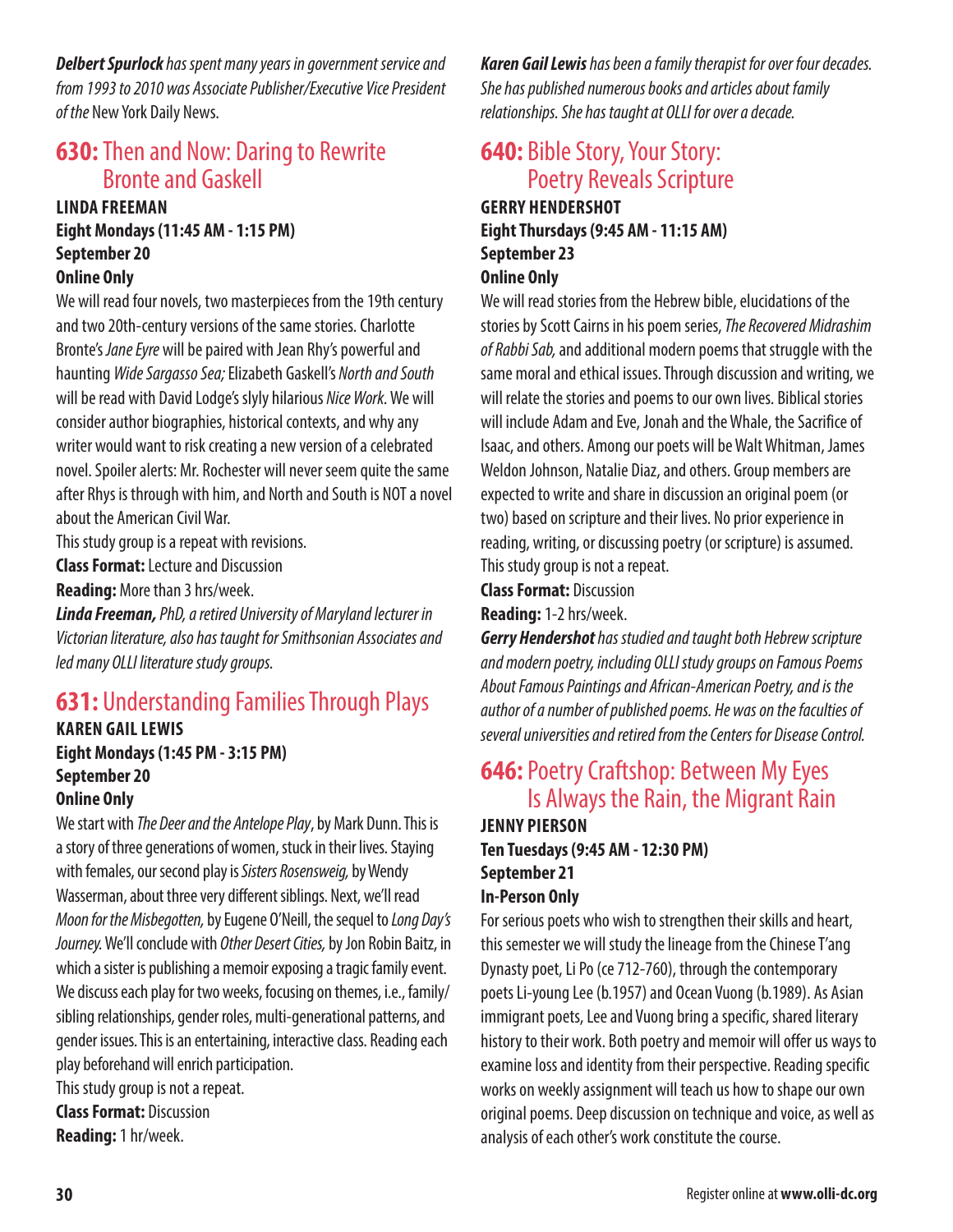This study group is not a repeat. **Class Format:** Reading and Discussion **Reading:** More than 3 hrs/week.

*Jennifer Pierson, poet and professor of writing at George Washington University, worked as a human rights advocate, dairy farmer, editor, and caterer. She holds an MFA in creative writing from American University. Jenny has been leading poetry craftshops at OLLI since fall 1996.*

## **651:** A Writing Workshop: *Writing Down the Bones*

#### **EDWARD WARD PATRICIA SPECTOR Eight Tuesdays (1:45 PM - 3:15 PM) September 21 Online Only**

This workshop is for people who like to write or think they might like to write and who find it helpful to have a setting or stimulus to actually sit down and write. Each session consists of two or more spells of writing in response to a short prompt. After writing for 10-15 minutes, participants have the opportunity—but are not required—to share what they have written. Positive feedback is encouraged; critical feedback can be requested. The common prompts lead participants in surprisingly different directions. The format was established by Brock Hansen, who led the workshop in earlier years. It draws on ideas about writing practice presented in Natalie Goldberg's book, *Writing Down the Bones.*

This study group is a repeat.

**Class Format:** Appreciation

**Reading:** No required reading.

*Patricia Spector and Edward Ward participated in the workshop several times with Brock Hansen. When Brock was unable to continue the workshop, they agreed to co-lead it on an informal basis during the Spring 2018 semester and have continued it as a regular OLLI offering since then.*

## **653:** Plagues We Have Known

#### **SUSAN UROFSKY Eight Tuesdays (1:45 PM - 3:15 PM) September 21 Online Only**

Looking back in time we can discover what major upheavals such as Covid-19 require of individuals and cultures. Even in the Bible, there were plagues. Through active discussion, this study group will explore what scared people, the nature of the damage, and the

impact of attempted solutions. We will read and discuss fiction and nonfiction to better understand the story of our current pandemic, note parallels with past pandemics, and reach toward the future. Two required books are listed for the course. Others are optional. This study group is a repeat with revisions.

**Class Format:** Reading and Discussion

**Reading:** 2-3 hrs/week.

*Susan Urofsky enjoys OLLI as a participant and as a study group leader. An English major, her later career emphasized effective and efficient governance and service delivery in the nonprofit and government sectors. She held leadership positions with JLARC and the Health and Human Services Secretariat in Virginia.*

## **655:** Tennessee Williams and the Golden Age of American Theater **RONALD PARLATO**

### **Ten Mondays (9:45 AM - 11:15 AM) September 20 Hybrid**

The course will study six major works of Tennessee Williams, two of Arthur Miller, and one of Eugene O'Neill. The purpose of the course is to describe, define, and illustrate Williams's particular lyricism, poetic genius, and dramatic personal insights; and to compare and contrast them with the morality plays of Miller and the emotional realism of O'Neill's mature work. The Williams plays have been selected for their individual character and common themes; and because they express the range of his dramatic talents. Those of Miller and O'Neill have been chosen for their power and their representation of the playwrights' major dramatic concerns. This study group is not a repeat.

**Class Format:** Lecture and Discussion **Reading:** 2 hrs/week.

*Ronald Parlato has been teaching literature at OLLI for more than five years. He is a retired International Development Consultant with experience in over 60 countries of Africa, Asia, Latin America, and Europe. He holds a BA in English Literature from Yale and an advanced degree in Public Administration and Urban Affairs.*

### **657:** *Middlemarch,* by George Eliot **LESLIE FRANTZ Eight Thursdays (11:45 AM - 1:15 PM) September 30 In-Person Only**

George Eliot's *Middlemarch* is considered by some to be the ultimate Great Big Victorian Novel. Of the handful of contenders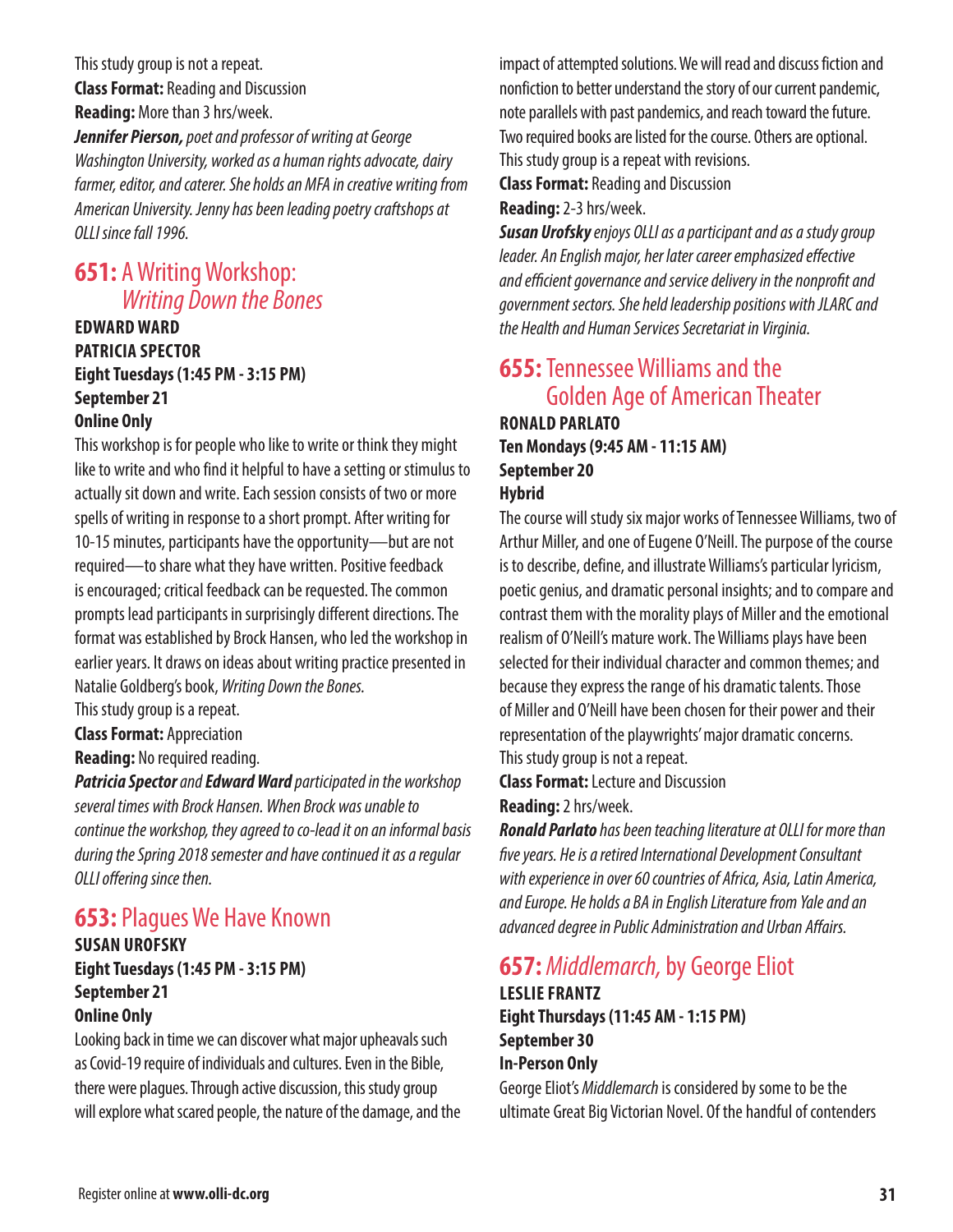for this honor, Eliot's great work may be the wisest and the most intellectually informed. The novel is divided into eight books. We will study it one book at a time, with an eye to characterization, social and historical background, and the carefully woven plot. This study group is a repeat.

**Class Format:** Lecture and Discussion

**Reading:** 2-3 hrs/week.

*Leslie Frantz has a Master's degree in English literature from Georgetown University and taught in the Georgetown University Continuing Education Department for over 20 years. She has taught many courses on English literature for OLLI.*

## **658:** Reviewing *The New York Times Book Review*

**BARBARA MOLDAUER CARL WEICHEL Eight Tuesdays (9:45 AM - 11:15 AM) September 21 Online Only**

Since 1896, the weekly *New York Times Book Review* (NYTBR) has helped America's curious, general-interest readers stay informed about new books and numerous interesting topics. Over time, the book industry has evolved with self-publishing, audio books, printless digital formats, and now, radio podcasts. One of the highlights of NYTBR is how it selects 20-30 books from emerging and seasoned authors that are reviewed by freelance literary critics, novelists, and academics. A lure of the "Book Review Podcast" is how host Pamela Paul's interviewing style probes nuanced views from authors. During each class, we'll hear 2-4 podcasts, have volunteers summarize featured print reviews, then enjoy class conversations and become knowledgeable with the current must-reads.

This study group is a repeat with revisions.

**Class Format:** Lecture and Discussion

**Reading:** Less than 1 hr/week.

*Barbara Moldauer has worked as a speechwriter and scribe for energy, education, and labor organizations for audiences ranging from Congress to coal miners on issues running the gamut from aspirin to vouchers. Her specialty is conveying complex issues simply and memorably by marrying words and images for maximum effect. Carl Weichel has held various positions over his career in marketing, design, and advertising in Australia, South Africa, Canada, and San Francisco, and continues to consult. Carl has led OLLI study groups on Political Polarization, The 1960s, Eastern Thought, and David Brooks' Writings.*

## **671:** From the Age of Theatre to the Age of Rhetoric

#### **ANDREW WHITE Nine Fridays (9:45 AM - 11:15 AM) September 24 Hybrid**

Andy White returns with a puzzle for you to solve: what happened to Greek Drama? After Athens' golden age, and after the triumph of mass entertainment under the Roman Empire, dramatic literature disappears. What takes its place? We will explore what the descendants of Aeschylus, Euripides, and Aristophanes are up to, as they study drama in grammar school, in order to become stand-up performers (i.e., rhetors), who entertain each other at after-hours soirées they call "theatres." They become professionals, but of a very different kind. *The online format of this hybrid study group has a large capacity; in-person is limited.*

This study group is not a repeat. **Class Format:** Lecture and Discussion

**Reading:** 1-2 hrs/week.

*Andrew Walker White has been teaching at OLLI for a few years now—quite a few. He is an actor, playwright, theatre critic, and a scholar of theatre history as well—ask him about Byzantium, too, when you get the chance!*

## **681:** Three Oedipus Plays by Sophocles

**SUSAN WILLENS Eight Mondays (9:45 AM - 11:15 AM) September 20 Online Only**

The class will discuss and occasionally read aloud three classic plays by Sophocles from *Three Theban Plays: Antigone; Oedipus the King; Oedipus at Colonus,* translated by Robert Fagles. This study group is a repeat with revisions.

**Class Format:** Discussion

**Reading:** 2-3 hrs/week.

*Susan Willens has taught at OLLI for several years and looks forward to a new year with new works to investigate.*

## **688:** Performing *Our Town*

**CAROL LIGHT Ten Thursdays (11:45 AM - 1:15 PM) September 23 Online Only**

Thornton Wilder's play, *Our Town,* takes the simple events of everyday life—"the way we were in our growing up and in our marrying and in our doctoring and in our living and in our dying"—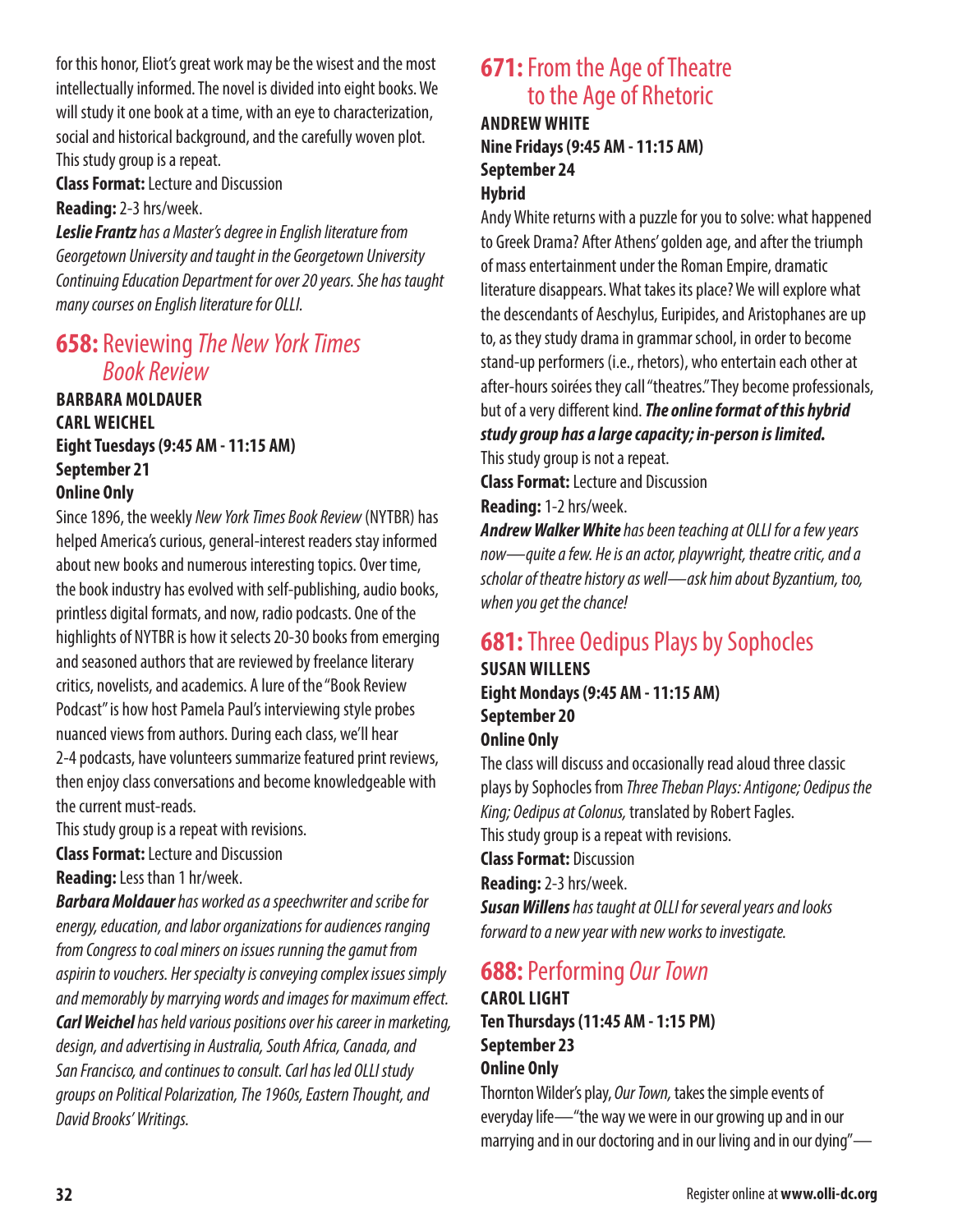transforming them into universal experiences. Actors and audiences find *Our Town* to be strong stuff, often evoking very powerful emotions—and we will be both actors and audience. We will read the play aloud, see excerpts from recorded performances featuring Paul Newman and Hal Holbrook, among others, and discuss the text, its structure, and range of ideas, as well as performance issues. Finally, assuming enough participants are willing, we will do a Zoom performance of some or all of the play for the OLLI community. This study group is not a repeat.

#### **Class Format:** Reading and Discussion **Reading:** Less than 1 hr/week.

*Carol Light directed an OLLI group which presented several staged readings, including Wilder's* Skin of Our Teeth. *Additionally, she has led seven Shakespeare study groups, each examining one play and how the performance choices of actors, directors, and other artists combine to make a unique experience for all participants.*

## **690:** Anthony Trollope's *The Prime Minister*  (Palliser 5)

## **ELLEN MOODY Ten Mondays (11:45 AM - 1:15 PM) September 20**

## **Online Only**

The 5th Palliser refocuses us on Plantagenet and Lady Glen, now Duke and Duchess of Omnium. Phineas and Marie (Madame Max) and Finn are characters in the story of the Duke and Duchess's political education as he takes office and she becomes a political hostess. We delve into practical politics and philosophies asking what are political power, patronage, elections, and how can you use these realities/events. A new group of characters provide a story of corrupt stockbroking, familial, marital, and sexual conflicts, and violence. And what power have women? We'll also read Trollope's short colonialist Orwellian *The Fixed Period,* and short online writing by Victorian women (Caroline Norton, Harriet Martineau, Francis Power Cobb, and Margaret Oliphant). This study group is not a repeat.

#### **Class Format:** Lecture and Discussion **Reading:** 2 hrs/week.

*Ellen Moody holds a PhD in English literature and has taught in colleges for more than 30 years and at OLLI for seven. She's published on Trollope, film adaptations, and 18th- and 19th-century literature. At OLLI, she has taught Trollope's Barsetshire and Palliser fiction, his short stories, 19th-century novels by women, Booker Prize novels, and Virginia Woolf.*

## **695:** One-Offs, Odd Lots, and Nonpareils: Idea-Driven Remarkable Fictions

#### **JUDITH PLOTZ Ten Wednesdays (11:45 AM - 1:15 PM) September 22 In-Person Only**

In this study group, we will read a series of rich and strange fictions—idea-driven narratives that play philosophical and metaphysical games in the pursuit of serious religious, political, and ethical issues. What unites these texts—besides their bravura excellence—is their intense originality, deep playfulness, and surprising brevity. We'll read works by Borges, Diderot (*Rameau's Nephew*), Dostoievski (*Grand Inquisitor*), Erofeev (*Moscow to the End of the Line*), Orwell (*Animal Farm*), Ozick (*Envy;* or *Yiddish in America*), Rushdie (*Haroun and the Sea of Stories*), Sciascia (*To Each His Own*), Segal (*Her First American*), Trilling (*Middle of the Journey*), and Voltaire (*Candide*).

This study group is a repeat with revisions. **Class Format:** Lecture and Discussion

**Reading:** 2-3 hrs/week.

*Judith Plotz taught for almost 50 years at GWU, specializing and publishing in British Romanticism, postcolonialism, and children's literature. She has taught a number of OLLI courses, most recently Italian Jewish Literature.*

## 700 HISTORY & GEOGRAPHY

## **701:** The Myth and Reality of the Wild West **JOHN VORHES Ten Tuesdays (9:45 AM - 11:15 AM) September 21 Hybrid**

Many Americans are nostalgic for the mythic period known as the "Wild West" (1865–1895), when we boldly settled the Great Plains and the Far West. But the idea of moving the frontier from the Appalachians west into the heartland and beyond took root much earlier, after our independence and our successes over rival European powers that had laid claim to the land. The concept of Manifest Destiny gained popularity before the Civil War and then after, when trails were crowded with adventurers and entrepreneurs. The way we spread our civilization is an arguable achievement, especially when you take into account the Native Americans who were the original residents. In 1893, we celebrated the end of the frontier with a grand exposition in Chicago where the frontier was declared "ended." The entire saga is now a beloved blur to many of us, shaded by the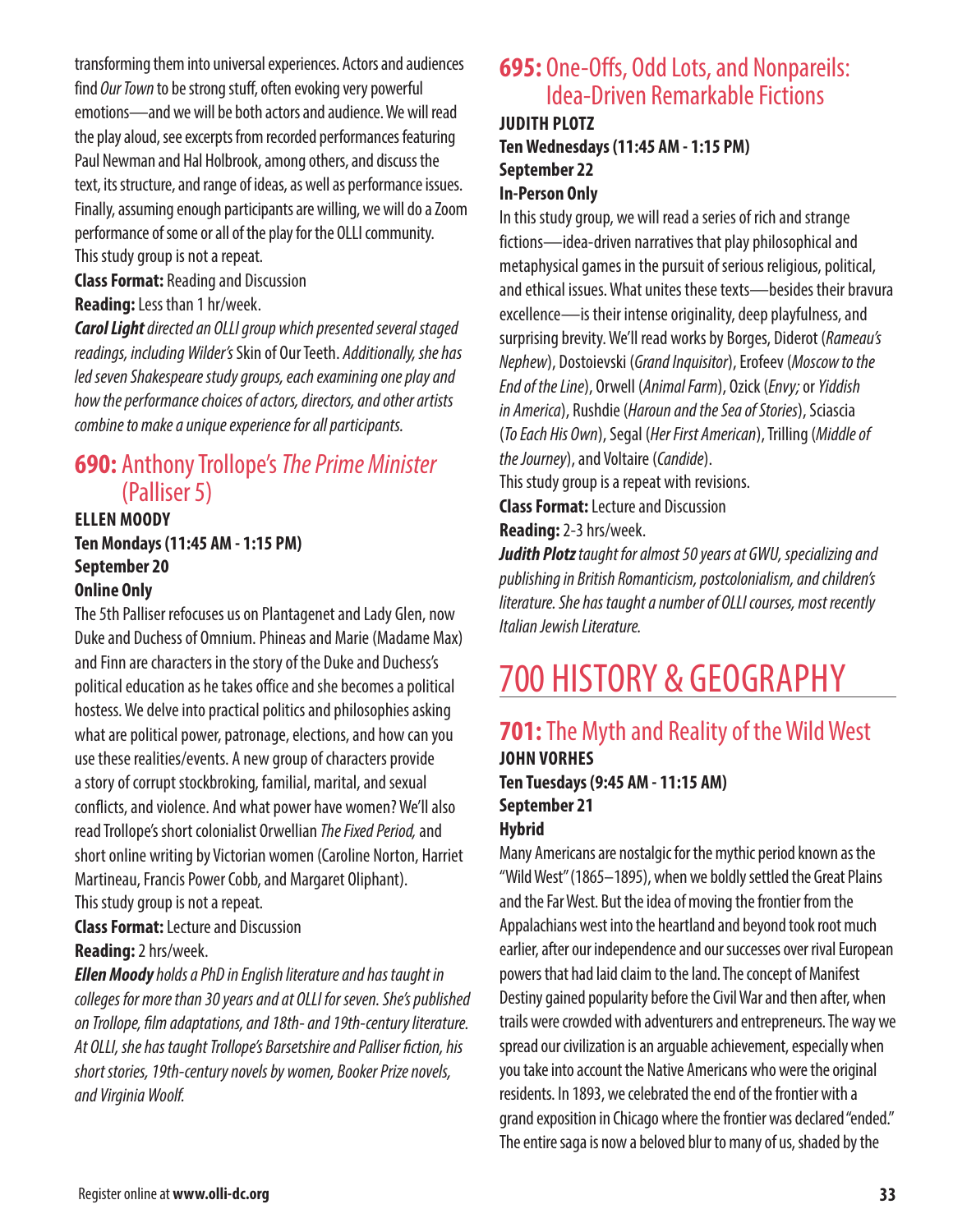### myth that has often colored the reality. Here we study the reality and maybe discover the birth of what some think is our national character. *The online format of this hybrid study group has a large capacity; in-person is limited.*

This study group is a repeat with revisions.

**Class Format:** Lecture and Discussion

**Reading:** No required reading.

*John Vorhes is a retired industrial and architectural designer with a love affair with the American West. Born in New York City, his family roots go back to frontier Kansas and his personal research expanded his interest. His 50-year design career includes SOM, architects in NY, and USIA's Cultural Exchange Program in Washington.*

## **702:** Cruising with OLLI: Cruise Ship Lectures Around the World

**JOSEPH SNYDER NICK GLAKAS Eight Tuesdays (11:45 AM - 1:15 PM) September 21 Online Only**

Two experienced cruise-ship lecturers will draw on talks that they have given around the world, covering areas as diverse as Polynesia, Morocco, Venice, and New Zealand. They were designed to give cruise-ship passengers background on and a deeper appreciation of their destinations. *This study group has a large capacity.*

This study group is not a repeat.

**Class Format:** Lecture and Discussion

**Reading:** No required reading.

*Joe Snyder served 30 years in the US Foreign Service in Thailand, Iran, Taiwan, Malaysia, Austria, and Washington. After his government service, Joe headed the American Australian Association in New York, the Asia Society Washington Center, and the Asia Program at the Atlantic Council in Washington. For 11 years, he lectured on cruise ships, jet tours, and land tours. He studied international relations at Georgetown and Yale.*

*Nick Glakas is a retired lawyer and Smithsonian lecturer. For the past eight years, he has lectured on cruise ships around the world as well as at Cambridge, Georgetown, and George Washington Universities. He has clerked for two federal judges, served as general counsel of the Senate Appropriations Committee, been senior vice president of ITT Corporation, and president of two college associations. He is a former naval officer who served aboard a destroyer and an LST in the Mekong Delta, later attending law school at Georgetown and Cambridge.*

## **710:** Seven Photographers Documenting 20th-Century America

**ELEANOR GREENE Nine Thursdays (9:45 AM - 11:15 AM) September 23 Online Only**

We will focus on seven photographers—Lewis Hine, Dorothea Lange, Walker Evans, Gordon Parks, Roy De Carava, Esther Bubley, and Danny Lyon—who created images that picture America from 1904 to 2000. Photographs, like other historical sources, are interpretations, versions of "reality" that document facts, express ideas and opinions, and also tell stories. We'll begin with a session on 20th-century themes and note some strategies for interpreting photographs. Then we'll spend a session on each photographer considering his or her historical context and life experiences, and examine a selection of photographs asking these questions: What is this picture about? How, why, and for whom was it taken? How was it used?

This study group is a repeat with revisions.

**Class Format:** Lecture and Discussion

**Reading:** 1 hr/week.

*Elly Greene has taught history, trained teachers, and designed curricula, for about 30 years in Massachusetts, Northern Virginia, and DC. She led OLLI study groups on Eleanor Roosevelt, the Laurel Grove School, the Progressives, Making the History of 1989,and four years ago, on Seven Photographers Documenting 20th-Century America.*

## **715:** Jewish History and Life: Patriarchs to Israel

#### **JOSH (JONATHAN) BERMAN Ten Thursdays (11:45 AM - 1:15 PM) September 23 Online Only**

Judaism has been present for 4,000 years. We will survey Judaism from the Patriarchs to the State of Israel, with the aim of understanding how Judaism was able to survive 40 centuries and be part of our present world. Equal emphasis will be placed on historic events and Jewish life during those periods of history. The two texts—Scheindlin, which is short and clear, and Johnson, which is longer and more provocative—will be supplemented by original source handouts, some of which are excellent, and videos from Ori Soltes' "Jewish Art" series. With two texts and handouts, there is a large amount of recommended reading each week to get the full depth of the content and benefit of the session. This overview of a vast swath of history is intended for Jews who wish to have a firmer understanding of their heritage and non-Jews interested in the Jewish story. *This study group has a large capacity.*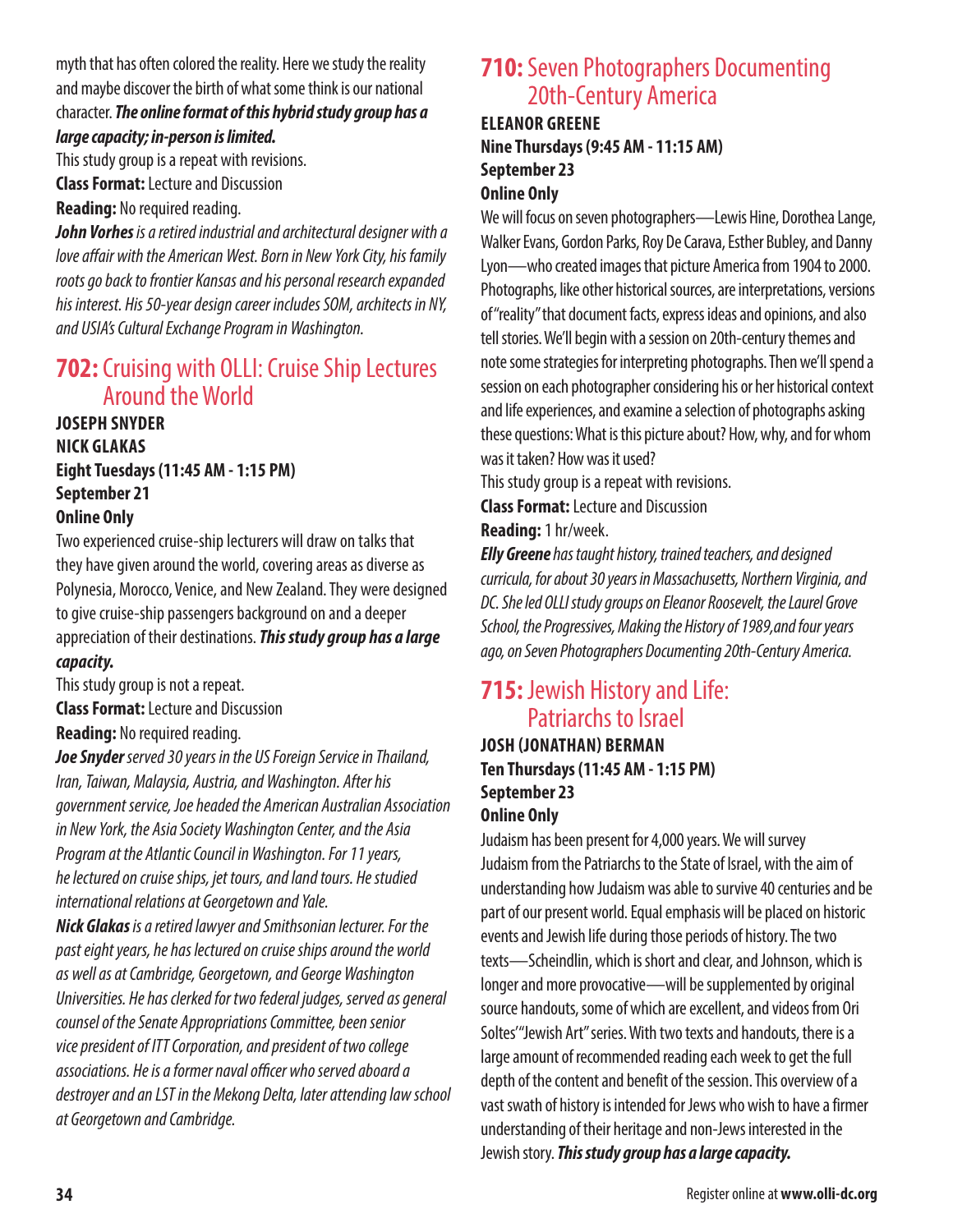This study group is a repeat with revisions. **Class Format:** Lecture and Discussion **Reading:** More than 3 hrs/week.

*Jonathan (Josh) Berman, MD, PhD, FASTMH, is not a professional historian, but rather is a Jewish-American with a lifelong interest in his religious heritage.*

## **740:** Race in America 1864 to the Present

#### **KAREN STEWART**

**Ten Thursdays (9:45 AM - 11:15 AM) September 23 Online Only**

In this course we will follow the struggle of this nation to finish its revolution of racial equality begun in 1863 with the Emancipation Proclamation. Through lecture, outside reading, and discussion, we will examine the uneven path through Reconstruction, redemption, Jim Crow, and the civil rights movement that leads to our present. We will look at the forces and individuals who have moved us forward as well as the counterforces and individuals who have moved us backwards. *The online format of this hybrid study group has a large capacity; in-person is limited.*

This study group is not a repeat.

#### **Class Format:** Lecture

**Reading:** 1-2 hrs/week.

*Karen Stewart has taught at OLLI for five years. She is a graduate of Barnard College and the University of North Carolina School of Public Health. She served as a Peace Corps Volunteer in Malawi and Congo. She retired from Westat where she was an epidemiologist conducting social science and health research.*

## **747:** Poisonous Places: Historical Perspective on Toxins in the Home, Workplace, and Environment

#### **JOHN PARASCANDOLA 7 Thursdays (1:45 PM - 3:15 PM) September 23 Online Only**

Poisonous substances in the home, workplace, and environment always have presented a health hazard, but urbanization, the Industrial Revolution, and increased use of chemicals in daily life have greatly magnified this problem since the late 18th century. This study group will focus on the history of these toxins and their impact on humans, while also considering their continuing presence in our society. The poisons examined will include mercury, phosphorous, arsenic, radium, and lead. Examples of some of the issues to be discussed include mercury and "mad hatters," the "radium

girls" poisonings, lead in paint and gasoline, arsenic in wallpapers, pesticide residues in food, and "phossy jaw" in match workers. *This study group has a large capacity.*

This study group is not a repeat.

**Class Format:** Lecture and Discussion

**Reading:** 1-2 hrs/week.

*John Parascandola has a PhD in the history of science from the University of Wisconsin-Madison. He has served as a historian in the federal government and on the faculty of the Universities of Wisconsin and Maryland (where he taught, among other subjects, courses on the history of poisons and on the history of public health). He is the author of several books and has taught five OLLI classes.*

## **750:** The Victorian Era: Key Literary and Political Figures **ARNOLD LEIBOWITZ Nine Fridays (9:45 AM - 11:15 AM) September 24**

## **Online Only**

During this nine-week course we will discuss the key literary and political figures of the Victorian era, such as: (1) Queen Victoria and Prince Albert (Key Parliamentary Issues and the Reform of 1867); (2) The Bronte Sisters (Ann, Emily and Charlotte); (3) Benjamin Disraeli and William Gladstone (The Irish Question); (4) Charles Dickens; (5) George Eliot, G. H. Lewes and Dorothy Wordsworth; (6) Jane and Thomas Carlyle; (7) Charles Darwin;

(8) The Pre-Raphaelites: John Ruskin, Euphemia (Effie) Gray and Jean Millais; and (9) Lord Alfred Tennyson and Robert Browning.

#### *This study group has a large capacity.*

This study group is a repeat with revisions.

**Class Format:** Lecture

**Reading:** No required reading.

*Arnold Leibowitz is an attorney in Washington, DC, in practice for over 40 years. His special interests are major social and political trends.*

## **773:** The Legacy of "The Great War"— Too Soon to Tell?

#### **RICHARD PALMER Eleven Wednesdays (1:45 PM - 3:15 PM) September 22 Online Only**

After a nod toward the pre-1914 order and the last decisive year of the war, then the conditions of 1919, the course will look at major transformations wrought upon the world by WWI. The focus will be topical, not chronological, and generally on what may be regarded as "permanent" changes in light of subsequent history,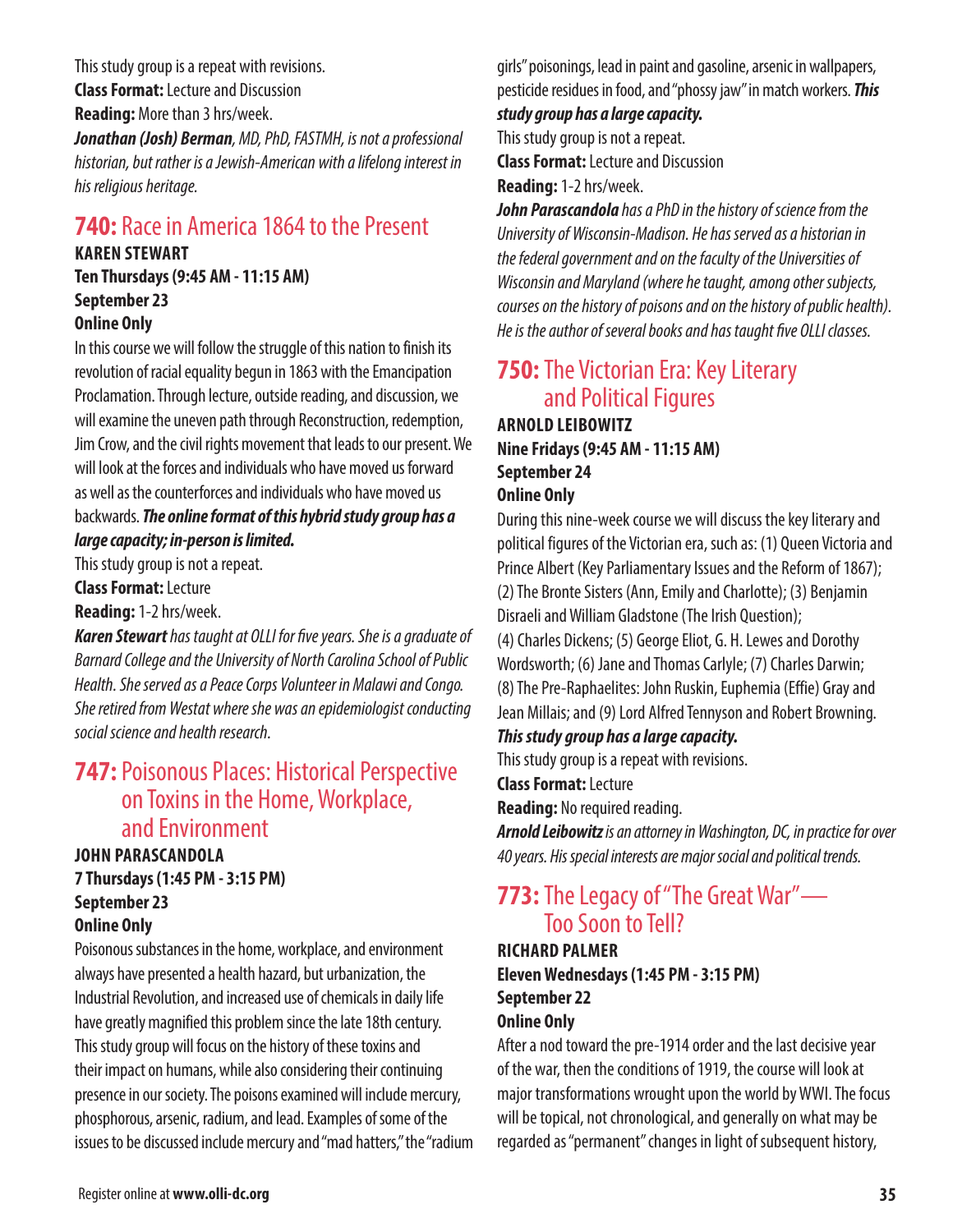from the perspective of the present. Emphasis will be on political, ideological, economic, and social legacies. This is an actively participative study group rather than a passive "lecture course." We'll mostly use online resources or downloadable book or article extracts. Members may opt to present subtopics of interest—e.g., cultural or literary elements—that might otherwise be neglected. Only online or downloadable reading material will be assigned, but class members may want to consult other texts or books on the subject matter of the study group. *This study group has a large capacity.*

This study group is a repeat with revisions. **Class Format:** Reading and Discussion **Reading:** 2-3 hrs/week.

*Richard R. Palmer is a retired Washington psychiatrist with an interest in history, language, and culture; he has led several OLLI study groups in these areas.*

## **780:** History of the Jews of Spain

#### **JEFFREY GORSKY Eight Wednesdays (1:45 PM - 3:15 PM) October 06 Hybrid**

Using the book, *Exiles in Sepharad,* the group will study the onethousand-year history of Jews in Spain from the Visigoth era and Muslim Spain to the Spanish Inquisition and the Expulsion of 1492, and the aftermath in Portugal, Holland, and the New World. We also will study significant works in religion, literature, science, and philosophy, including poets, the great Jewish philosopher, Moses Maimonides, and Moses de Leon, author of *The Zohar,* the core text of the *Kabbalah*. *The online format of this hybrid study group has a large capacity; in-person is limited.*

This study group is a repeat.

**Class Format:** Reading and Discussion

**Reading:** 2-3 hrs/week.

*Jeffrey Gorsky is retired from the Department of State, where he worked as Vice-Consul in Bilbao, Spain, and as an Iberian Intelligence Analyst. He was Senior Counsel for a law firm that is nationally recognized in immigration law. He is the author of* Exiles in Sepharad: The Jewish Millennium in Spain.

## **786:** America in the Fifties

#### **CANDACE THURMAN Nine Thursdays (11:45 AM - 1:15 PM) September 23 Hybrid**

Many historians use the term "boom" to illustrate the 1950s in a variety of ways: the flourishing economy, the record-setting

birthrate, and the fearful consequence of nuclear war. Some OLLI members will remember the era; others will not. This study group reviews that decade's significant historical events and trends, popular culture, politics, and fads. The approach in weekly sessions is thematic and augmented with lots of optional material selected readings and audio and video of the period. This study group is highly participatory. Members compare different experiences and perspectives of the decade; with this in mind, we ask each member to provide his/her age and living situation on October 4, 1957—the date of the Sputnik launch. This study group is a repeat with revisions. **Class Format:** Lecture and Discussion

**Reading:** Less than 1 hr/week.

*Candace Thurman is a retired social studies teacher in the Montgomery County Public Schools. She was born in Pennsylvania soon after Sputnik. This is her fourth OLLI study group.*

## **790:** Off the Beaten Path in the DC Area

**RALPH BUGLASS Ten Tuesdays (1:45 PM - 3:15 PM) September 21 Online Only**

As the nation's capital, our area is replete with well-known historical attractions tourists swarm to. But there are many other lesser known yet equally interesting landmarks and spots worth visiting—or at least knowing about. Come hear about—and experience through lavishly illustrated slides—some of these little-known gems and the fascinating stories behind them. Examples include presidential monuments and commemoratives in unexpected places; reminders of World War II and the area's rich African American history; Gilded Age mansions around DuPont Circle; buildings by Frank Lloyd Wright and other noted architects; early mills that still work; cemeteries that come to life with stories of those interred; and more. *This study group has a large capacity.*

This study group is a repeat.

**Class Format:** Lecture

**Reading:** No required reading.

*Ralph Buglass is a Washington-area native and lifelong history buff who enjoys sharing lesser-known aspects of the wonderful area we call home. A frequent speaker for Montgomery History, the neighboring Maryland County historical society, he is a retired communications professional with a history BA from Cornell and a journalism MA from American University.*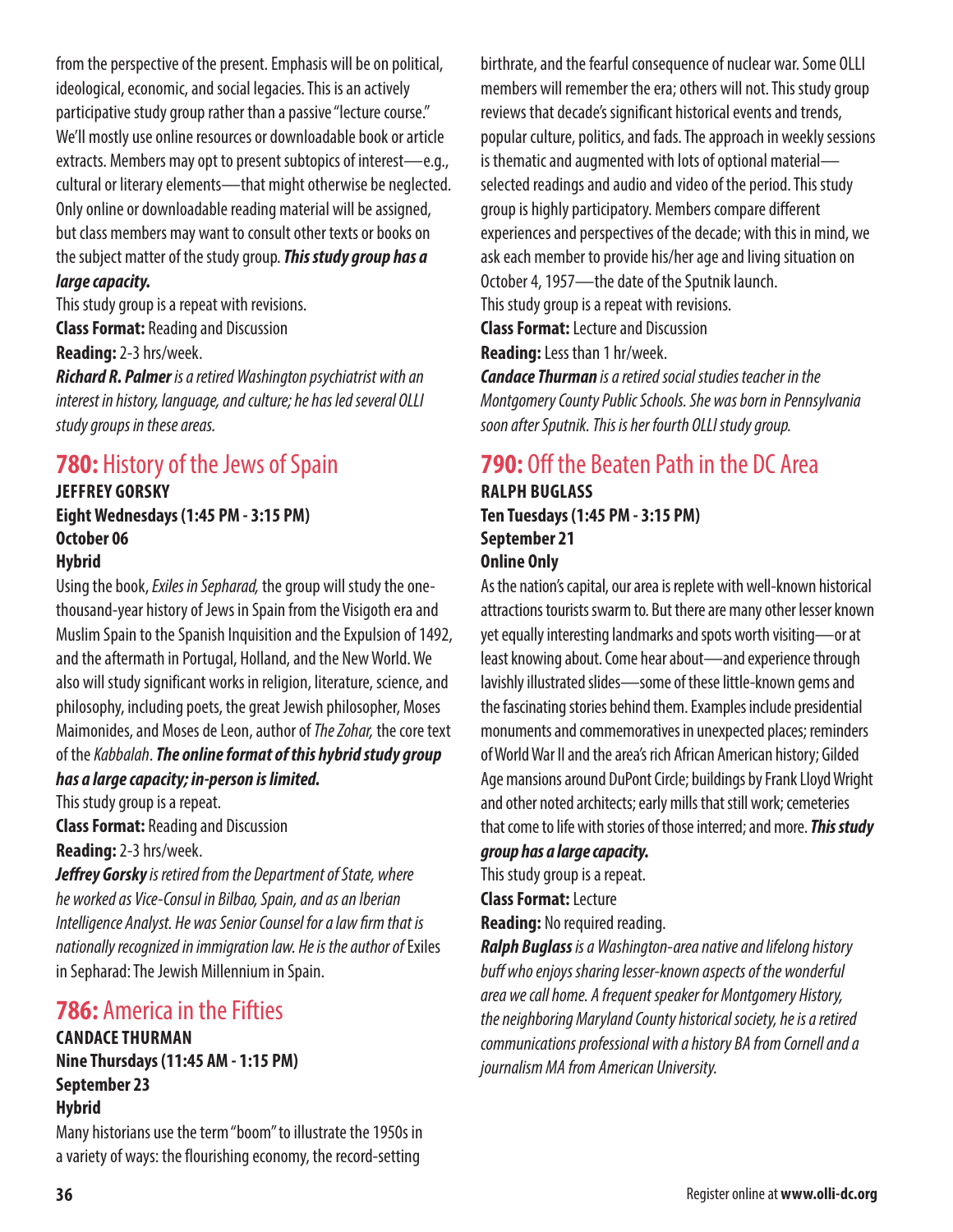## **794:** Eight American Stories (as Told by Master Historians)

## **MARION CONNELL Eight Mondays (11:45 AM - 1:15 PM) September 20**

#### **Hybrid**

This class and its text are an outgrowth of a series of interviews conducted by David Rubenstein on PBS. Each chapter focuses on a significant figure in American history as seen by a major historian who authored a well-received biography on the subject. The text was a best seller and well reviewed by critics. Participants will read and discuss one chapter each week.

This study group is not a repeat.

**Class Format:** Lecture and Discussion

**Reading:** 1-2 hrs/week.

*Marion Connell graduated from Mount Holyoke College with an AB degree in political science and philosophy. She has a master's degree in public administration plus over 30 years experience in local, state, and Federal government. Marion has lectured in the School of Public Affairs at American University.*

## 800 PHILOSOPHY & RELIGION

## **805:** Meditation Class

**JOSEPH REO Eight Fridays (9:45 AM - 11:15 AM) September 24 Online Only**

In this class we will meditate together as a group. The primary goal of this course is the systematic, eight-week, on-going commitment, that we come together, weekly, at this same time, with the simple intention to regularly practice the discipline of meditation. It doesn't matter if you've never meditated in your life, or if you've done it for 20 years with your own lovely mantra, and years-long routine. I'll guide us through various "styles," some perhaps leading us somewhere, some taking us potentially, to a quiet nowhere. We will practice several short meditations each class, or just one. We'll debrief at the end of the session to talk about what works, what didn't, what was helpful/useful, and what wasn't. And we'll be open to attendees who may wish to take the lead and guide us through a session towards the end. You can show us your style via your years of experience, or just jump in, having fun being adventurous guiding us for the first time. Anyone, and all forays or experimentation into leading, will be welcome.

This study group is a repeat with revisions.

**Class Format:** Lecture and Discussion **Reading:** 1-2 hrs/week.

*Joseph Reo holds a bachelor's degree from Arizona State University and was an adjunct instructor at George Washington's School of Exercise Science where he taught Meditation, Massage, and Sports Massage for over 10 years. He currently teaches Meditation and Massage with various adult education companies and is a licensed, massage therapist with an active, 20-year practice in Northwest DC.*

## **806:** Medical Chi Kung

**JOSEPH REO Ten Mondays (9:45 AM - 10:45 AM) September 20 Online Only**

In Asia, for thousands of years, overall health, fitness, and wellbeing, always have considered mind, body, and spirit as a whole. This class will introduce the practice and medical benefits of Chinese Chi Kung, or Qigong, the centuries-old Chinese method of "healing movement." We will exercise together blending action, breathing, and imagination, to physically energize the body, and promote overall well-being. Through rhythmic movement, relaxed breathing, and mental focus, we'll practice simple forms, together as a group, to stimulate and heal specific organs and organ-systems in the body. The easy-to-perform, simple "mudras" will gently release tight muscles, soften ligaments, and coax the lengthening of tendons, which can diminish joint pain and improve balance. You'll be able to follow along with something, no matter the state of health you are in. You may even learn to feel, and potentially direct the flow of "Chi" to and through specific areas of you body, where you need it most. Exercise modifications will be shown, when requested. Dress comfortably, we'll start training the first day. **Note:** Before participating in any exercise program, participants should check with their doctors to ensure that there are no contraindications, special considerations, or limitations from a medical standpoint. *This study group meets for one hour, from 9:45 to 10:45 AM.*

This study group is not a repeat. **Class Format:** Lecture and Discussion

**Reading:** 1 hr/week.

*Joseph Reo is a graduate of Arizona State University and completed the Landmark Forum adult education curriculum. He is a graduate of the Pathways Institute, a program of personal growth and consciousness work, and is currently a student in the Pathways graduate studies program. As an adjunct, he taught over 10 years in George Washington University's Exercise Science department, instructing classes in meditation, massage, and sports massage. As a voice-over actor he has recorded various meditation tracts*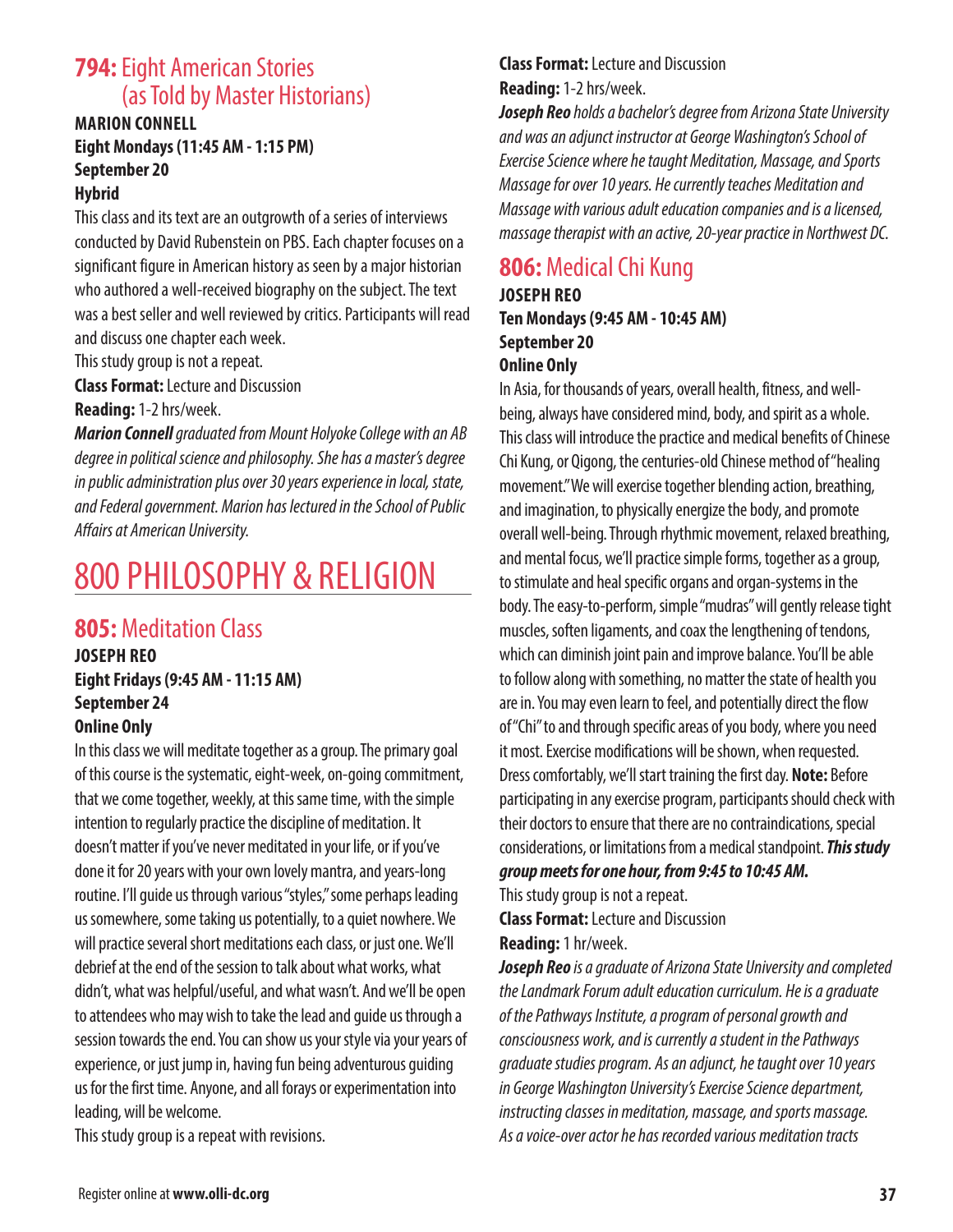*and currently teaches meditation and massage at various adulteducation companies. He is a licensed, massage therapist with an active, 20-year practice, and currently serves on DC's Department of Health's Massage Therapy Board.*

## **831:** Mastering Skills of Mindfulness Meditation

**JEFFREY DROBIS SUSAN DROBIS Ten Mondays (9:45 AM - 11:15 AM) September 20 Online Only**

In this study group, you will learn mindfulness skills to rewire your brain to help make you a happier and more compassionate person. Mindfulness enhances our capacity for managing anxiety, stress, intense emotions, and uncertainty, and increases our capacity to experience deep fulfillment. We primarily will practice techniques that we have learned from Shinzen Young to use both in sitting meditation practice and in ordinary life. Sessions will include instruction, guided meditations, and group discussion. Although there is no required reading, participants should plan to practice meditation on their own for at least 10 minutes on most days. This study group is appropriate for both beginners and experienced meditators.

This study group is a repeat.

**Class Format:** Lecture and Discussion

**Reading:** No required reading.

*Susan Drobis, a retired psychotherapist, and Jeffrey Drobis, a retired MD, have practiced meditation for over 25 years. Their teacher Shinzen Young draws on traditional Asian practices but is consciously secular and contemporary. Susan has been teaching mindfulness for 20 years and Jeffrey has led meditation study groups at OLLI since 2015.*

## **834:** Mastering Skills of Mindfulness Meditation: Intermediate Level

#### **JEFFREY DROBIS**

**Ten Mondays (11:45 AM - 1:15 PM) September 20 Online Only**

This study session is similar to another offering, Mastering the Skills of Mindful Awareness Practice. It is intended for persons who have taken other study groups with me. If you have not worked with me but have significant experience with meditation and are interested in this offering, please contact me at jeffdrobis@gmail.com. Classes will include instruction, extensive guided meditations, and discussions. In addition, we will devote about 10 minutes to discuss a book related to mindfulness practice (to be determined).

This study group is a repeat with revisions. **Class Format:** Lecture and Discussion **Reading:** Less than 1 hr/week.

*Jeffrey Drobis, a retired MD, has practiced meditation for 25 years. He has trained as a facilitator with his teacher Shinzen Young and leads regular group meditations on the telephone. The Mindfulness techniques that he teaches draw on traditional Asian practices but are consciously secular and contemporary.*

## **838:** Mommie Dearest —The Great Mother Goddesses of World Mythology

**ROBERT CROOG Eleven Mondays (1:45 PM - 3:15 PM) September 20 Hybrid**

From time immemorial, Mother Goddesses have been worshipped and revered the world over. She is the nurturing figure—the Madonna, Demeter, Parvati—a loving caregiver who protects and dotes on her children. But she also has her darker side. She appears as Lilith, Hecate, Kali—evoking stark terror, demanding blood sacrifice, devouring souls. This course will explore the Great Mother in her many faces, her stories, her place in the pantheon and what she reveals about the cultures she inhabits. *The online format of this hybrid study group has a large capacity; in-person is limited.*

This study group is not a repeat.

**Class Format:** Lecture

**Reading:** No required reading.

*Robert Croog (BA Harvard, JD Columbia) is a retired intellectualproperty lawyer and former professor of Communication, Writing, Media Law, and Ethics. At OLLI he has taught courses in Skepticism and Truth Denial, War and Morality, Tales of the Underworld and the Trickster Archetype.*

## **850:** A Yogi's Approach to the Evolution of Human Consciousness as Expounded by the Teachings of Paramahansa Yogananda

## **WOODY CARTER Nine Tuesdays (11:45 AM - 1:15 PM) September 21**

#### **Hybrid**

The aim of this study group is to explore the yogic approach to the evolution of human consciousness by examining the life and teachings of Paramahansa Yogananda, author of the spiritual classic *The Autobiography of a Yogi.* The group also will examine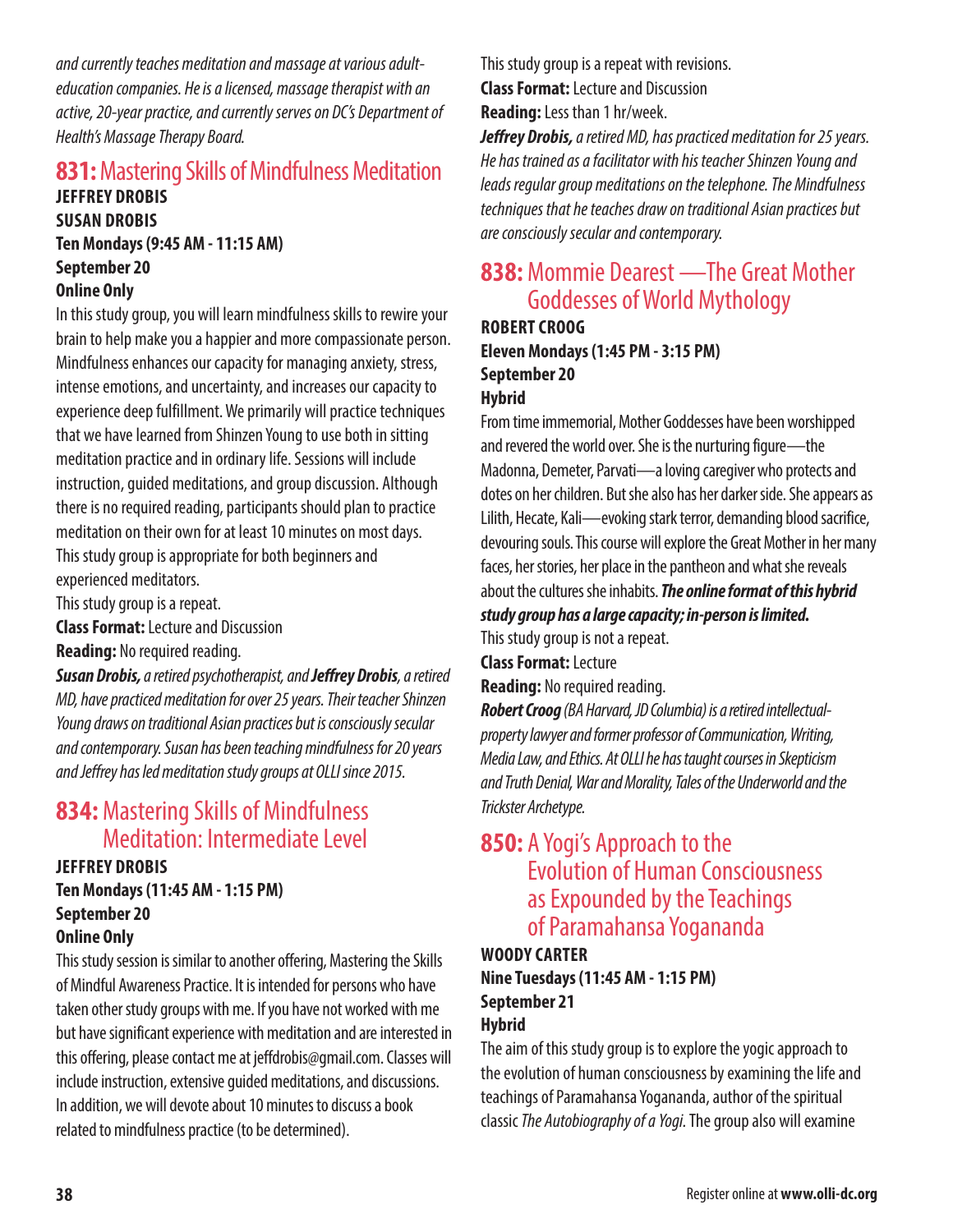the impact of these teachings in the life of one of Yogananda's followers as depicted in the novel, *Narada's Children: A Visionary Tale of Two Cities.* Although the principles presented are universal in scope, this offering is "culturally-rooted" and geared to participants living out a western worldview. Through cognitive and experiential learning, these will be highly interactive sessions including open discussion, video screenings, guided meditations, and selected readings. This course is appropriate for beginners and those with meditation experience.

This study group is a repeat with revisions.

**Class Format:** Discussion

#### **Reading:** 1 hr/week.

*Woody Carter is a narrative theologian and writer with a doctorate in theology, religion, and the arts from the Graduate Theological Union in Berkeley, California. He was an associate professor in the Bachelor of Arts Completion Program at the California Institute of Integral Studies in San Francisco and a theater arts instructor.*

## **860:** Kant

#### **DONALD ROSS Eleven Fridays (9:45 AM - 11:15 AM) September 24 Hybrid**

The purpose of this course is to explore the philosophy of Immanuel Kant. We will be covering the shorter versions of his first two Critiques (Critique of Pure Reason and Critique of Practical Reason), plus selections from the third Critique (Critique of Judgment). The shorter version of Kant's first Critique is his Prolegomena to Any Future Metaphysics. The shorter version of Kant's second Critique is his Grounding for the Metaphysics of Morals, supplemented by Part II of his Metaphysics of Morals, titled The Metaphysical Principles of Virtue. The selections from the third Critique also will be supplemented by two essays on politics. *The online format of this hybrid study group has a large capacity; in-person is limited.*

This study group is not a repeat.

**Class Format:** Lecture and Discussion **Reading:** 2 hrs/week.

*Don Ross received his bachelor's degree in philosophy from Wake Forest University in 1970, his master's from the University of Iowa in 1972, and his doctorate from the University of Chicago in 1979. His publications include articles on ancient and medieval philosophy. He also has done work in Asian and modern European philosophy*

## **861:** Utilitarianism **DONALD ROSS Ten Fridays (11:45 AM - 1:15 PM)**

#### **September 24 Hybrid**

In this course, we will read five classic texts of the Utilitarian school of ethics, three of them from the pen of John Stuart Mill (the most gifted writer among them). The other two authors and works are Jeremy Bentham's *Principles of Morals and Legislation,* the founding document of Utilitarianism, and *The Methods of Ethics,* by Henry Sidgwick, the last of the classic Utilitarians. *The online format of this hybrid study group has a large capacity; in-person is limited.*

This study group is not a repeat.

**Class Format:** Lecture and Discussion

#### **Reading:** 2 hrs/week.

*Don Ross received his bachelor's degree in philosophy from Wake Forest University in 1970, his master's from the University of Iowa in 1972, and his doctorate from the University of Chicago in 1979. His publications include articles on ancient and medieval philosophy. He also has done work in Asian and modern European philosophy.*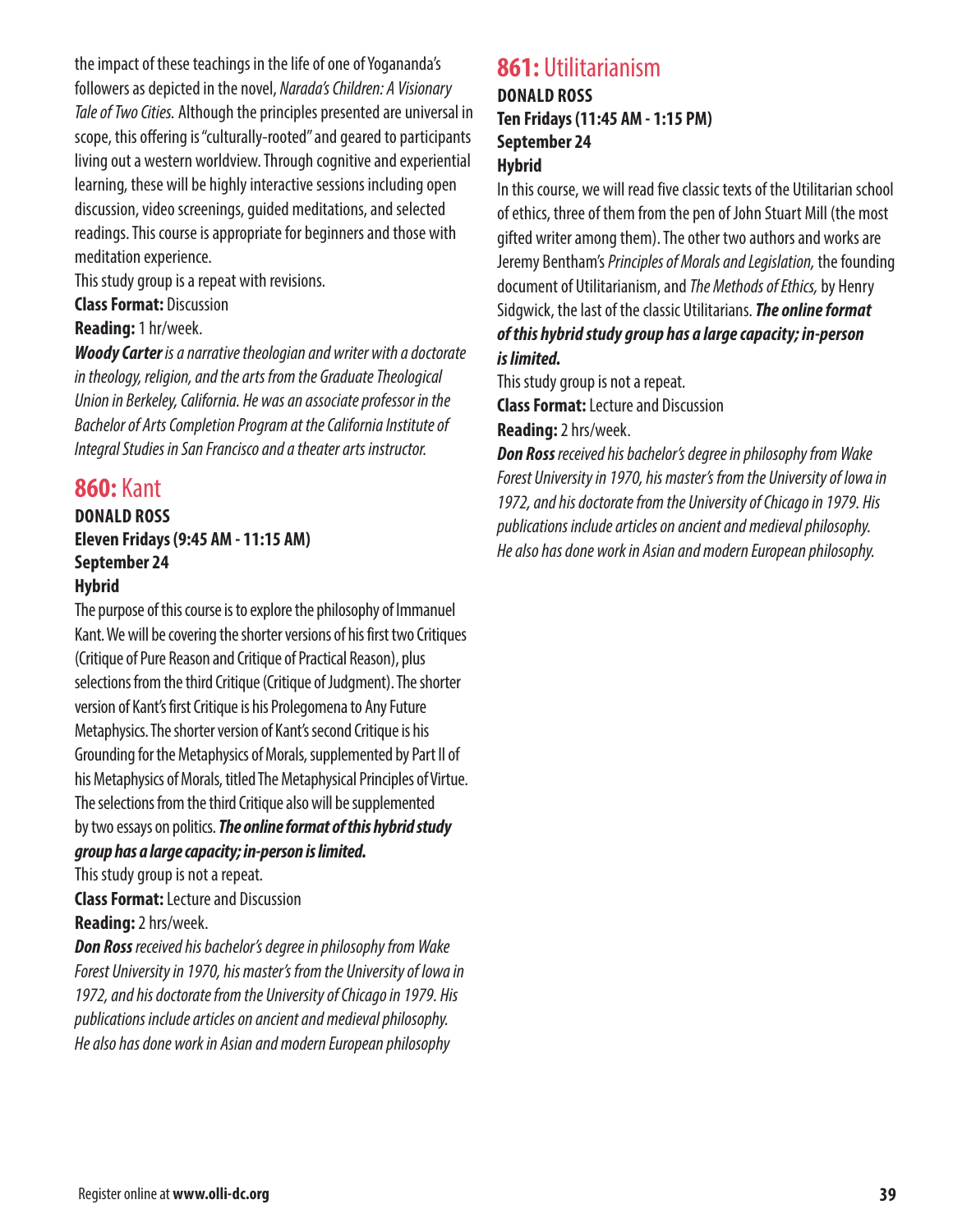|    | $\mathsf{C}$         |
|----|----------------------|
|    | $\frac{1}{2}$        |
|    |                      |
|    |                      |
|    |                      |
|    |                      |
|    |                      |
|    |                      |
|    |                      |
|    |                      |
|    | くし                   |
|    |                      |
|    | Ĩ                    |
|    |                      |
|    |                      |
|    |                      |
|    |                      |
|    |                      |
|    | č                    |
|    |                      |
|    |                      |
|    |                      |
|    |                      |
|    | $\overline{\bullet}$ |
|    |                      |
|    | l                    |
|    |                      |
|    |                      |
|    | ł                    |
|    |                      |
|    |                      |
| 40 |                      |

|     | <b>Study Group</b>                                                                                | <b>Book Title</b>                                                                                                                    | <b>Author</b>                              | <b>NSSI</b>        | Publisher                                      | <b>Notes</b> |
|-----|---------------------------------------------------------------------------------------------------|--------------------------------------------------------------------------------------------------------------------------------------|--------------------------------------------|--------------------|------------------------------------------------|--------------|
| 104 | The Knowledge Gap: The Hidden Cause<br>of America's Broken Education System-<br>And How to Fix It | The Knowledge Gap: The Hidden Cause of<br>America's Broken Education System--And<br>How to Fix It                                    | Natalie Wexler                             | 978-0-7352-1356-2  | Avery                                          | Required     |
| 113 | What Is to Be Done                                                                                | Democracy in America?: What Has Gone<br>Wrong and What We Can Do About It                                                            | Benjamin Page and<br>Martin Gilens         | 978-0226724935     | University of Chicago Press                    | Required     |
|     |                                                                                                   | The Great Risk Shift                                                                                                                 | Jacob Hacker                               | 978-0190844141     | Oxford University Press                        | Required     |
|     |                                                                                                   | Reclaiming Patriotism in an<br>Age of Extremes                                                                                       | Steven S. Smith                            | 978-0300254044     | Yale University Press                          | Required     |
|     |                                                                                                   | <b>Democracy Rules</b>                                                                                                               | Jan-Werner Muller                          | 978-0374136475     | Farrar, Straus and Giroux                      | Required     |
| 142 | Intelligence and the US Intelligence<br>Community                                                 | AFIO's Guide to the Study of Intelligence                                                                                            | Peter C. Oleson, Robert M.<br>Gates, et al | 978-0997527308     | Association of Former<br>Intelligence Officers | Required     |
| 180 | Today's Supreme Court: A Course for<br>Citizens                                                   | White House and<br>The Oath: The Obama<br>the Supreme Court                                                                          | Jeffrey Toobin                             | 978-0-307-39071-4  | Anchor Books, Random<br>House                  | Required     |
|     |                                                                                                   | A Very Short Introduction<br>The US Supreme Court:                                                                                   | Linda Greenhouse                           | 978-0199754540     | Oxford University Press                        | Required     |
| 201 | The Evolution of Mind                                                                             | Metazoa: Animal Life and the<br><b>Birth of the Mind</b>                                                                             | Peter Godfrey-Smith                        | 9780374207946      | Farrar, Straus and Giroux                      | Required     |
| 244 | Survivors and Descendants of the<br>Holocaust: A Search for Meaning                               | Envy, Race, Hatred and the Prehistory of<br>Why the Germans? Why the Jews?<br>the Holocaust                                          | Gotz Aly                                   | 978-1-250-062464-2 | Metropolitan Books                             | Recommended  |
|     |                                                                                                   | Survivor Cafe: The Legacy of Trauma and<br>the Labyrinth of Memory                                                                   | Elizabeth Rosner                           | 978-1-64009-107-8  | Counterpoint                                   | Recommended  |
| 370 | Climate Change: Some Major Health and<br>Economic Aspects                                         | How to Avoid a Climate Disaster                                                                                                      | <b>Bill Gates</b>                          | 978-0385546133     | Knopf                                          | Required     |
| 426 | The Human Body                                                                                    | Occupants<br>The Body: A Guide For                                                                                                   | <b>Bill Bryson</b>                         | 9780385539302      | Doubleday                                      | Recommended  |
| 44  | The Quantum World                                                                                 | The Quantum World, Quantum Physics<br>for Everyone                                                                                   | Kenneth W. Ford                            | 0-674-01342-5      | Harvard University Press                       | Recommended  |
| 460 | Exponential Organizations in our<br>Changing World                                                | Organizations Are Ten Times Better,<br>Exponential Organizations: New<br>Faster, and Cheaper Than Yours<br>(and What to Do About It) | Salim Ismail, et al                        | 978-1626814233     | Diversion Books                                | Recommended  |
|     |                                                                                                   | Exponential Transformation: Evolve Your<br>Organization (and Change the World)                                                       | Salim Ismail, et al                        | 978-119611394      | Wiley                                          | Recommended  |
| 480 | The Ups and Downs of Weather                                                                      | The Ups and Downs of Weather:<br>An Introduction to Meteorology                                                                      | Paul Brown                                 |                    |                                                | Recommended  |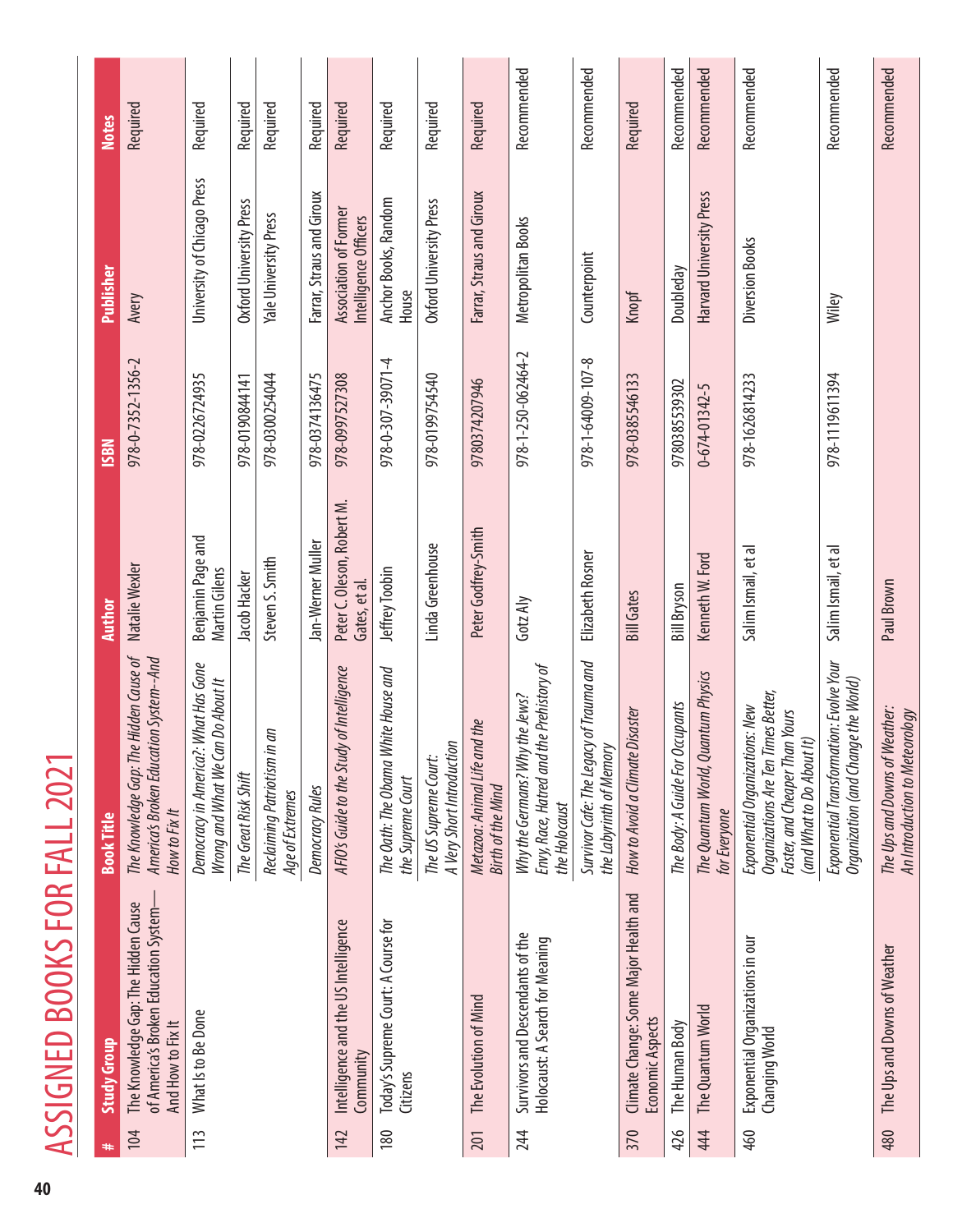| #   | <b>Study Group</b>                    | <b>Book Title</b>                                                                        | <b>Author</b>                      | <b>ISBN</b>           | <b>Publisher</b>               | <b>Notes</b> |
|-----|---------------------------------------|------------------------------------------------------------------------------------------|------------------------------------|-----------------------|--------------------------------|--------------|
| 492 | The Human Immune System               | in Immunology and What It Means<br>The Beautiful Cure: The Revolution<br>for Your Health | Daniel M. Davis                    | 9780226371009         | University of Chicago Press    | Required     |
| 607 | Beginning-plus Spanish                | Spanish for Dummies, 2nd edition                                                         | Susana Wald                        |                       |                                | Required     |
| 619 | Latin for Curious Beginners           | (The Wheelock's Latin Series)<br>Wheelock's Latin, 7th Edition                           | Frederic M. Wheelock               | 10 0061997226         | Collins Reference              | Required     |
|     |                                       | Workbook for Wheelock's Latin                                                            | Paul Comeau                        | 10 0060956429         | Collins Reference              | Required     |
| 620 | Italian Conversation and Culture      | Racconti Romani                                                                          | Alberto Moravia                    | 978-88-452-4897-9     | Bompiani                       | Required     |
|     |                                       | La Testa degli Italiani                                                                  | <b>Beppe Severgnini</b>            | 978-88-58-60627-8     | BUR Saggi (Kindle)             | Required     |
|     |                                       | Ora Dimmi di Te /Lettere a Matilda                                                       | Andrea Camilleri                   | 978-88-587-8004-6     | Bompiani                       | Required     |
| 630 | Then and Now: Daring to Rewrite       | Jane Eyre                                                                                | Charlotte Bronte                   | 0-393-97542-8         | Norton Critical Edition        | Recommended  |
|     | <b>Bronte and Gaskell</b>             | North and South                                                                          | Elizabeth Gaskell                  | $0 - 393 - 9708 - 3$  | Norton Critical Edition        | Recommended  |
|     |                                       | Wide Sargasso Sea                                                                        | Jean Rhys                          | 0-393-96012-9         | Norton Critical Edition        | Recommended  |
|     |                                       | Nice Work                                                                                | David Lodge                        | $0 - 14 - 013396 - 8$ | Penguin Books                  | Recommended  |
| 631 | Understanding Families Through Plays  | The Deer and the Antelope                                                                | Mark Dunn                          | 978-0822217947        | Dramatists Play Service, Inc.  | Required     |
|     |                                       | The Sisters Rosensweig                                                                   | Wendy Wasserman                    | 978-0156000130        | Mariner Books                  | Required     |
|     |                                       | A Moon for the Misbegotten                                                               | Eugene O'Neill                     | 978-0300118155        | Yale University Press          | Required     |
|     |                                       | <b>Other Desert Cities</b>                                                               | Jon Robin Baitz                    | 978-0802145659        | Grove Press                    | Required     |
| 646 | Poetry Craftshop: Between My Eyes Is  | The Selected Poems of Li Po                                                              | <b>Translation by David Hinton</b> | 978-0-8112-1323-3     | New Directions                 | Required     |
|     | Always the Rain, the Migrant Rain     | Rose                                                                                     | Li-young Lee                       | $0 - 918526 - 53 - 1$ | <b>BOA Editions</b>            | Required     |
|     |                                       | Night Sky With Exit Wounds                                                               | Ocean Vuong                        | 978-155659-495-3      | Copper Canyon Press            | Required     |
|     |                                       | The Winged Seed                                                                          | Li-young Lee                       | 938-1-938160-04-2     | <b>BOA Editions</b>            | Recommended  |
|     |                                       | On Earth We're Briefly Gorgeous                                                          | Ocean Vuong                        | 978-0-525-56202-3     | Penguin Press                  | Recommended  |
| 653 | Plagues We Have Known                 | Year of Wonders                                                                          | Geraldine Brooks                   | 978-0-14-20000143-1   | Penguin Books                  | Required     |
|     |                                       | The Plaque                                                                               | Albert Camus                       | 978-0679720218        | <b>Quality Paper Book Club</b> | Required     |
| 655 | Tennessee Williams and the Golden Age | Cat on a Hot Tin Roof                                                                    | Tennessee Williams                 | 978-0811216012        | New Directions                 | Required     |
|     | of American Theater                   | A Streetcar Named Desire                                                                 | Tennessee Williams                 | 978-0811216029        | New Directions                 | Required     |
|     | (Continued on next page)              | The Glass Menagerie                                                                      | Tennessee Williams                 | 978-0811214049        | New Directions                 | Required     |
|     |                                       | Suddenly Last Summer                                                                     | Tennessee Williams                 | 978-0822210948        | Dramatists Play Service, Inc.  | Required     |
|     |                                       | Summer and Smoke                                                                         | Tennessee Williams                 | 978-0822210979        | Dramatists Play Service, Inc.  | Required     |
|     |                                       | Sweet Bird of Youth                                                                      | Tennessee Williams                 | 978-0811218078        | New Directions                 | Required     |